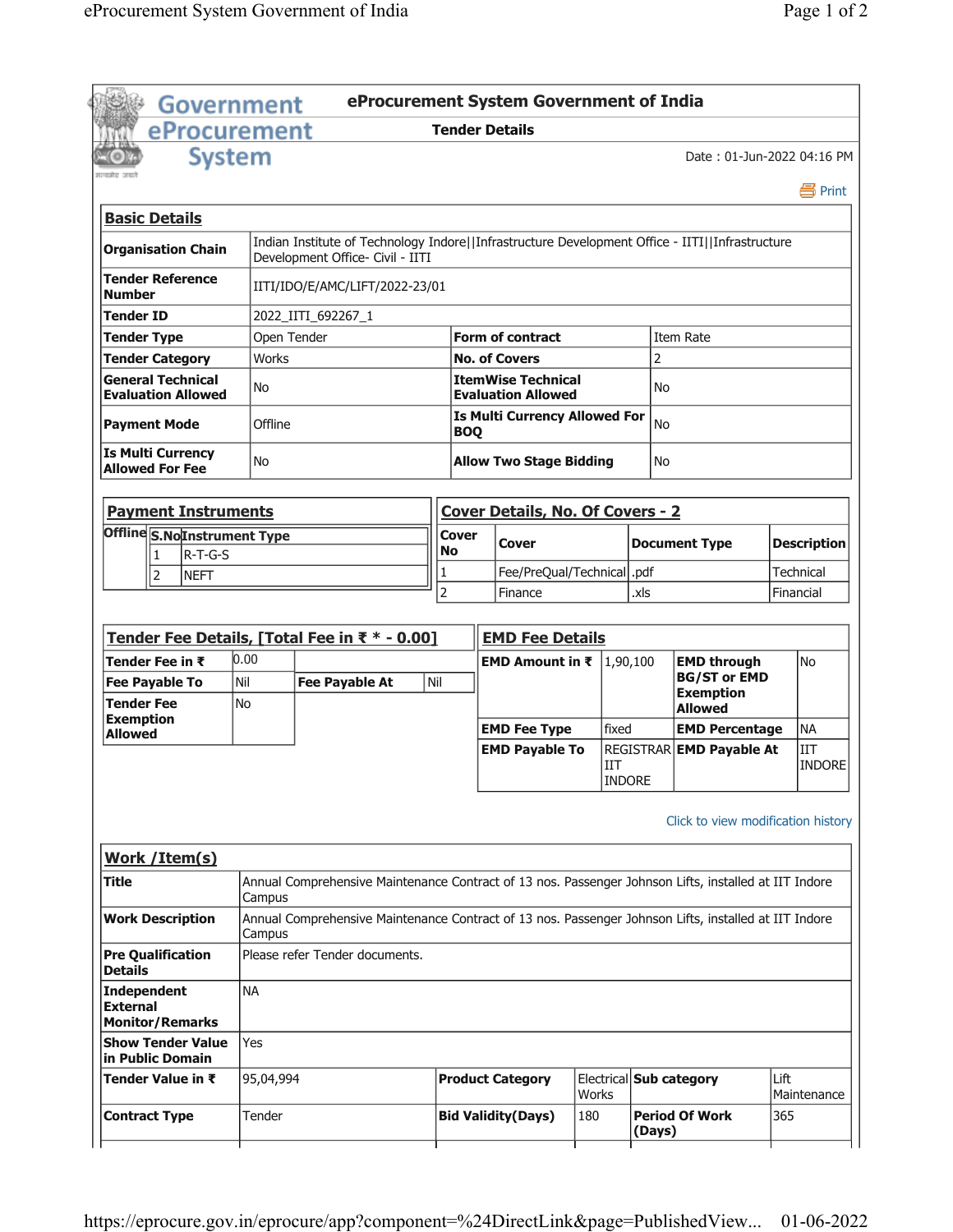| Location                                        |                                               |                            |                           | IIT Indore Simrol Campus                                                                     |                      |             | Pincode       |                                                                                        |                                     | 453552 Pre Bid Meeting<br><b>Place</b> |                                          |  | IIT Indore                      |
|-------------------------------------------------|-----------------------------------------------|----------------------------|---------------------------|----------------------------------------------------------------------------------------------|----------------------|-------------|---------------|----------------------------------------------------------------------------------------|-------------------------------------|----------------------------------------|------------------------------------------|--|---------------------------------|
| <b>Pre Bid Meeting</b><br><b>Address</b>        |                                               |                            |                           | Abhinandan Bhawan, 5th Floor<br>ID Office, IIT Indore Khandwa<br>Road, Simrol, Indore-453552 |                      | <b>Date</b> |               | <b>Pre Bid Meeting</b>                                                                 | $07 - Jun -$<br>2022<br>11:00<br>AM |                                        | <b>Bid Opening Place</b><br>IIT Indore   |  |                                 |
| <b>Should Allow NDA</b><br><b>Tender</b>        |                                               | <b>No</b>                  |                           |                                                                                              |                      |             | <b>Bidder</b> | <b>Allow Preferential</b>                                                              | No                                  |                                        |                                          |  |                                 |
| <b>Critical Dates</b>                           |                                               |                            |                           |                                                                                              |                      |             |               |                                                                                        |                                     |                                        |                                          |  |                                 |
| <b>Publish Date</b>                             |                                               |                            |                           | 01-Jun-2022 05:00 PM                                                                         |                      |             |               | <b>Bid Opening Date</b>                                                                |                                     |                                        |                                          |  | 16-Jun-2022 03:30 PM            |
| Document Download / Sale Start                  |                                               |                            |                           | 01-Jun-2022 05:00 PM                                                                         |                      |             |               | <b>Document Download / Sale End</b>                                                    |                                     |                                        |                                          |  | 15-Jun-2022 03:00 PM            |
| <b>Date</b>                                     |                                               |                            |                           |                                                                                              |                      |             |               | <b>Date</b>                                                                            |                                     |                                        |                                          |  |                                 |
| <b>Clarification Start Date</b>                 |                                               |                            |                           | <b>NA</b>                                                                                    |                      |             |               | <b>Clarification End Date</b>                                                          |                                     |                                        | <b>NA</b>                                |  |                                 |
| <b>Bid Submission Start Date</b>                |                                               |                            |                           | 01-Jun-2022 05:00 PM                                                                         |                      |             |               | <b>Bid Submission End Date</b>                                                         |                                     |                                        |                                          |  | 15-Jun-2022 03:00 PM            |
| <b>Tender Documents</b>                         |                                               |                            |                           |                                                                                              |                      |             |               |                                                                                        |                                     |                                        |                                          |  |                                 |
| <b>NIT</b><br><b>Document</b>                   |                                               |                            | <b>S.No Document Name</b> |                                                                                              |                      |             |               | <b>Description</b>                                                                     |                                     |                                        |                                          |  | <b>Document</b><br>Size (in KB) |
|                                                 |                                               |                            | Tendernotice 1.pdf        |                                                                                              |                      |             |               | Tender Document                                                                        |                                     |                                        |                                          |  | 967.04                          |
| <b>Work Item</b>                                |                                               |                            |                           |                                                                                              |                      |             |               |                                                                                        |                                     |                                        |                                          |  |                                 |
| <b>Documents</b>                                |                                               |                            | <b>S.No Document Type</b> |                                                                                              | <b>Document Name</b> |             |               |                                                                                        | <b>Description</b>                  |                                        |                                          |  | <b>Document</b><br>Size (in KB) |
|                                                 |                                               | <b>BOQ</b>                 |                           |                                                                                              | BOQ 728457.xls       |             |               |                                                                                        | <b>BOQ</b>                          |                                        |                                          |  | 325.00                          |
| <b>Bid Openers List</b><br>S.No                 |                                               | <b>Bid Opener Login Id</b> |                           |                                                                                              |                      |             |               | <b>Bid Opener Name</b>                                                                 |                                     |                                        | <b>Certificate Name</b>                  |  |                                 |
| 1.                                              |                                               | rohit.khatri@iiti.ac.in    |                           |                                                                                              |                      |             | Rohit khatri  |                                                                                        |                                     |                                        | ROHIT KHATRI                             |  |                                 |
| $\overline{2}$ .                                | sherinjacob@iiti.ac.in<br>chainika@iiti.ac.in |                            |                           |                                                                                              |                      |             | Sherin Jacob  | Chainika Malhotra                                                                      |                                     |                                        | <b>SHERIN JACOB</b><br>CHAINIKA MALHOTRA |  |                                 |
| $\frac{3}{4}$                                   | prashant@iiti.ac.in                           |                            |                           |                                                                                              |                      |             |               | Prashant Kulkarni                                                                      |                                     |                                        | <b>PRASHANT KULKARNI</b>                 |  |                                 |
| <b>Tender Properties</b>                        |                                               |                            |                           |                                                                                              |                      |             |               |                                                                                        |                                     |                                        |                                          |  |                                 |
| <b>Auto Tendering</b><br><b>Process allowed</b> |                                               | No                         |                           |                                                                                              |                      |             |               | Show Technical bid status                                                              |                                     |                                        | Yes                                      |  |                                 |
| <b>Show Finance bid</b><br>status               |                                               | Yes                        |                           |                                                                                              |                      |             |               | <b>Show Bids Details</b>                                                               |                                     |                                        | Yes                                      |  |                                 |
| <b>BoQ Comparative Chart</b><br>model           |                                               | Normal                     |                           |                                                                                              |                      |             |               | BoQ Compartive chart decimal places                                                    |                                     |                                        | $\overline{2}$                           |  |                                 |
| <b>BoQ Comparative Chart</b><br>Rank Type       |                                               |                            |                           |                                                                                              |                      |             |               | Form Based BoQ                                                                         |                                     |                                        | <b>No</b>                                |  |                                 |
| <b>Tender Inviting Authority</b>                |                                               |                            |                           |                                                                                              |                      |             |               |                                                                                        |                                     |                                        |                                          |  |                                 |
| <b>Name</b>                                     |                                               |                            |                           | Maintenance In Charge                                                                        |                      |             |               |                                                                                        |                                     |                                        |                                          |  |                                 |
| <b>Address</b>                                  |                                               |                            |                           |                                                                                              |                      |             |               | Abhinandan Bhawan, 5th Floor ID Office, IIT Indore Khandwa Road, Simrol, Indore-453552 |                                     |                                        |                                          |  |                                 |
| <b>Tender Creator Details</b>                   |                                               |                            |                           |                                                                                              |                      |             |               |                                                                                        |                                     |                                        |                                          |  |                                 |
| <b>Created By</b>                               |                                               |                            | Prashant Kulkarni         |                                                                                              |                      |             |               |                                                                                        |                                     |                                        |                                          |  |                                 |
| <b>Designation</b>                              |                                               |                            | Deputy Engineer           |                                                                                              |                      |             |               |                                                                                        |                                     |                                        |                                          |  |                                 |
| <b>Created Date</b>                             |                                               |                            |                           | 01-Jun-2022 04:10 PM                                                                         |                      |             |               |                                                                                        |                                     |                                        |                                          |  |                                 |
|                                                 |                                               |                            |                           |                                                                                              |                      |             |               |                                                                                        |                                     |                                        |                                          |  |                                 |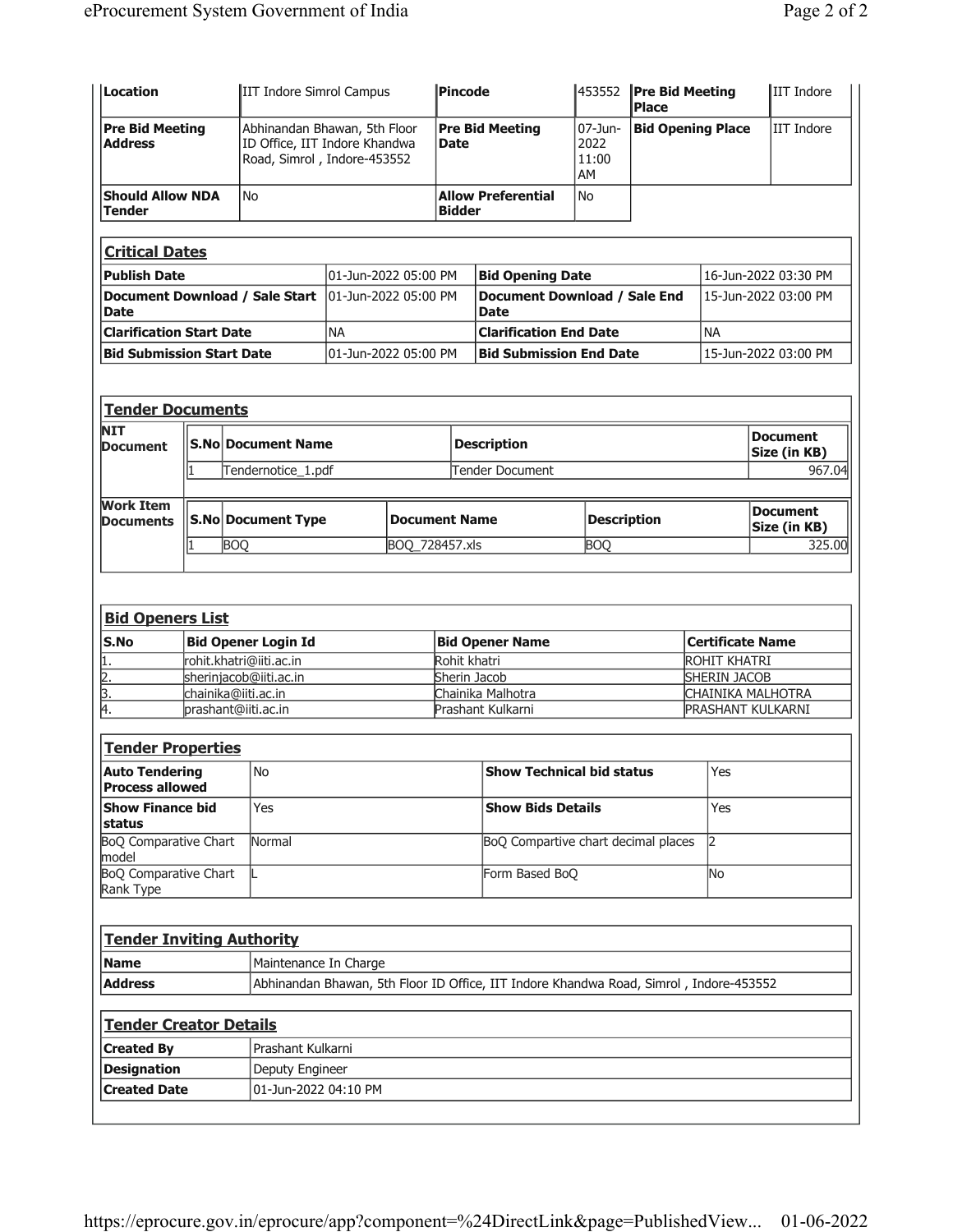# **Indian Institute of Technology Indore**

**Name of Work:** Annual Comprehensive Maintenance Contract of 13 nos. Passenger Johnson Lifts, installed at IIT Indore Campus

# **NIT No.**IITI/IDO/E/AMC/LIFT/2022-23/01



**Document to be submitted online For (Two Bid as per Tender document)**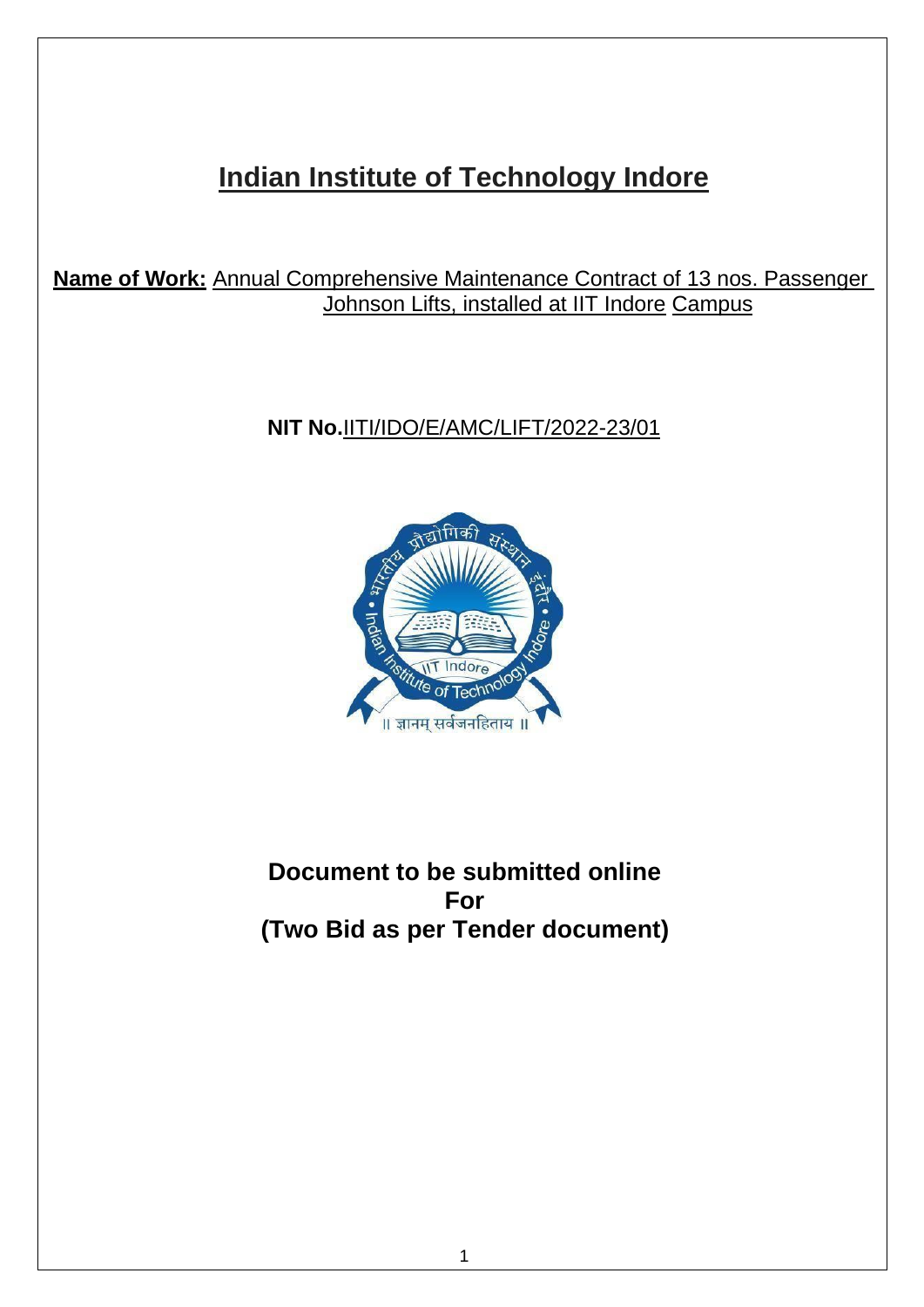

# **Notice Inviting e-Tender.**

# **Name of Work:** Annual Comprehensive Maintenance Contract of 13 nos. Passenger Johnson Lifts, installed at IIT Indore Campus

# **NIT No.**IITI/IDO/E/AMC/LIFT/2022-23/01

**Maintenance in charge Indian Institute of Technology Indore**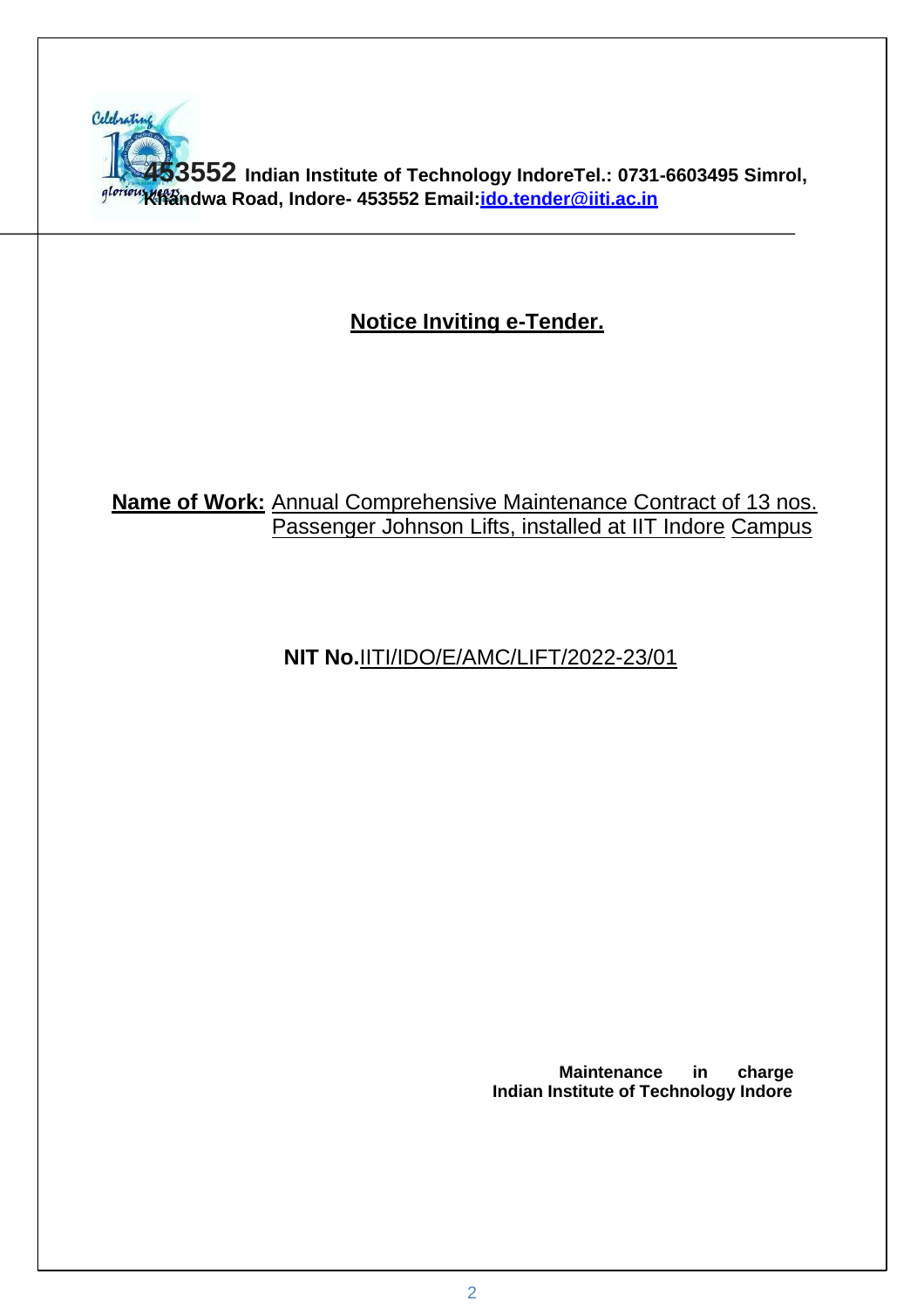# **Indian Institute of Technology Indore**

# **INDEX**

| Sr. No | <b>Description</b>                             | Page No.  |
|--------|------------------------------------------------|-----------|
|        |                                                |           |
| 01     | <b>Notice</b>                                  | 3         |
| 02     | Index                                          | 4         |
| 03     | e-Tender Notice                                | 5         |
| 04     | Information & Instruction to<br><b>Bidders</b> | $6 - 8$   |
| 05     | CPWD-6                                         | $9 - 10$  |
| 06     | Integrity pact & Integrity<br>Agreement        | $11 - 16$ |
| 07     | <b>Bank Guarantee Bond</b>                     | $17 - 19$ |
| 08     | CPWD-8                                         | 20        |
| 09     | Details of lifts.                              | 21        |
| 10     | Performa of schedule                           | $22 - 24$ |
| 11     | Commercial terms and condition                 | $25 - 27$ |
| 12     | Additional terms and condition                 | 28-29     |
| 13     | Maintenance schedule                           | 30-46     |
| 14     | <b>Forms and Annexure</b>                      | 47-58     |
| 15     | Appendix A and BOQ                             | 59-60     |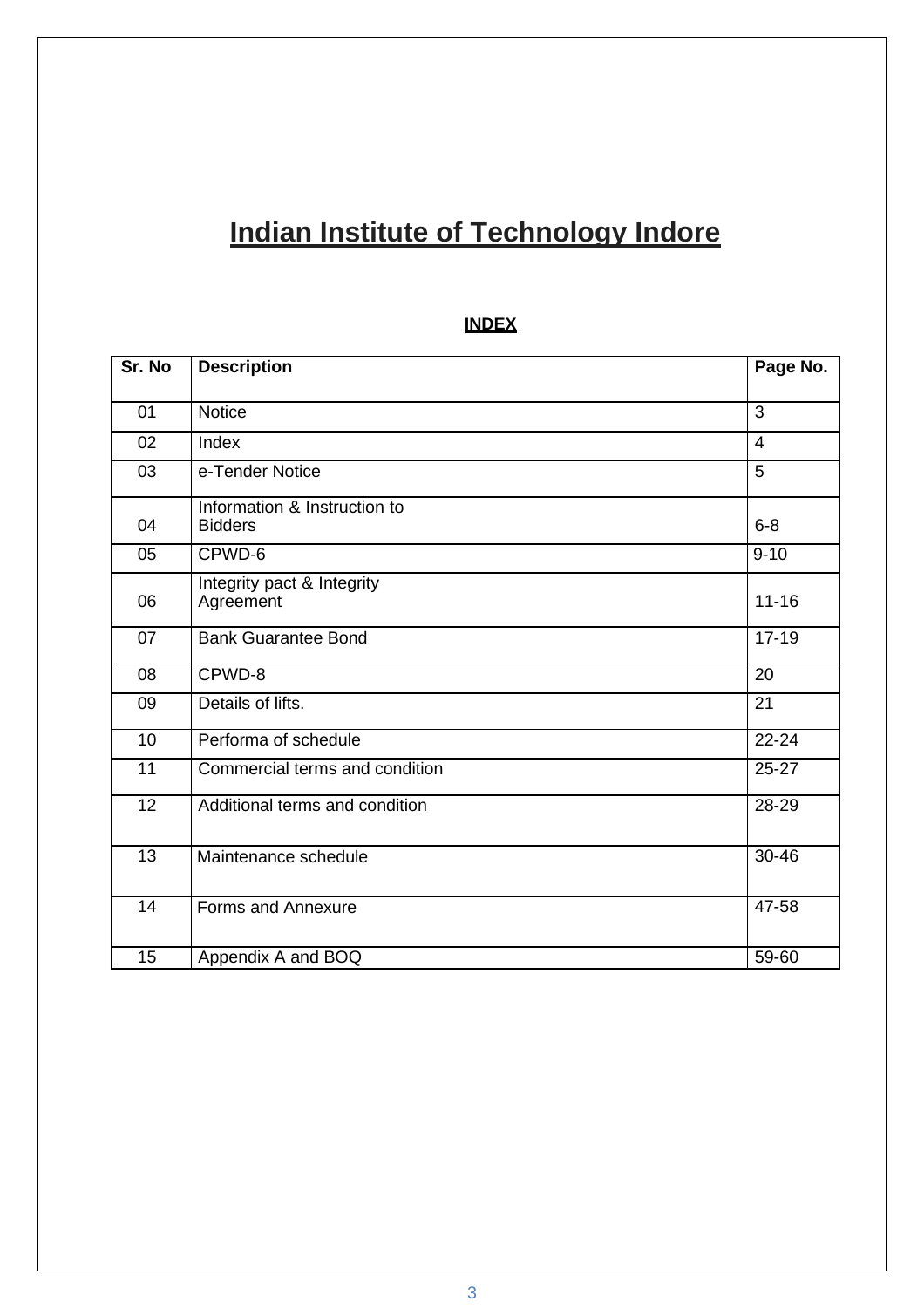# **Indian Institute of Technology Indore**

# **E-Tender Notice**

The Maintenance In charge, IIT Indore invites online tender bids on behalf of Director, IIT Indore in two bid system for the following work:

| NIT No.                                             | IITI/IDO/E/AMC/LIFT/2022-23/01                                                |
|-----------------------------------------------------|-------------------------------------------------------------------------------|
|                                                     | Annual Comprehensive Maintenance Contract                                     |
| Name of Work                                        | of 13 nos. Passenger Johnson Lifts Installed                                  |
|                                                     | at IIT Indore Campus.                                                         |
|                                                     |                                                                               |
|                                                     |                                                                               |
|                                                     | Original Equipment Manufacturers(OEM)/                                        |
| Eligibility                                         | Authorized agency of OEM                                                      |
| <b>Estimated Cost</b>                               | Rs. 95,04,994                                                                 |
| <b>Earnest Money</b>                                | Rs. 1,90,100                                                                  |
|                                                     | EMD of Rs. 1,90,100 (Rs. One lakh                                             |
|                                                     | ninety thousand one hundred only ) in                                         |
|                                                     | online mode through link-                                                     |
|                                                     | https://forms.eduqfix.com/indoreiit/add                                       |
|                                                     |                                                                               |
|                                                     | The proof of EMD submission must be<br>uploaded with technical documents/bid. |
| Period of completion                                | Initially for One year and can be extended for                                |
|                                                     | 4 Years after successful completion and                                       |
|                                                     | based on satisfactory performance. The work                                   |
|                                                     | order will be issued for every year separately.                               |
| <b>Critical Dates:</b>                              |                                                                               |
| Date of Publish                                     | 01/06/2022                                                                    |
| Date of Download Tender Document                    | 01/06/2022                                                                    |
|                                                     | 07/6/2022 at                                                                  |
| Pre-Bid Meeting<br><b>Bid submission start date</b> | 11:00AM<br>01/06/2022                                                         |
|                                                     |                                                                               |
| Document Download end date                          | 15/06/2022 at<br>3:00 PM                                                      |
|                                                     | 15/06/2022 at                                                                 |
| Bid submission end date                             | 3:00PM                                                                        |
|                                                     | 16/06/2022                                                                    |
| Bid opening date                                    | At 3:30 PM                                                                    |
|                                                     |                                                                               |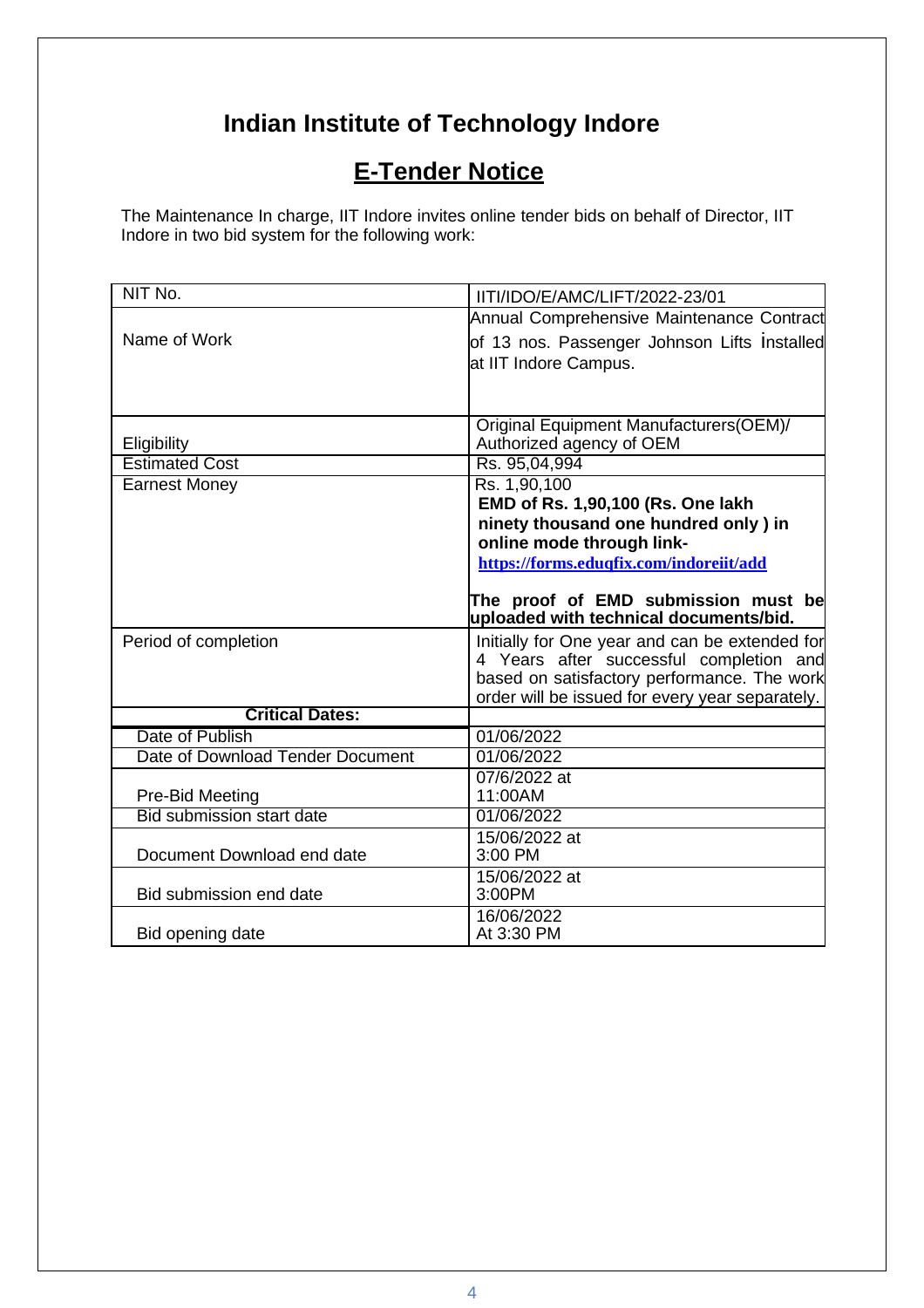# **INDIAN INSTITUTE OF TECHNOLOGY INDORE**

### **INFORMATION & INSTRUCTIONS FOR BIDDERS FOR e-TENDERING**

### **FORMING PART OF TENDER DOCUMENT AND TO BE POSTED ON WEBSITE**

The Maintenance In charge, Indian Institute of Technology Indore, on behalf of the Director, IIT Indore invites the online Tender, in two bid system for the following work:

NIT No.: …… IITI/IDO/E/AMC/LIFT/2022-23/01

| Name of Work                                                                                | <b>Estimated</b><br>Cost                        | <b>EMD</b>      | Start date of<br><b>Bid</b><br>submission | Date<br>Last<br>of Uploading<br><b>Documents</b> |
|---------------------------------------------------------------------------------------------|-------------------------------------------------|-----------------|-------------------------------------------|--------------------------------------------------|
| Annual<br>Comprehensive<br>Maintenance<br>Contract of 13 nos.<br>Passenger Johnson<br>Lifts | Rs.<br>95,04,994<br>$/$ -<br>(Including<br>GST) | Rs.<br>1,90,100 | 01/06/2022                                | 15/06/2022<br>at 3:00PM                          |

#### **Eligibility criteria**

- 1. Original Equipment Manufacturer (OEM)/Authorized agency of Lifts/Elevators are eligible to quote for this tender.
- 2. Authorized agency shall submit letter of authorization from the manufacturer along with PQ Bid.
- 3. Following guideline shall be followed with regards to submission of tender:
	- i) Tender will be submitted online only.
		- ii) PQ Bid will contain documents related to eligibility criteria including scanned copy application of tender, mentioned. Hard copy of above documents may be verified, if required.
	- iii) Price Bid shall be as downloaded and dully filled by bidder.

4.The Institute reserves the right to reject any prospective application without assigning any reason and to restrict the list of qualified contractors to any number deemed suitable by it, if too many bids are received satisfying the laid down criterion.

5. The intending bidder must have valid class-III digital signature to submit thetender. On opening date, the contractor can login and see the tender opening process. After opening of tenders, he will receive the competitor tender sheets.

6.Contractor can upload documents in the form of JPG format and PDF format.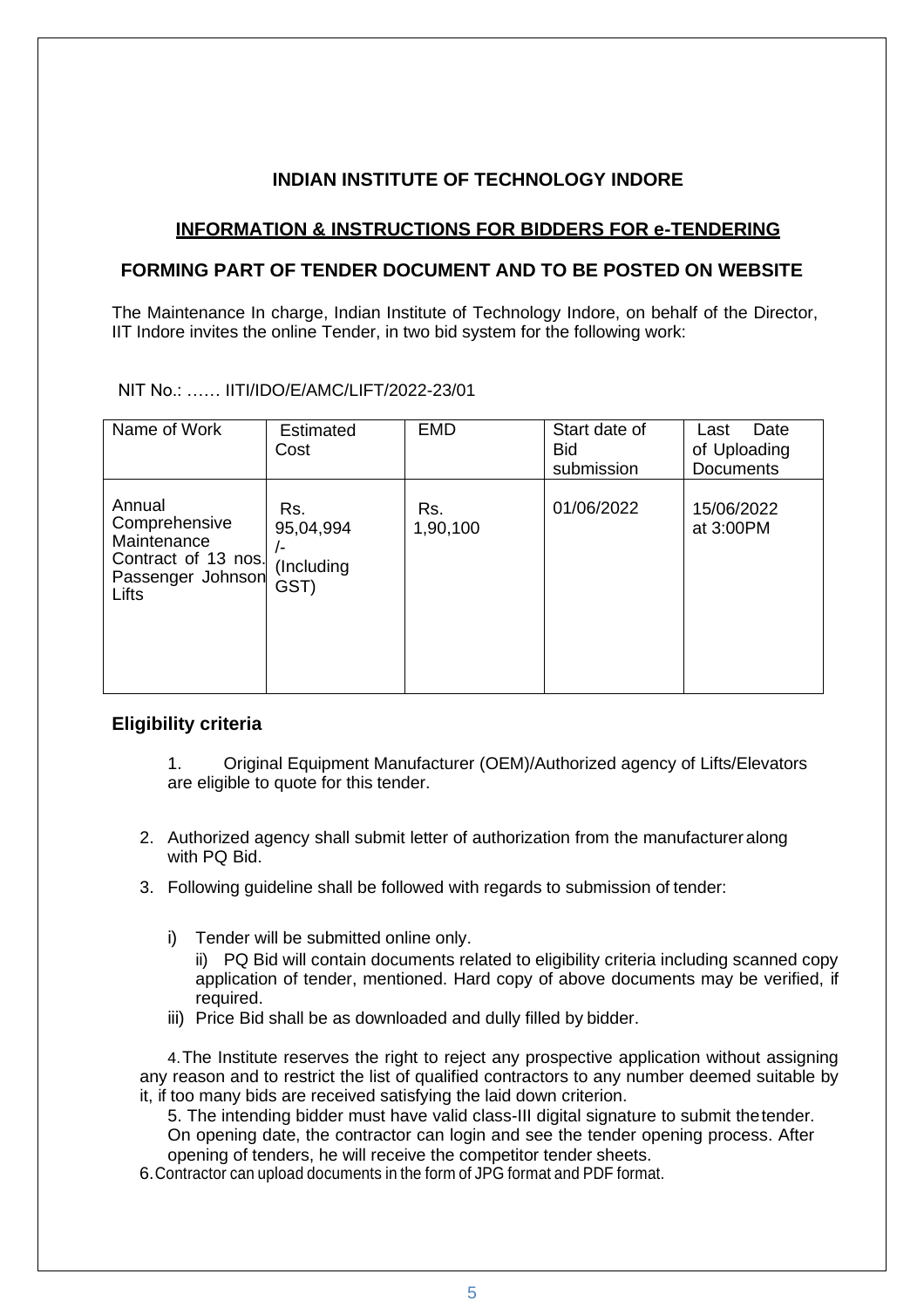7. The eligibility bid shall be opened first on due date and time as mentioned above. Price bid shall be opened for eligible firms only.

10.. Integrity pact of the tender document shall be signed between Maintenance-in-Charge and the successful bidder after acceptance of the tender.

11. List of documents to be filled in by the bidders in Technical Bid as indicated in NIT,to be scanned and uploaded:

- **(i)** Certificate of Registration for GST
- **(ii)** PAN Card and Bank Account Details
- **(iii)** Authorization Certificate in case of authorized agency
- **(iv)** Bidders are informed to submit the valid authorization letter from OEM.
- **(v)** Should have satisfactorily completed the similar works in CPWD / MES / MPPWD / Central PSUs / IITs / IIMs / IISERs/Railways as mentioned below during the last five years ending previous day of last date of submission of bids.

Three similar works each costing not less than Rs. 40% of estimated cost

or

Two similar works each costing not less than Rs. 60% estimated cost

or

One similar work costing not less than 80% estimated cost

Eligible similar work shall mean works of "Comprehensive and Non-Comprehensive Maintenance of Passenger Lifts/Elevator, Passenger Cum Good Lift, and Service Lifts" and SITC of Passenger Lifts/Elevator, Passenger Cum Good Lift, and Service Lifts"etc.

(Viii) Should have an average annual financial turnover not less than 50% of estimated cost, during the last three years ending March 31, 2021.

(iX) Should not have incurred any loss (profit after tax should be positive) in more than two years during the last five years ending March 31, 2021.

(X) Should have a solvency of Rs. 39 lakhs.

(Xi) Should have valid 'A' class electrical contractor license from Govt. of M.P. or Govt. of India.

(Xii) Should have GST registration certificate.

(Xiii) Should have EPF registration certificate.

(Xiv) Should have ESIC registration certificate.

(Xv) Should have PAN CARD registration certificate.

(Xvi) Should have company/firm registration certificate.

(xvii) Should have labor license registration certificate.

(XiX) The intending Tender, in case of Original Equipment Manufacturers shall upload a self-declaration on their letterhead as PDF file, along with the acceptance letter tender documents.

(XX) Authorized Distributor/ Authorized dealer shall possess valid authorized Distributorship /Dealership license from Original Equipment Manufacturers.

12. The intending bidder must read the terms and conditions of CPWD-6 carefully. He should only submit his bid if he considers himself eligible and he is in possession of all the documents required.

13. Information and Instructions for bidders posted on the website shall form part of this bid document.

**14.** Bid documents, consisting of plans, specifications, the schedule of quantities of items to be executed and set of terms and conditions of the contract can be seen on websit[e](http://www.iiti.ac.in/) <http://www.iiti.ac.in/> or **[www.eprocure.gov.in](http://www.eprocure.gov.in/)**

15. Any clarification on the content of NIT/ Tender document can be referred to the Maintenance In charge, IIT Indore.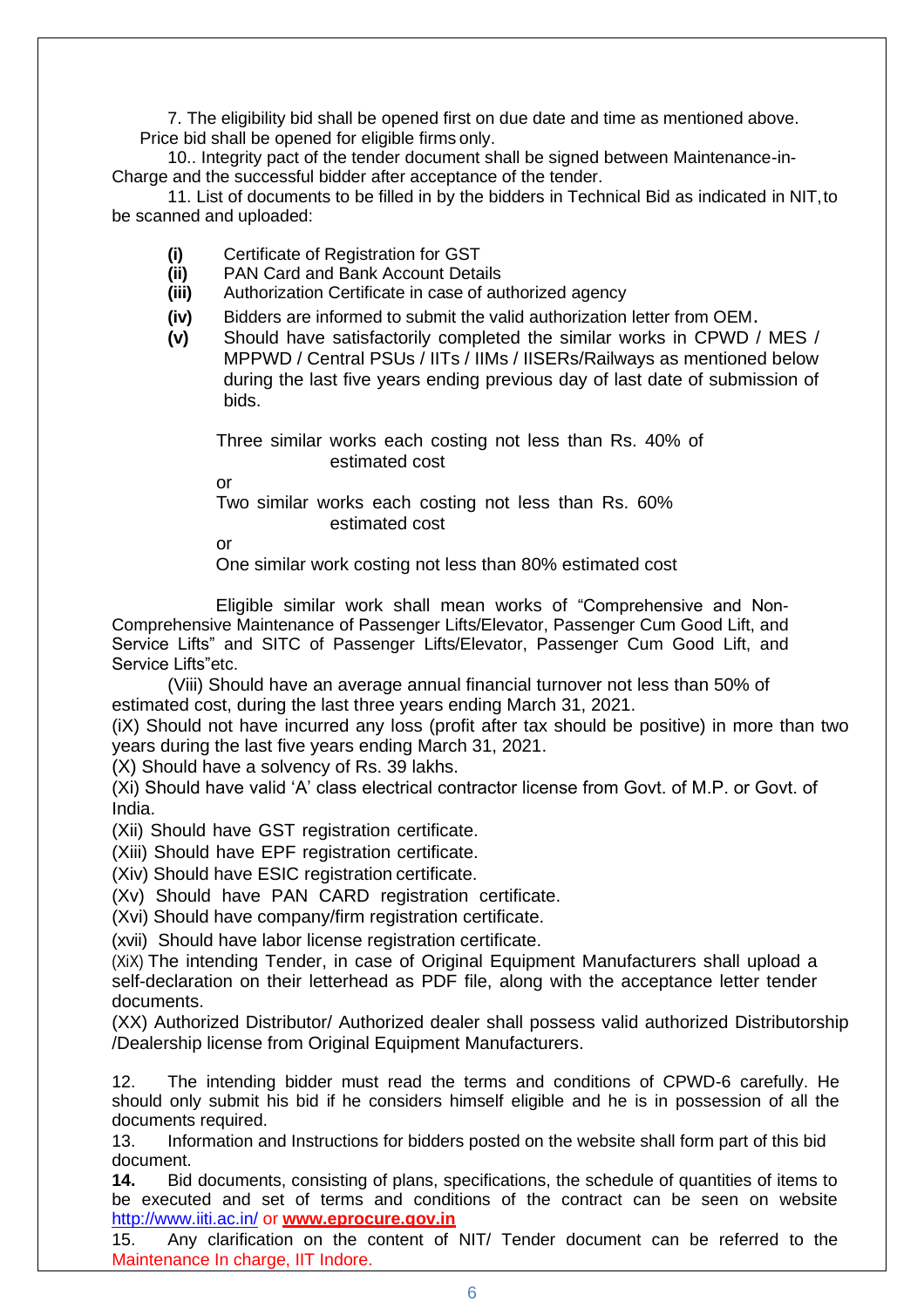16. Contractor must ensure to quote rate of each item. If any cell is left Blank and no rate is quoted by the bidder, rate of such item shall be treated as zero.

17. Pre bid meeting shall be held. Prospective bidder may seek for clarification pertains to this NIT by mail on or before 07/06/2022

18. Prospective bidder needs to place a technician for prompt action on every call/breakdown.

19. Date of availability of tender document for download from 31.05.2022 to 15.06.2022 (15:00 hrs.) on website<http://iiti.ac.in/tenders/tender> and central public procurement portal (CPPP).

- 20. Duly signed & stamped of complete downloaded tender document for uploading.
- 21. All documents mentioned in ELIGILIBITY BID DOCUMENTS in the prescribed formats of Form 'A' to 'G' and Annexure 'A' to 'F' along with certified copies of supporting documents shall also be submitted.
	- 22. Copy of Certificate of Work experience, Certificate of Financial Turnover from Chartered Accountant, Bank Solvency Certificate and other documents mentioned above shall be submitted and all documents mentioned in ELIGILIBITY BID DOCUMENTS in the prescribed formats of Form 'A' to 'G' and Annexure 'A' to 'F' along with certified copies of supporting documents shall also be submitted. At the time of submission of bid, contractor may submit 'Affidavit / Certificate from CA mentioning Financial Turnover of last 5 years or for the period as specified in the bid document and further details, if required shall be asked from the Contractor after opening of Eligibility bid documents. There is no need to upload entire voluminous balance sheet
	- 23. Bid documents submitted by intending bidders shall be opened only of those bidders, whose Bid Security Declaration and other documents submitted are found in order.

24. Bidders are advice to inspect (as is where is basis) the lift and shall quote the rates accordingly for make it functional (if applicable) and continue for Five year.

25. IIT Indore reserves the right to reject any prospective application without assigning any reason and to restrict the list of qualified contractors to any number deemed suitable by it, if too many bids are received satisfying the laid down criteria.

| For |                   | taking assistance for bid CPP Portal website: www.eprocure.gov.in |  |  |                                                            |  |             |
|-----|-------------------|-------------------------------------------------------------------|--|--|------------------------------------------------------------|--|-------------|
|     | submission, ifany |                                                                   |  |  | CPP Portal Help Desk Toll<br>No.:18002337315, 180030702232 |  | <b>Free</b> |
|     |                   |                                                                   |  |  |                                                            |  |             |

# **Maintenance In charge IIT Indor**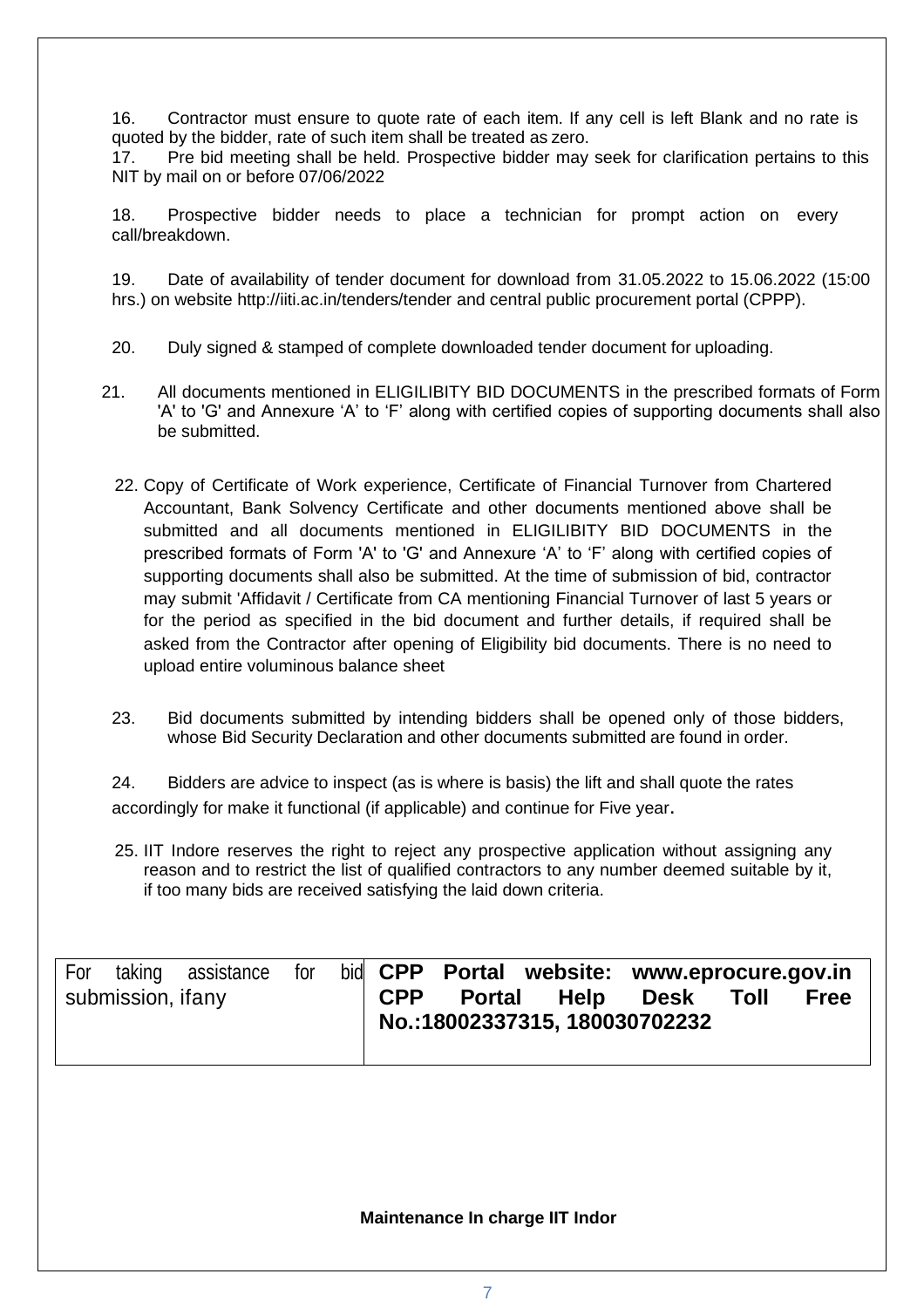#### **CPWD – 6 FOR e-TENDERING**

**1.** The Maintenance In charge, Indian Institute of Technology Indore on behalf of the Director, IIT Indore invites the online tender bid, in two bid system from eligible Original Equipment Manufacturer (OEM)/Authorized agency, of M/s Johnson lifts for the following work.

#### **Name of Work: Annual Comprehensive Maintenance Contract of 13 nos. Passenger Johnson Lifts, installed at IIT Indore.**

The work is estimated for cost of Rs 95,04,994 /- (Including GST).

- **2.** Agreement shall be drawn with the successful bidder(s) on prescribed Form No. CPWD-8 (or other Standard Form as mentioned), which is available as a Govt. of India Publication (and also available on website **[www.cpwd.gov.in.](http://www.cpwd.gov.in/)** Bidders shall quote his rates as per various terms and conditions of the said form which will form part of the agreement.
- **3. The time allowed for carrying out the work will be 5 years and work orders will be issued annually on successful completion of First year AMC period** from the date of start as defined in **schedule 'F'** or from the first date of handing over of the site, whichever is later, in accordance with the phasing, if any, indicated in the bid documents.
- **4.** The date of start of wok for individual lift shall be as per Commercial terms and conditions.
- **5.** The site for the work is available.
- **6.** Copy of Enlistment Order, certificate(s) of work experience, Bid Securing Declaration and other documents as specified in the NIT shall be deposited within the specified bid period.

The contractor, whose bid is accepted, will be required to furnish **performance guarantee of 3 % (Three Percent)** of the bid amount within the period specified in Schedule-F. This guarantee shall be in the form of Online/FDR or in case the contractor fails to deposit the said performance guarantee within the period as indicated in Schedule "F" including the extended period if any, the bidder shall be suspended for two years for being eligible to submit bids for contract with IIT Indore.

- **7.** Intending Bidders are advised to inspect and examine the site and its surroundings and satisfy themselves before submitting their bids as to the nature of the ground and sub-soil (so far as is practicable), the form and nature of the site, the means of access to the site, the accommodation they may require and in general shall themselves obtain all necessary information as to risks, contingencies and other circumstances which may influence or affect their bid. A bidder shall be deemed to have full knowledge of the site whether he inspects it or not and no extra charge consequent on any misunderstanding or otherwise shall be allowed. The bidder shall be responsible for arranging and maintaining at his own cost all materials, tools & plants, water, electricity access facilities for workers and all other services required for executing the work unless otherwise specifically provided for in the contract documents. Submission of a bid by a bidder implies that he has read this notice and all other contract documents and has made himself aware of the scope and specifications of the work to be done and of conditions and rates at which stores, tools and plant, etc. will be issued to him by IIT Indore and local conditions and other factors having a bearing on the execution of the work.
- **8.** The competent authority on behalf of the Director of IIT, Indore does not bind itself to accept the lowest or any other bid and reserves to itself the authority to reject any or all the bids received without the assignment of any reason. All bids in which any of the prescribed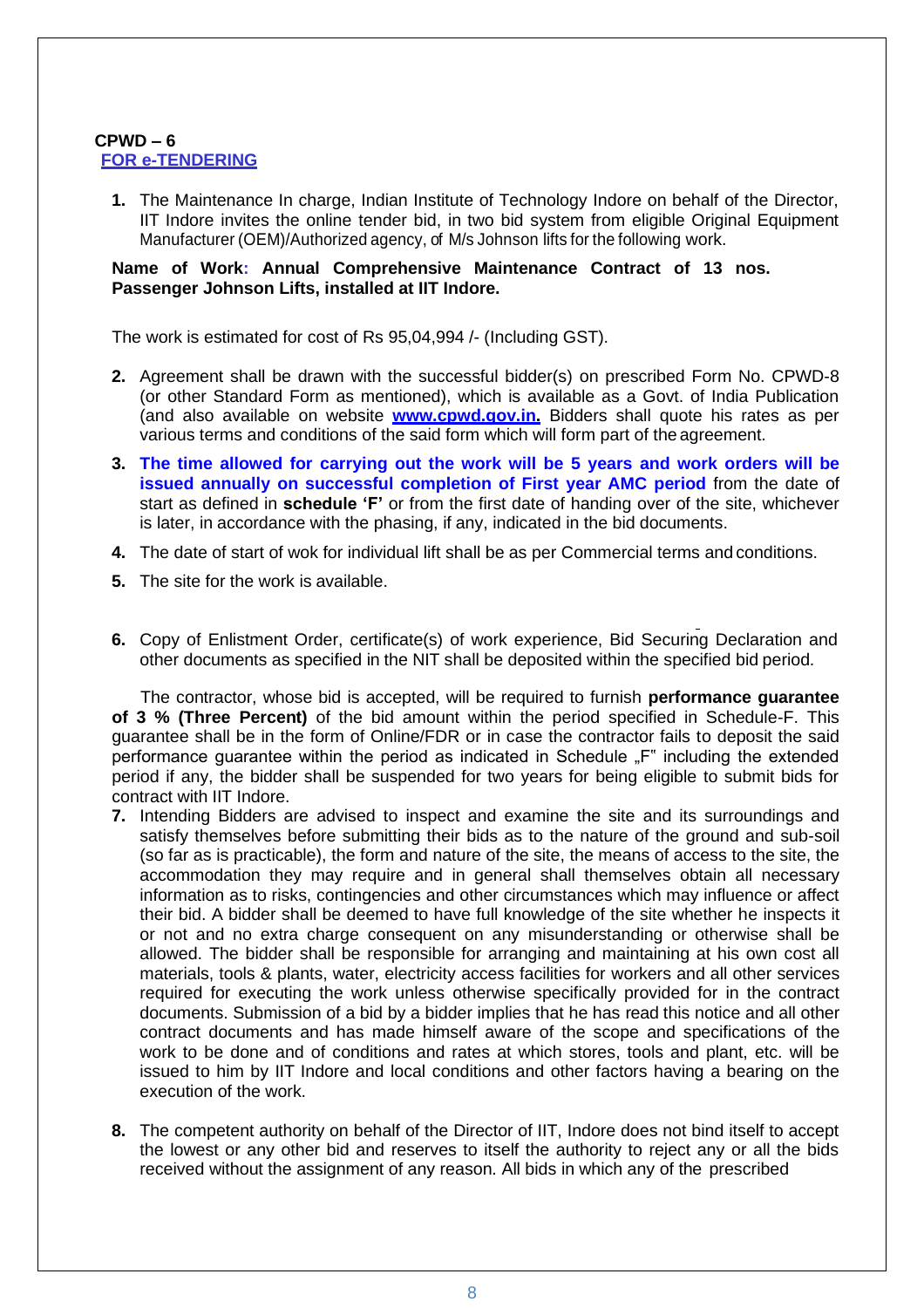Condition is not fulfilled or any condition including that of conditional rebate is put forth by the bidders shall be summarily rejected.

- **9.** Canvassing whether directly or indirectly, in connection with bidders is strictly prohibited and the bids submitted by the contractors who resort to canvassing will be liable for rejection.
- **10.** The competent authority on behalf of Director of IIT, Indore reserves to himself the right of accepting the whole or any part of the bid and the bidders shall be bound to perform the same at the rate quoted.
- **11.** No Engineer of Gazette Rank or other Gazetted Officer employed in Engineering or Administrative duties in an Engineering Department of the Government of India is allowed to work as a contractor for a period of one year after his retirement from Government service, without the prior permission of the Government of India in writing. This contract is liable to be cancelled if either the contractor or any of his employees is found any time to be such a person who had not obtained the permission of the Government of India as aforesaid before submission of the bid or engagement in the contractor's service.
- **12.** The bid for the works shall remain open for acceptance for a period of 180 days from the date of opening of financial bid. If any bidders withdraw his bid before the said period or issue of letter of acceptance, whichever is earlier, or makes any modifications in the terms and conditions of the bid which are not acceptable to the department, then the IIT shall, without prejudice to any other right or remedy, be at liberty to forfeit 50% of the said earnest money as aforesaid. Further, the bidders shall not be allowed to participate in the re-bidding process of the work.
- **13.** This notice inviting bid shall form a part of the contract document. The successful bidders/ contractor, on acceptance of his bid by the Accepting Authority shall within 15 days from the stipulated date of start of the work, sign the contract consisting of:

The Notice Inviting e-Tender, all the documents including additional conditions, specifications, and drawings, if any, forming part of the bid as uploaded at the time of invitation of bid and the rates quoted online at the time of submission of bid and acceptance thereof together with any correspondence leading thereto.

Standard CPWD Form-8 or other Standard CPWD Form as applicable.

Pre bid meeting shall be held on 07/06/2022 at 11 AM in the office of Maintenance In charge, IIT Indore. The perspective tenderer can attend the meeting to discuss the matters related with the tender and to obtain the clarifications.

.Applicability of Schedule for all the parts shall be same.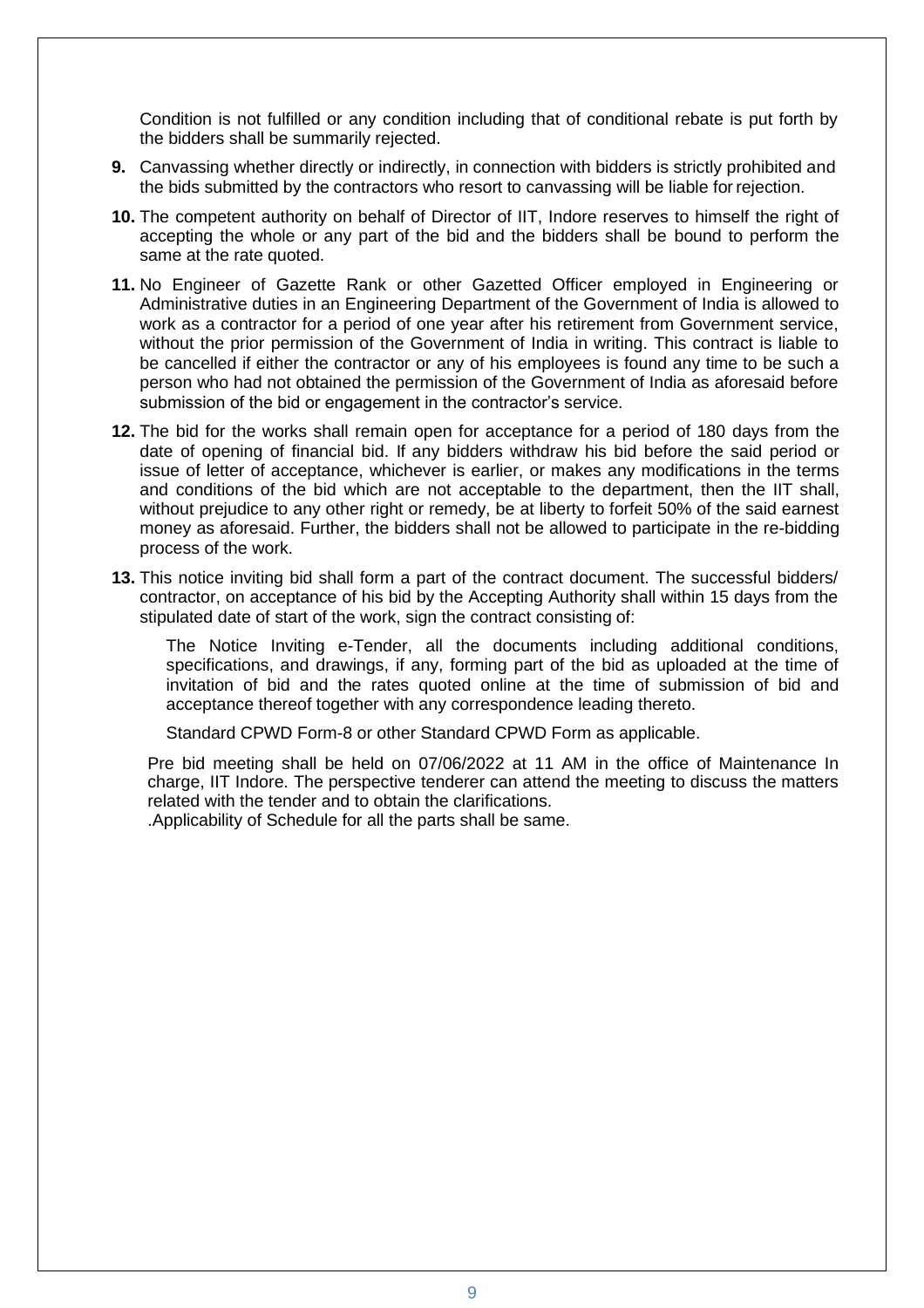|                       | <b>JIT</b> |
|-----------------------|------------|
| <b>INTEGRITY PACT</b> |            |
|                       |            |

To,

……………………………………… ……………………………… ……………………………………

## **Sub: NIT No.** IITI/IDO/E/AMC/LIFT/2022-23/01**. for the work** Annual Comprehensive Maintenance Contract of 13 nos. Passenger Johnson Lifts, installed at IIT Indore Campus

Dear Sir,

It is hereby declared that IIT Indore is committed to follow the principle of transparency, equity, and competitiveness in public procurement.

The subject Notice Inviting e-Tender (NIT) is an invitation to offer made on the condition that the Bidder will sign the integrity Agreement, which is an integral part of tender/bid documents, failing which the tenderer / bidder will stand disqualified from the tendering process and the bid of the bidder would be summarily rejected.

This declaration shall form part and parcel of the Integrity Agreement and signing of the same shall be deemed as acceptance and signing of the Integrity Agreement on behalf of the IIT Indore.

Yours faithfully,

Maintenance In charge.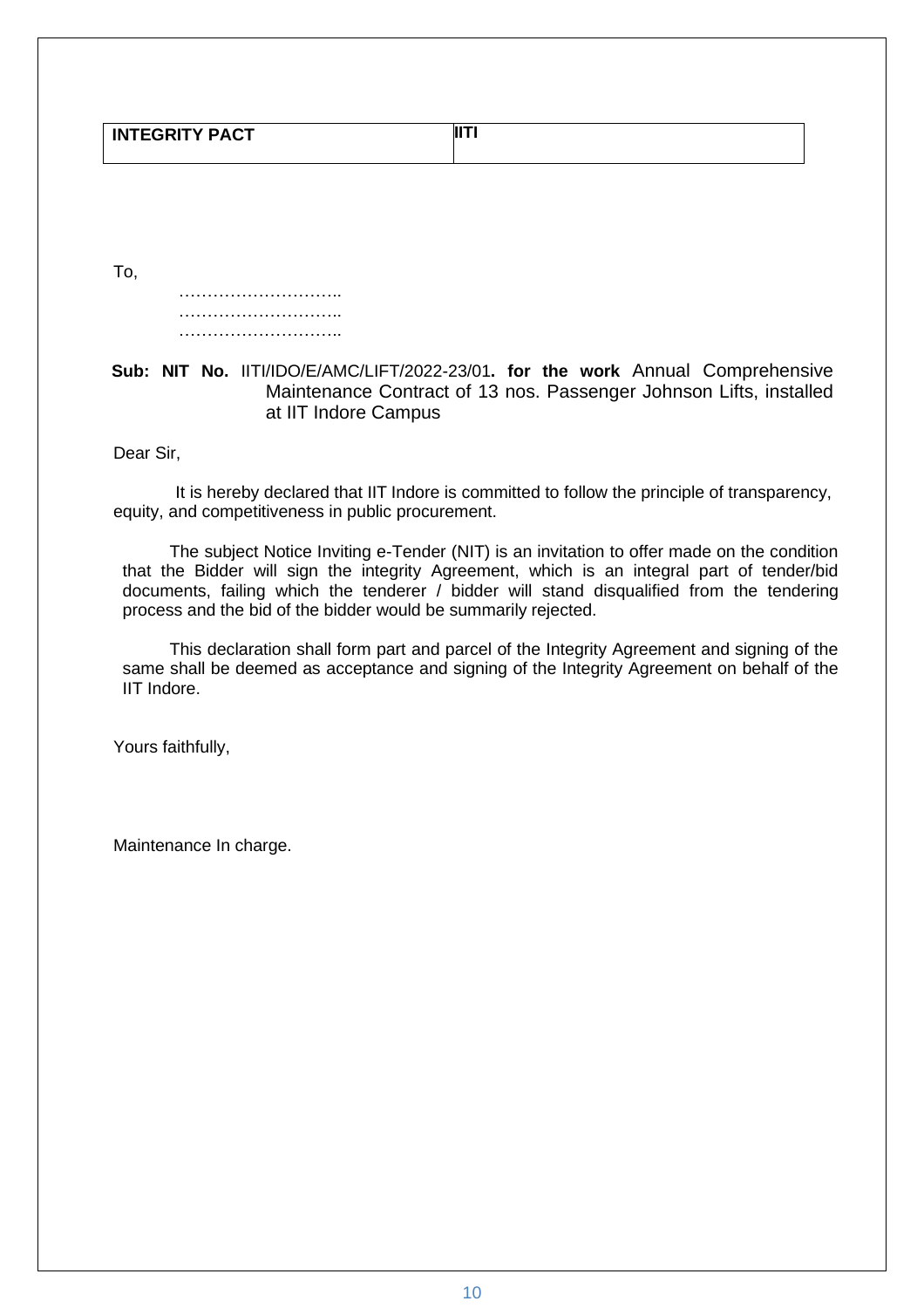| <b>INTEGRITY PACT</b> | IIТ |
|-----------------------|-----|
|                       |     |

To The Maintenance In charge IIT Indore

#### **Sub:** Submission of Tender for the work of Annual Comprehensive Maintenance Contract of 13 nos. Passenger Johnson Lifts installed at IIT Indore Campus

Dear Sir,

I / We acknowledge that IITI is committed to follow the principles thereof as enumerated in the Integrity Agreement enclosed with the tender / bid document.

I / We agree that the Notice Inviting e-Tender (NIT) is an invitation to offer made on the condition that I / We will sign the enclosed Integrity Agreement, which is an integral part of tender documents, failing which I / We will stand disqualified from the tendering process. I / We acknowledge that THE MAKING OF THE BID SHALL BE REGARDED AS AN UNCONDITIONAL AND ABSOLUTE ACCEPTANCE of this condition of the NIT.

I / We confirm acceptance and compliance with the Integrity Agreement in letter and spirit and further agree that execution of the said Integrity Agreement shall be separate and distinct from the main contract, which will come into existence when tender / bid is finally accepted by department. I / We acknowledge and accept the duration of the Integrity Agreement, which shall be in the line with Article-1 of the enclosed Integrity Agreement.

I / We acknowledge that in the event of my / our failure to sign and accept the Integrity Agreement, while submitting the tender / bid, IITI shall have unqualified, absolute and unfettered right to disqualify the tenderer / bidder and reject the tender / bid is accordance with terms and conditions of the tender / bid.

Yours faithfully,

#### **(Duly authorized signatory of the Tenderer / Bidder)**

**To be signed by the bidder and same signatory competent / authorized to sign the relevant contract on behalf of IIT Indore.**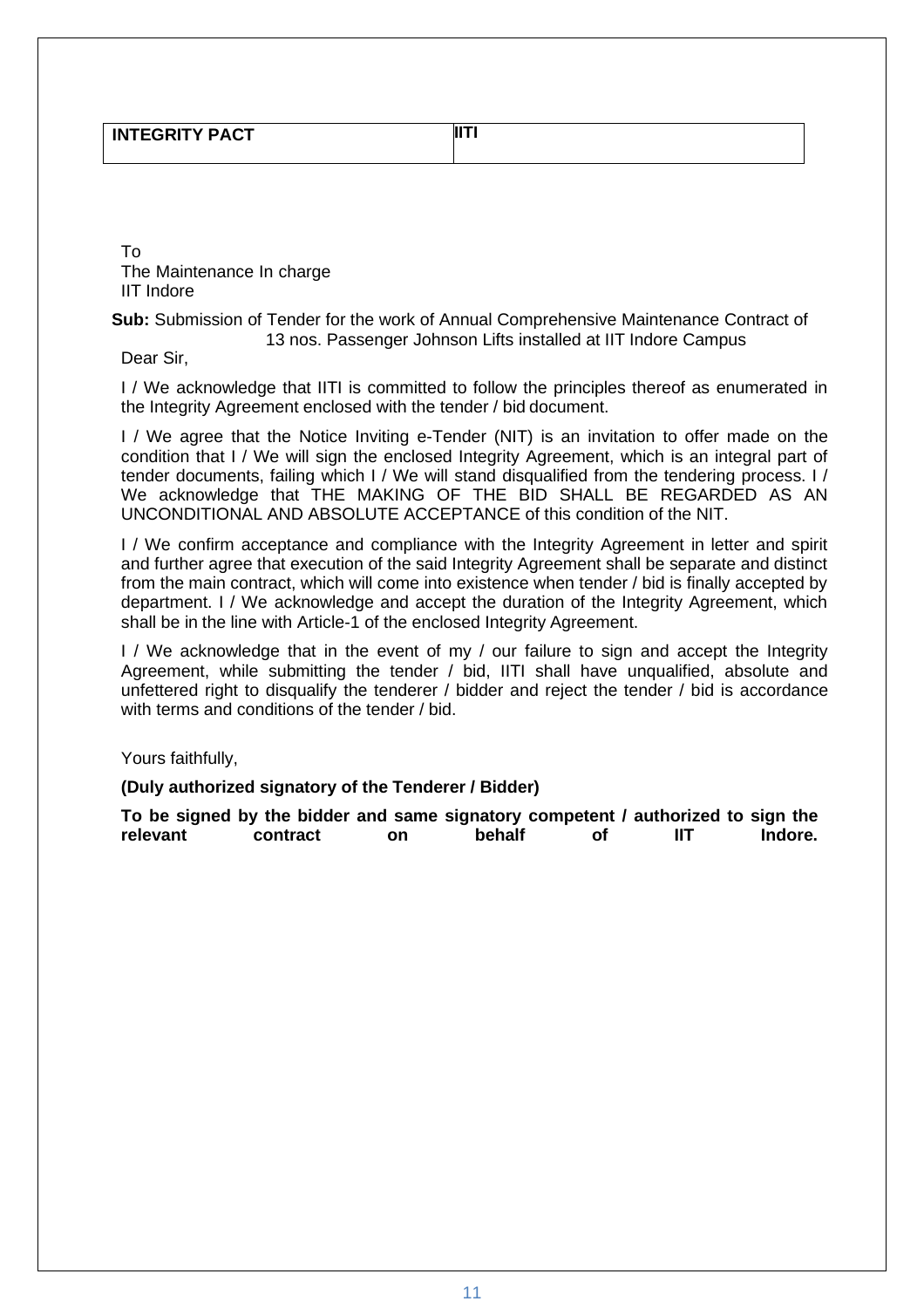### **INTEGRITY AGREEMENT**

This Integrity Agreement is made at ............... on this...........day of...........20...

**BETWEEN** 

Director IIT, Indore represented through Maintenance in charge (Hereinafter referred as the "Principal / Owner", which expression shall unless repugnant to the meaning or context hereof include its successors and permitted assigns)

AND.............................................................................................................

(Name and Address of the Individual/firm/Company)

through ...................................................................(here-in-after referred to as the

(Details of duly authorized signatory)

"Bidder/Contractor" and which expression shall unless repugnant to the meaning or context hereof include its successors and permitted assigns)

Preamble WHEREAS the Principal /Owner has floated the Tender (NIT No........................................ ) (here-in-after referred to as "Tender/Bid") and intends to award, under laid down organizational procedure, contract for.................................................................................................................................

(Name of work) Here-in-after referred to as the "Contract".

AND WHEREAS the Principal / Owner values full compliance with all relevant laws of the land, rules, regulations, economic use of resources and of fairness/transparency in its relation with its Bidder(s) and Contractor(s).

AND WHEREAS to meet the purpose aforesaid both the parties have agreed to enter into this Integrity Agreement (hereinafter referred to as "Integrity Pact" or "Pact"), the terms and conditions of which shall also be read as integral part and parcel of the Tender/Bid documents and Contract between the parties.

NOW, THEREFORE, in consideration of mutual covenants contained in this Pact, the parties hereby agree as follows and this Pact witnesses as under:

#### **Article 1: Commitment of the Principal / Owner**

- 1) The Principal/Owner commits itself to take all measures necessary to prevent corruption and to observe the following principles:
	- a) No employee of the Principal/Owner, personally or through any of his/her family members, will in connection with the Tender, or the execution of the Contract, demand, take a promise for or accept, for self or third person, any material or immaterial benefit which the person is not legally entitled to.
	- b) The Principal/Owner will, during the Tender process, treat all Bidder(s) with equity and reason. The Principal/Owner will, in particular, before and during the Tender process, provide to all Bidder(s) the same information and will not provide to any Bidder(s) confidential / additional information through which the Bidder(s) could obtain an advantage in relation to the Tender process or the Contract execution.
	- c) The Principal / Owner shall endeavor to exclude from the Tender process any person, whose conduct in the past has been of biased nature.
- 2) If the Principal/Owner obtains information on the conduct of any of its employees which is a criminal offence under the Indian Penal code (IPC) / Prevention of Corruption Act, 1988 (PC Act) or is in violation of the principles herein mentioned or if there be a substantive suspicion in this regard, the Principal / Owner will inform the Chief Vigilance Officer and in addition can also initiate disciplinary actions as per its internal laid down policies and procedures.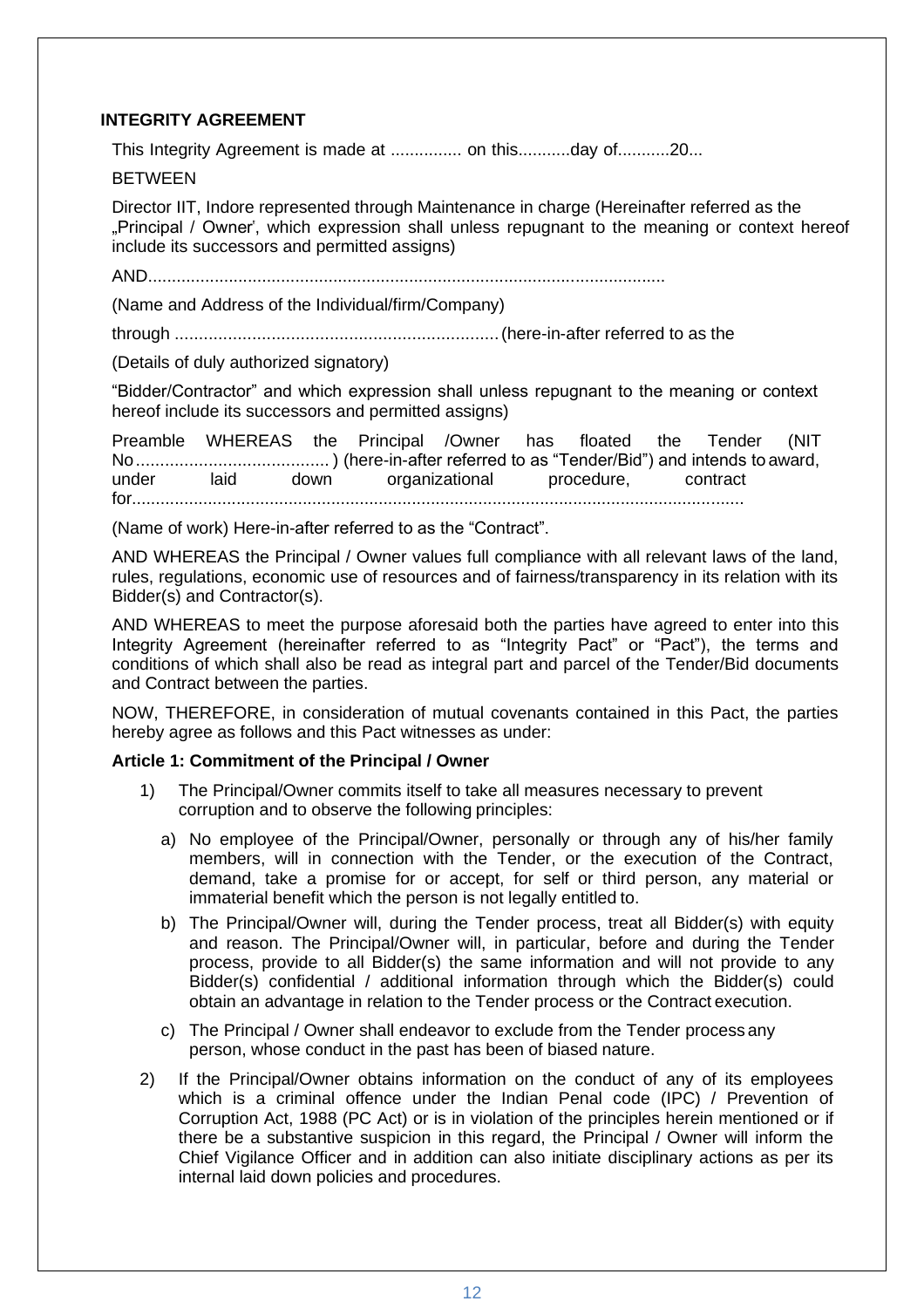### **Article 2: Commitment of the Bidder (s) / Contractor(s)**

- 1) It is required that each Bidder / Contractor (including their respective officers, employees and agents) adhere to the highest ethical standards, and report to the Government / Department all suspected acts of fraud or corruption or Coercion or Collusion of which it has knowledge or becomes aware, during the tendering process and throughout the negotiation or award of a contract.
- 2) The Bidder(s) / Contractor(s) commit himself to take all measures necessary to prevent corruption. He commits himself to observe the following principles during his participation in the Tender process and during the Contract execution:
	- a) The Bidder(s) / Contractor(s) will not, directly or through any other person or firm, offer, promise or give to any of the Principal / Owner's employees involved in the Tender process or execution of the Contract or to any third person any material or other benefit which he/she is not legally entitled to, in order to obtain in exchange any advantage of any kind whatsoever during the Tender process or during the execution of the Contract.
	- b) The Bidder(s) / Contractor (s) will not enter with other Bidder (s) into any undisclosed agreement or understanding, whether formal or informal. This applies in particular to prices, specifications, certifications, subsidiary contracts, submission or non-submission of bids or any other actions to restrict competitiveness or to cartelize in the bidding process.
	- c) The Bidder(s) / Contractor(s) will not commit any offence under the relevant IPC/PC Act. Further the Bidder(s) / Contract(s) will not use improperly, (for the purpose of competition or personal gain), or pass on to others, any information or documents provided by the principal/Owner as part of the business relationship, regarding plans, technical proposals and business details, including information contained or transmitted electronically.
	- d) The Bidder(s)/ Contractor(s) of foreign origin shall disclose the names and addresses of agents/representatives in India, if any. Similarly, Bidder(s)/Contractor(s) of Indian Nationality shall disclose names and addresses of foreign agents/representatives, if any. Either the Indian agent on behalf of the foreign principal or the foreign principal directly could bid in a tender but not both. Further, in cases where an agent participates in a tender on behalf of one manufacturer, he shall not be allowed to quote on behalf of another manufacturer along with the first manufacturer in a subsequent/parallel tender for the same item.
	- e) The Bidder(s)/ Contractor(s) will, when presenting his bid, disclose (with each tender as per Performa enclosed) any and all payments he has made, is committed to or intends to make to agents, brokers or any other intermediaries in connection with the award of the Contract.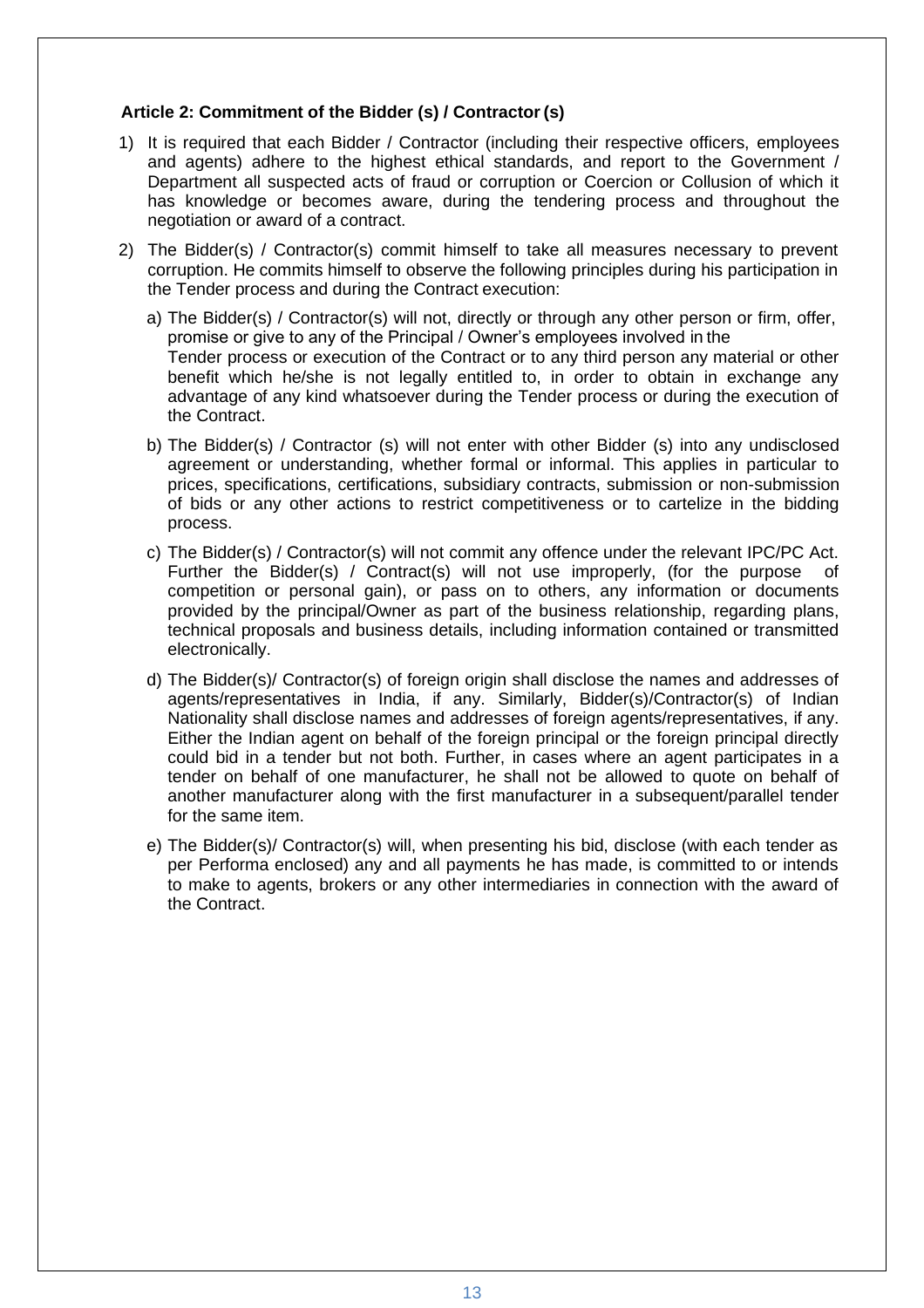- 3) The Bidder(s) / Contractor(s) will not instigate third persons to commit offences outlined above or be an accessory to such offences.
- 4) The Bidder(s) / Contractor(s) will not, directly or through any other person or firm indulge in fraudulent practice means a willful misrepresentation or omission of facts or submission of fake / forged documents in order to induce public official to act in reliance thereof, with the purpose of obtaining unjust advantage by or causing damage to justified interest of others and/or to influence the procurement process to the detriment of the Government interests. The Bidder(s) / Contractor(s) will not, directly or through any other person or firm use Coercive Practices (means the act of obtaining something, compelling an action or influencing a decision through intimidation, threat or the use of force directly or indirectly, where potential or actual injury may befall upon a person, his / her reputation or property to influence their participation in the tendering process).

#### **Article 3: Consequences of Breach**

Without prejudice to any rights that may be available to the Principal/Owner under law or the Contract or its established policies and laid down procedures, the Principal / Owner shall have the following rights in case of breach of this Integrity Pact by the Bidder(s)/Contractor(s) and the Bidder / Contractor accepts and undertakes to respect and uphold the Principal / Owner's absolute right:

- 1) If the Bidder (s) / Contractor(s), either before award or during execution of Contract has committed a transgression through a violation of Article 2 above or in any other form, such as to put his reliability or credibility in question, the Principal/Owner after giving 14 days" notice to the contractor shall have powers to disqualify the Bidder(s)/Contractor(s) from the Tender process or terminate/determine the Contract, if already executed or exclude the Bidder/Contractor from future contract award processes. The imposition and duration of the exclusion will be determined by the severity of transgression and determined by the Principal/Owner. Such exclusion may be forever or for a limited period as decided by the Principal/Owner.
- 2) Forfeiture of EMD / Performance Guarantee / Security Deposit:

If the Principal/Owner has disqualified the Bidder(s) from the Tender process prior to the award of the Contract or terminated/determined the Contract or has accrued the right to terminate/determine the Contract according to Article 3(1), the Principal/Owner apart from exercising any legal rights that may have accrued to the Principal/Owner, may in its considered opinion forfeit the entire amount of Earnest Money Deposit, Performance Guarantee and Security Deposit of the Bidder/Contractor.

3) Criminal Liability: If the Principal/Owner obtains knowledge of conduct of a Bidder or Contractor, or of an employee or a representative or an associate of a Bidder or Contractor which constitutes corruption within the meaning of Indian Penal code (IPC) / Prevention of Corruption Act, or if the Principal / Owner has substantive suspicion in this regard, the Principal / Owner will inform the same to law enforcing agencies for further investigation.

#### **Article 4: Previous Transgression**

- 1) The Bidder declares that no previous transgressions occurred in the last 5 years with any other Company in any country confirming to the anticorruption approach or with Central Government or State Government or any other Central/State Public Sector Enterprises in India that could justify his exclusion from the Tender process.
- 2) If the Bidder makes incorrect statement on this subject, he can be disqualified from the Tender process or action can be taken for banning of business dealings/ holiday listing of the Bidder/Contractor as deemed fit by the Principal/ Owner.
- 3) If the Bidder/Contractor can prove that he has resorted / recouped the damage caused by him and has installed a suitable corruption prevention system, the Principal/Owner may, at its own discretion, revoke the exclusion prematurely.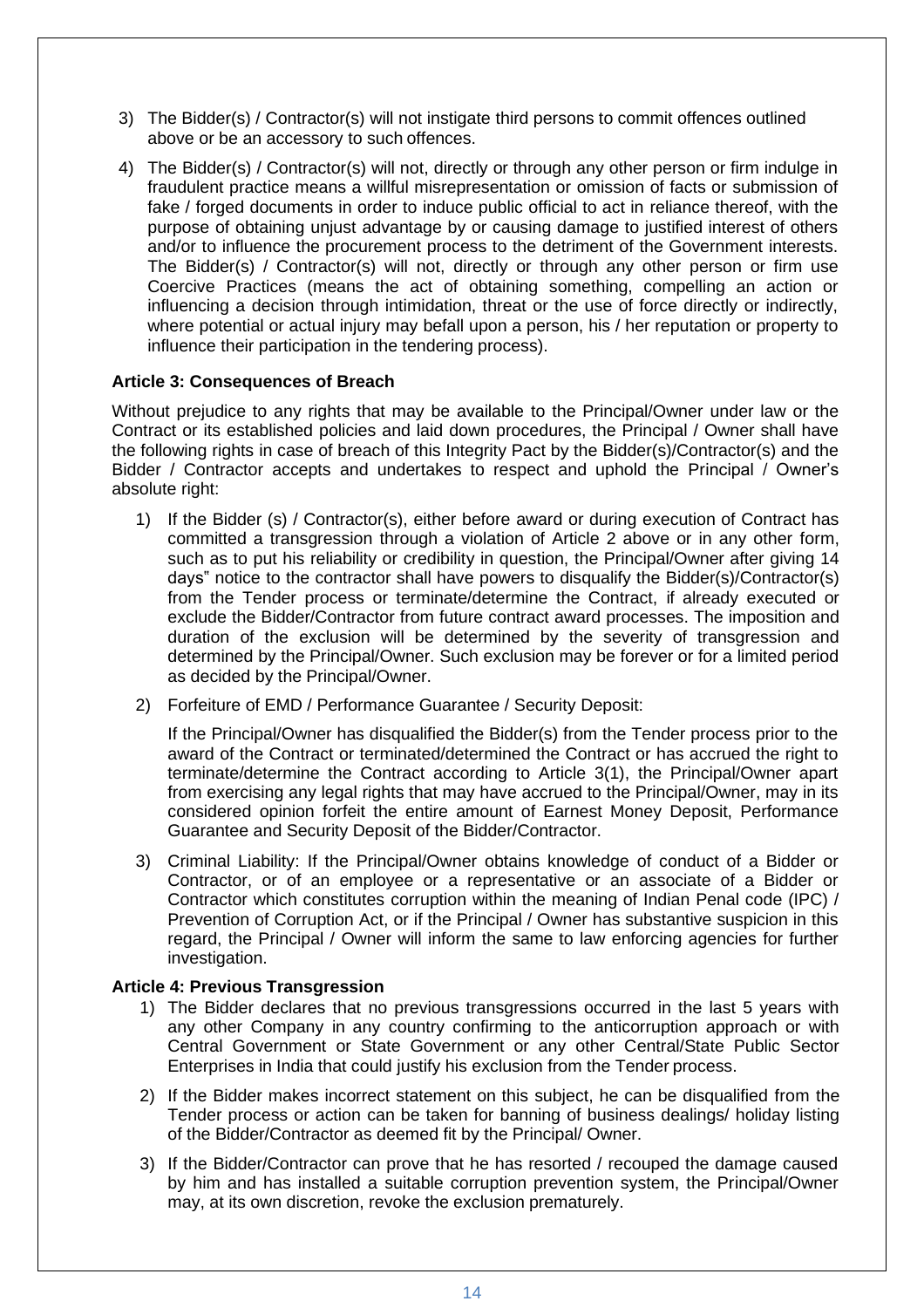#### **Article 5: Equal Treatment of all Bidders/Contractors/Subcontractors**

- 1) The Bidder(s) / Contractor(s) undertake(s) to demand from all subcontractors a commitment in conformity with this Integrity Pact. The Bidder / Contractor shall be responsible for any violation(s) of the principles laid down in this agreement/Pact by any of its Sub- contractors/sub-vendors.
- 2) The Principal / Owner will enter into Pacts on identical terms as this one with all Bidders and Contractors.
- 3) The Principal / Owner will disqualify Bidders, who do not submit, the duly signedPact. between the Principal/Owner and the bidder, along with the Tender or violate its provisions at any stage of the Tender process, from the Tender process.

#### **Article 6- Duration of the Pact**

This Pact begins when both the parties have legally signed it. It expires for the Contractor / Vendor 12 months after the completion of work under the contract or till the continuation of defect liability period, whichever is more and for all other bidders, till the Contract has been awarded.

If any claim is made/lodged during the time, the same shall be binding and continue to be valid despite the lapse of this Pacts as specified above, unless it is discharged/determined by the Competent Authority, CPWD.

#### **Article 7- Other Provisions**

- 1) This Pact is subject to Indian Law, place of performance and jurisdiction is the Headquarters of the Division of the Principal / Owner, who has floated theTender.
- 2) Changes and supplements need to be made in writing. Side agreements have not been made.
- 3) If the Contractor is a partnership or a consortium, this Pact must be signed by all the partners or by one or more partner holding power of attorney signed by all partners and consortium members. In case of a Company, the Pact must be signed by a representative duly authorized by board resolution.
- 4) Should one or several provisions of this Pact turn out to be invalid; the remainder of this Pact remains valid. In this case, the parties will strive to come to an agreement to their original intensions.
- 5) It is agreed term and condition that any dispute or difference arising between the parties with regard to the terms of this Integrity Agreement / Pact, any action. taken by the Owner/Principal in accordance with this Integrity Agreement/ Pact or interpretation there of shall not be subject to arbitration.

#### **Article 8- LEGAL AND PRIOR RIGHTS**

All rights and remedies of the parties hereto shall be in addition to all the other legal rights and remedies belonging to such parties under the Contract and/or law and the same shall be deemed to be cumulative and not alternative to such legal rights and remedies aforesaid. For the sake of brevity, both the Parties agree that this Integrity Pact will have precedence over the Tender / Contact documents with regard any of the provisions covered under this Integrity Pact.

IN WITNESS WHEREOF the parties have signed and executed this Integrity Pact at the place and date first above mentioned in the presence of following witnesses:

(For and on behalf of Bidder/Contractor) (For and on behalf of Principal/Owner)

............................................................ ...........................................................

WITNESSES: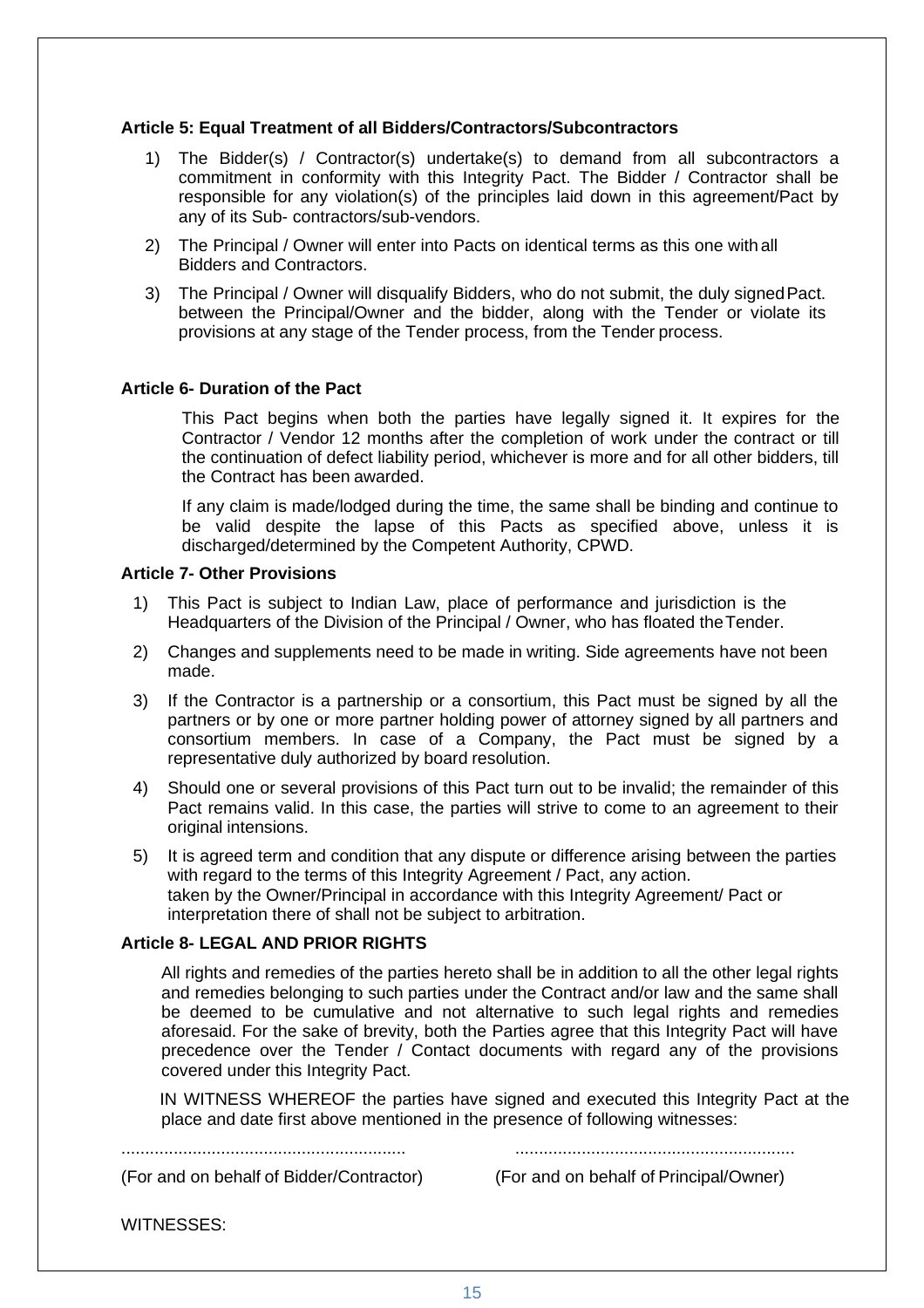| 1. |          |  |
|----|----------|--|
| 2. |          |  |
|    | Place: - |  |
|    | Dated: - |  |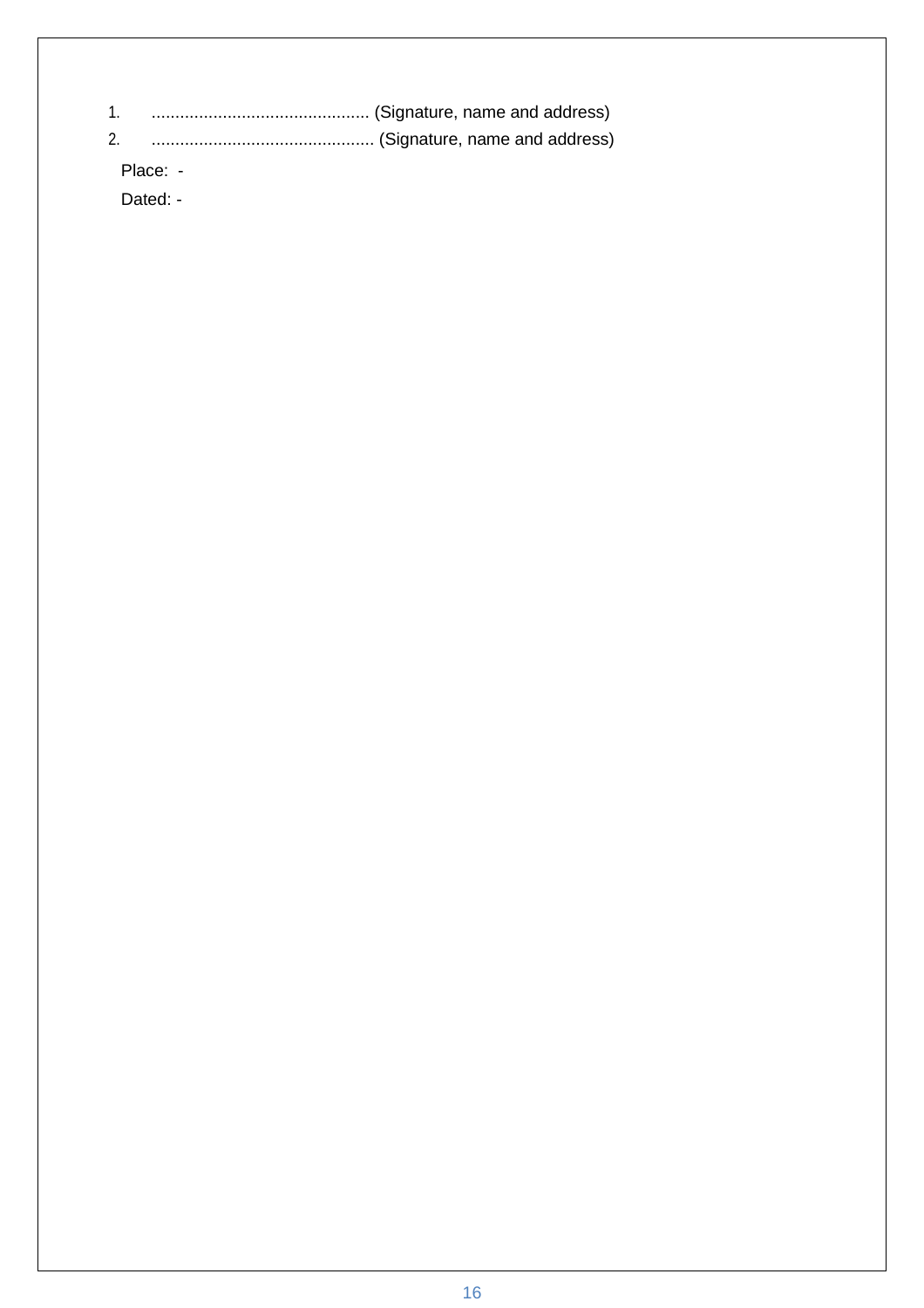### **BANK GUARANTEE BOND IITI**

#### **Form of Earnest Money Deposit Bank Guarantee Bond**

WHEREAS contractor …………………. (Name of contractor) (here in after called "the contractor") has submitted his tender dated ............ (Date) …………………. (Name of work) (here in after called "the Tender") KNOW ALL PEOPLE by these presents that we ...........................(Name of bank) having our registered office at ……………………. (here in after called "the Bank") are bound unto ……………………….. (Name and Division of Superintending Engineer) (here in after called "the Engineer-in-charge") in the sum of Rs. ………………. (Rs. in words ..................................... ) for which payment well and truly to be made to the said Engineer-in-charge the Bank binds itself, his successors and assigns by these presents. SEALED with the Common Seal of the said Bank thus ...........................day of ............20.....

THE CONDITIONS of this obligation are:

- (1) If after tender opening the contractor withdraws, his tender during the period of validity of tender (including extended validity of tender) specified in the Form of Tender.
- (2) If the contractor having been notified of the acceptance of his tender by the Engineer-in-Charge:
- (a) fails or refuses to execute the Form of Agreement in accordance with the instructions to contractor, if required.

OR

- (b) fails or refuses to furnish the Performance Guarantee, in accordance with the provisions. of tender document and instructions to contractor.
- OR
	- (c) fails or refuses to start the work, in accordance with the provisions of the contract and instructions to contractor,

OR

(d) fails or refuses to submit fresh Bank Guarantee on an equal amount of thisBank Guarantee, against Security Deposit after award of contract.

We undertake to pay to the Engineer-in-charge up to the above amount upon receipt of his first written demand, without the Engineer-in-Charge having to substantiates his demand, provided that in his demand the Engineer-in-Charge will note that the amount claimed by his is due to him owing to the occurrence of one or any of the above conditions, specifying the occurred condition or conditions.

This Guarantee will remain in force up to and including the date\* ……. after the deadline for submission of tender as such deadline is stated in the instructions to contractor or as it may be extended by the Engineer-in-Charge, notice of which extension(s) to the Bank is hereby waived.

Any demand in respect of this Guarantee should reach the Bank not later than the above date.

# **DATE………….**

**WITNESS …………** (SIGNATURE, NAME AND ADDRESS)

\*Date to be worked out based on validity period of 6 months from last date of receipt of tender.

> **SIGNATURE OF THE BANK SEAL**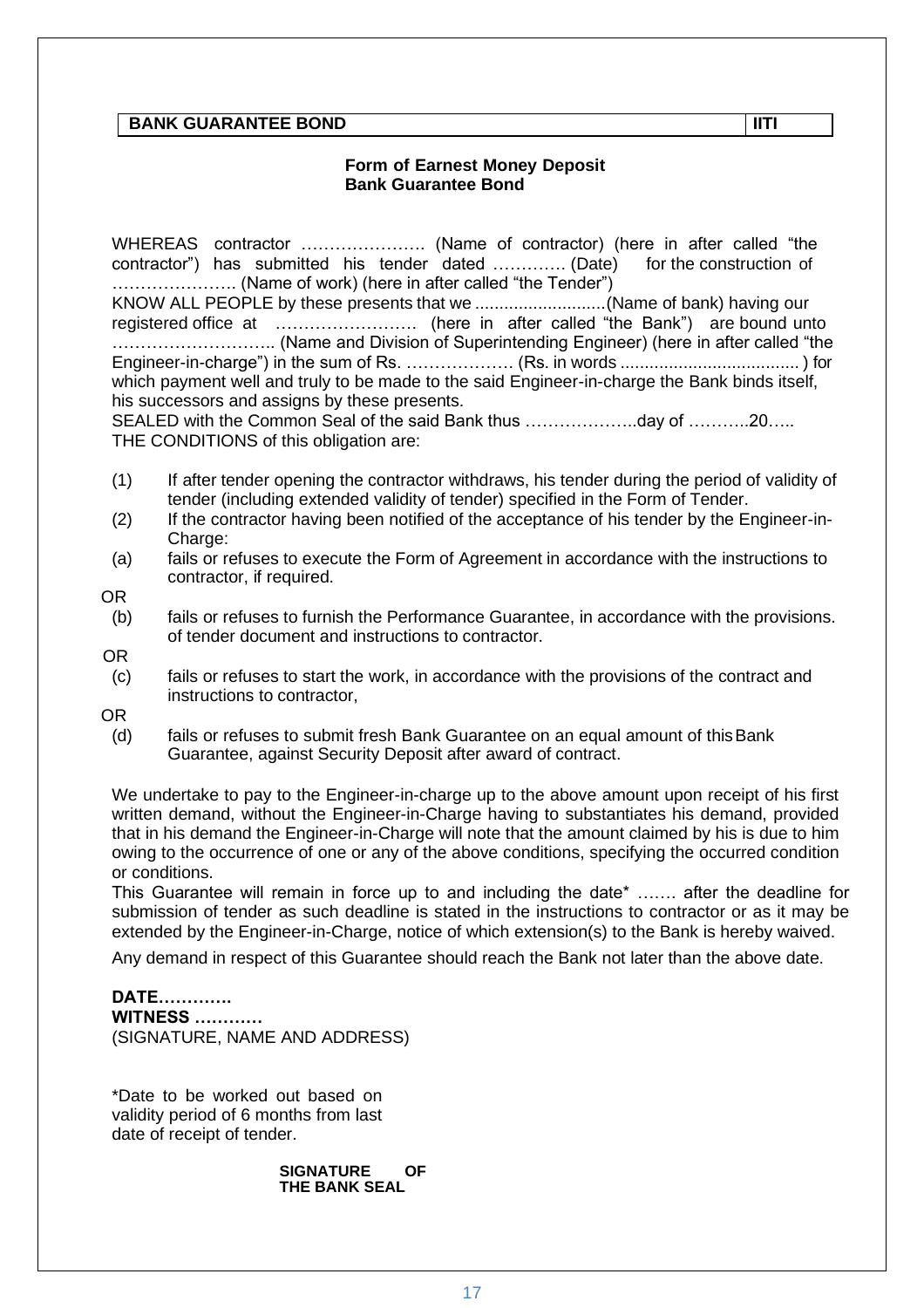## **FORM OF PERFORMANCE SECURITY (GUARANTEE) BANK GUARANTEE BOND**

- 1. In consideration of the President of India (hereinafter called "the Government") having offered to accept the terms and conditions of the proposed agreement between ……………………and ...................................(herein after called "the said contractor(s)") for the work ……………………………………………………. (herein after called "the said agreement') having agreed, to production of an irrevocable Bank Guarantee for Rs………………. (Rupees………………………………………. only) as a security/ guarantee from the contractor(s) for compliance of his obligations in accordance with the terms and conditions in the said agreement. **We................................................................ (hereinafter referred to as "as Bank") (indicate the name of Bank)** hereby undertake to pay to the Government an amount not exceeding Rs…………… (Rupees…................................................................................................) only on demand by the Government. 2. We ………………………………………………………………………….do hereby (indicate the name of Bank) undertake to pay the amounts due and payable under this Guarantee without any demure, merely on a demand from the Government stating that the amount claimed is required to meet the recoveries due or likely to be due from the said contractor (s). Any such demand made on the Bank shall be conclusive as regards the amount due and payable by the bank under this Guarantee. However, our liability under this guarantee shall be restricted to an Amount not exceeding. Rs………………… (Rupees… ................................................................................ ) only.
- 3. We, the said bank further undertakes to pay the Government any money so demands notwithstanding any dispute or disputes raised by the contractor(s) in any suit or proceeding pending before any court or Tribunal relating thereto, our liability under this present being absolute and unequivocal.

The payment so made by us under this bond shall be a valid discharge of our liability for payment thereunder and the contractor(s) shall have no claim against us for making suchpayment.

4. We..................................................................................... (indicate the name of the Bank) further agree that the guarantee herein contained shall remain in full force and effect during the period that would be taken for the performance of the said agreement and that it shall continue to be enforceable till all the dues of the Government under or by virtue of the said Agreement have been fully paid and its claim satisfied or discharged or till Engineer-in-Charge on behalf of the Government certifies that the terms and conditions of the said Agreement have been fully and properly carried out by the said contractor(s) accordingly discharges this guarantee.

- 5. We………………………………………………………………….(indicate the name of Bank) further agree with the Government that the Government shall have the fullest liberty without our consent and without affecting in any manner our obligations hereunder to vary any of the terms and conditions of the said Agreement or to extend time of performance by the said contractor(s) from time to time or to postpone for any time or from time to time any of the powers exercisable by the Government against the said contractor(s) and to forebear or enforce any of the terms and conditions relating to the said agreement and we shall not be relieved from our liability by reason of any such variation, or extension being granted to the said contractor(s) or for any forbearance, act of omission on the part of the Government or any indulgence by the Government to the said contractor(s) or by any such matter or thing whatsoever which under the law relating to sureties would, but for this provision, have effect of so relieving us.
- This guarantee will not be discharged due to the change in the constitution of the Bank or the
- contractor(s).

7. We............................................................................. (indicate the name of bank) lastly

undertake not to revoke this guarantee except with the previous consent of the Government

in writing.

8. This guarantee shall be valid up to………………………………………………. unless extended on demand by Government. Notwithstanding anything mentioned above, our liability against this. Guarantee is restricted to Rs. ………….. (Rupees……………………………………………….) only and unless a claim in writing is lodged with us within six months of the date of expiry or the extended date of expiry of this guarantee, all our liabilities under this guarantee, shall stand discharged. **Dated, the ……......……Day of....................... For…..................................... (Indicate the name of the Bank)**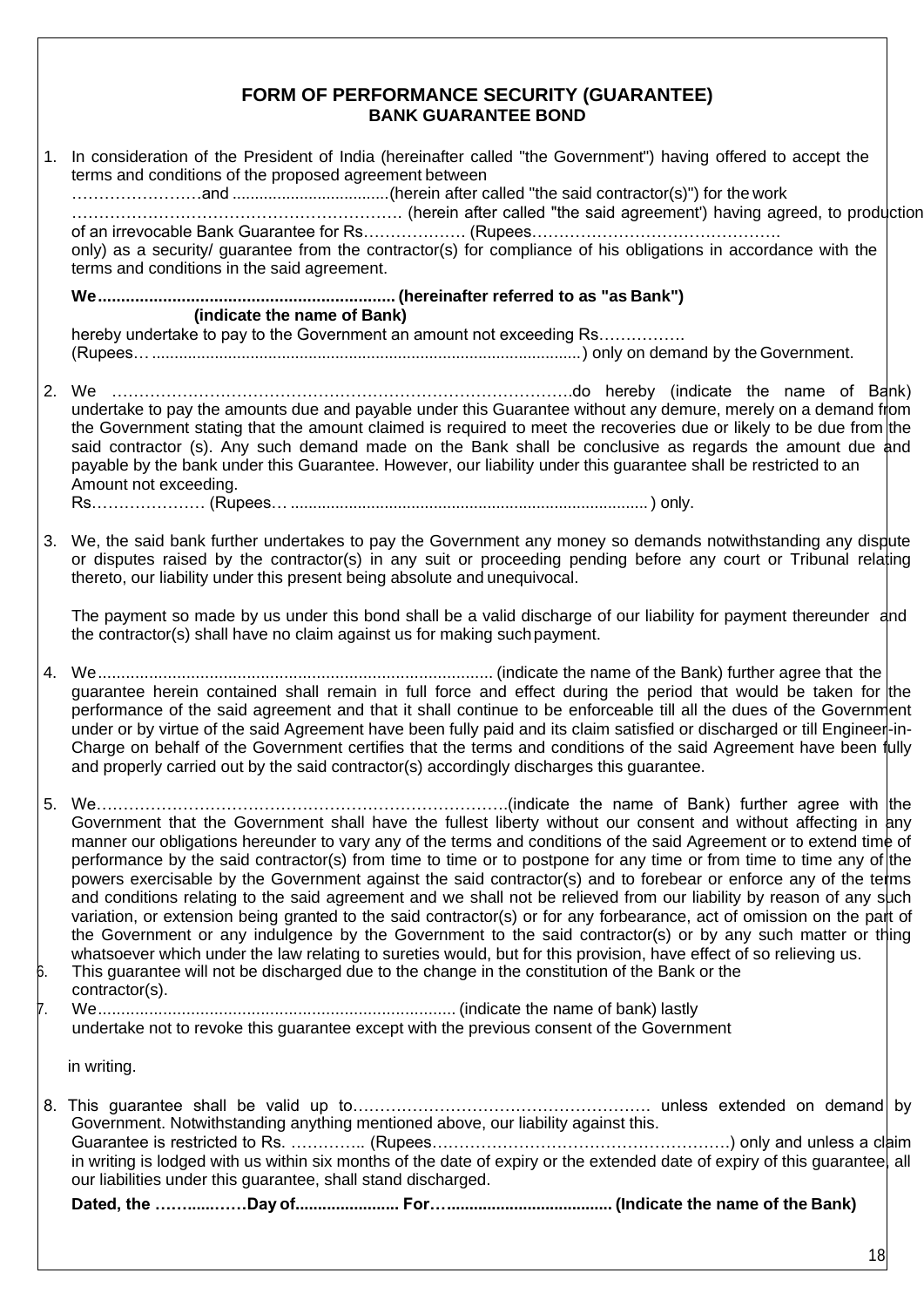## **CPWD –8 IITI**

# **INDIAN INSTITUTE OF TECHNOLOGY, INDORE**

**Name of Work:** Annual Comprehensive Maintenance Contract of 13 nos. Passenger Johnson Lifts installed at IIT Indore.

- **(i)** To be submitted online up to 1500 hrs. on 15.06.2022 as per (NIT) to the Maintenance **In charge IIT Indore.**
- **(ii)** To be downloaded (opened) in presence of tenderers/their authorized representative who may be present at 15.30 PM on 16.06.2022, as per NIT in the office of the Maintenance **In charge** IIT **Indore.**

#### **TENDER**

I/We have read and examined the Notice Inviting e-Tender, schedule, A, B, C, D, E & F Specifications applicable, Drawings & Designs, General Rules and Directions, Conditions of Contract, clauses of contract, Special conditions, Schedule of Rate & other documents and Rules referred to in the conditions of contract and all other contents in the tender document for the work.

I/We hereby tender for the execution of the work specified for the President of India within the time specified in Schedule "F" viz., schedule of quantities and in accordance in all respect with the specifications, designs, drawing and instructions in writing referred to in Rule-1 of General Rules and Directions and in Clause 11 of the Conditions of contract and with such materials as are provided for, by, and in respect of accordance with, such conditions so far as applicable. We agree to keep the tender open for **30 days** from the due date of its opening.

A sum of **Rs.190100** is hereby forwarded in Demand Draft in favor of IIT, Indore payable at as earnest money. If I/We, fail to furnish the prescribed performance guarantee within prescribed period. I/We agree that the Director IIT Indore or his representative, in office shall without prejudice to any other right or remedy, be at liberty to forfeit the said earnest money absolutely.

Further, if I/We fail to commence work as specified, I/We agree that Director IIT Indore or his representative in office shall without prejudice to any other right or remedy available in law, be at liberty to forfeit the said earnest money and the performance guarantee absolutely, otherwise the said earnest money shall be retained by him towards security deposit to execute all the works referred to in the tender documents upon the terms and conditions contained or referred to those in excess of that limit at the rates to be determined in accordance with the provision contained in **Clause 12.2and 12.3** of the tender form.

Further, I/We agree that in case of forfeiture of Earnest Money & Performance Guarantee as aforesaid. I/We shall be debarred for participation in the re-tendering process of the work.

I/We undertake and confirm that eligible similar work(s) has/have not been got executed through another contractor on back-to-back basis. Further that, if such a violation comes to the notice of Department, then I/ we shall be debarred for tendering in IIT Indore in future forever. Also, if such a violation comes to the notice of Department before date of start of work, the Maintenance-in-Charge shall be free to forfeit the entire amount of Earnest Money Deposit/Performance Guarantee.

I/We hereby declare that I/We shall treat the tender documents drawings and other records connected with the work as secret/confidential documents and shall not communicate.

information/derived there from to any person other than a person to whom I/We am/are authorized to communicate the same or use the information in any manner prejudicial to the safety of the State.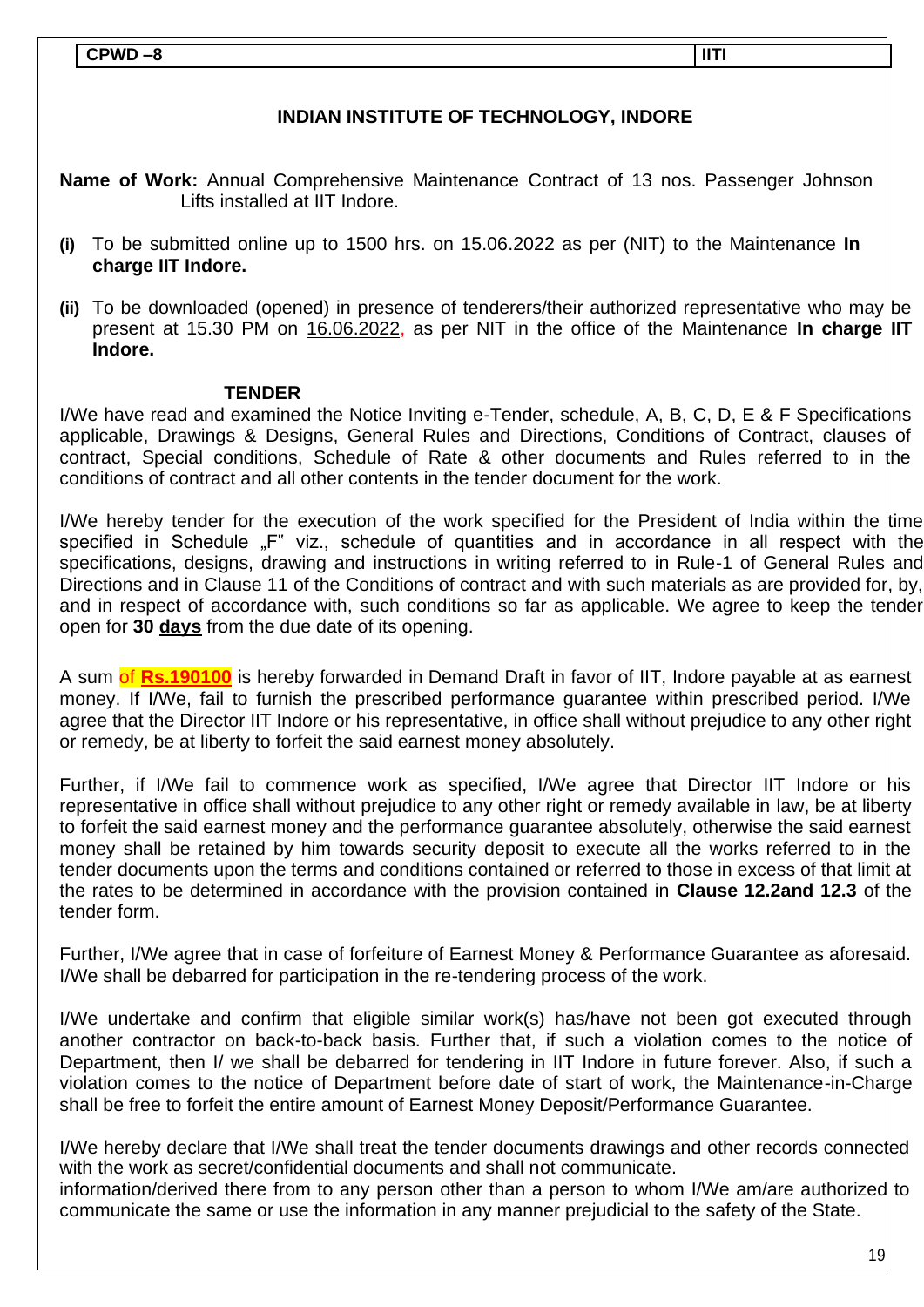**Signature of Contractor Postal Address Dated: - Witness: - Address: - Occupation**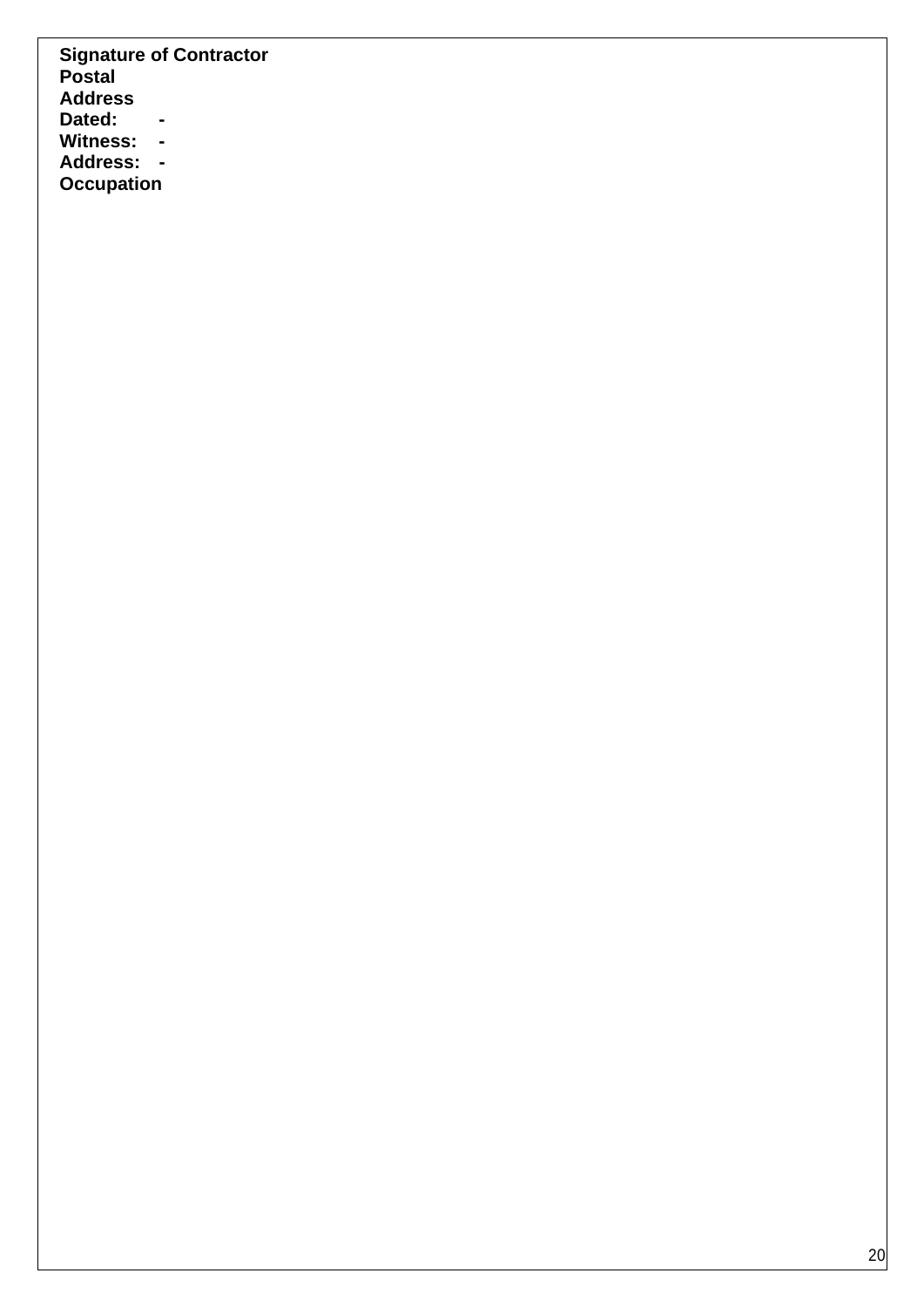# **Indian Institute of Technology Indore**

# Details of Lifts

| <b>Manufacturer</b> | <b>Type of Elevator</b> | <b>Numbers</b> |
|---------------------|-------------------------|----------------|
| Johnson             | Passenger               | 12             |
| <b>Total</b>        |                         | 13             |

| <b>Building Name</b> | <b>Lift Type</b>      | Lift<br><b>Manufacturer</b> | <b>Total lift</b> |
|----------------------|-----------------------|-----------------------------|-------------------|
| Faculty house (KRC)  | Passenger Lift        |                             | 04 nos.           |
|                      |                       |                             |                   |
| Abhinandan Bhawan    | Passenger Lift        | Johnson                     | 04 nos.           |
| Auditorium           | Passenger Lift        |                             | 04 nos.           |
| Library              | Passenger Lift        |                             | 01 no.            |
| <b>Grand total</b>   | <b>Passenger Lift</b> |                             | <b>13 Nos.</b>    |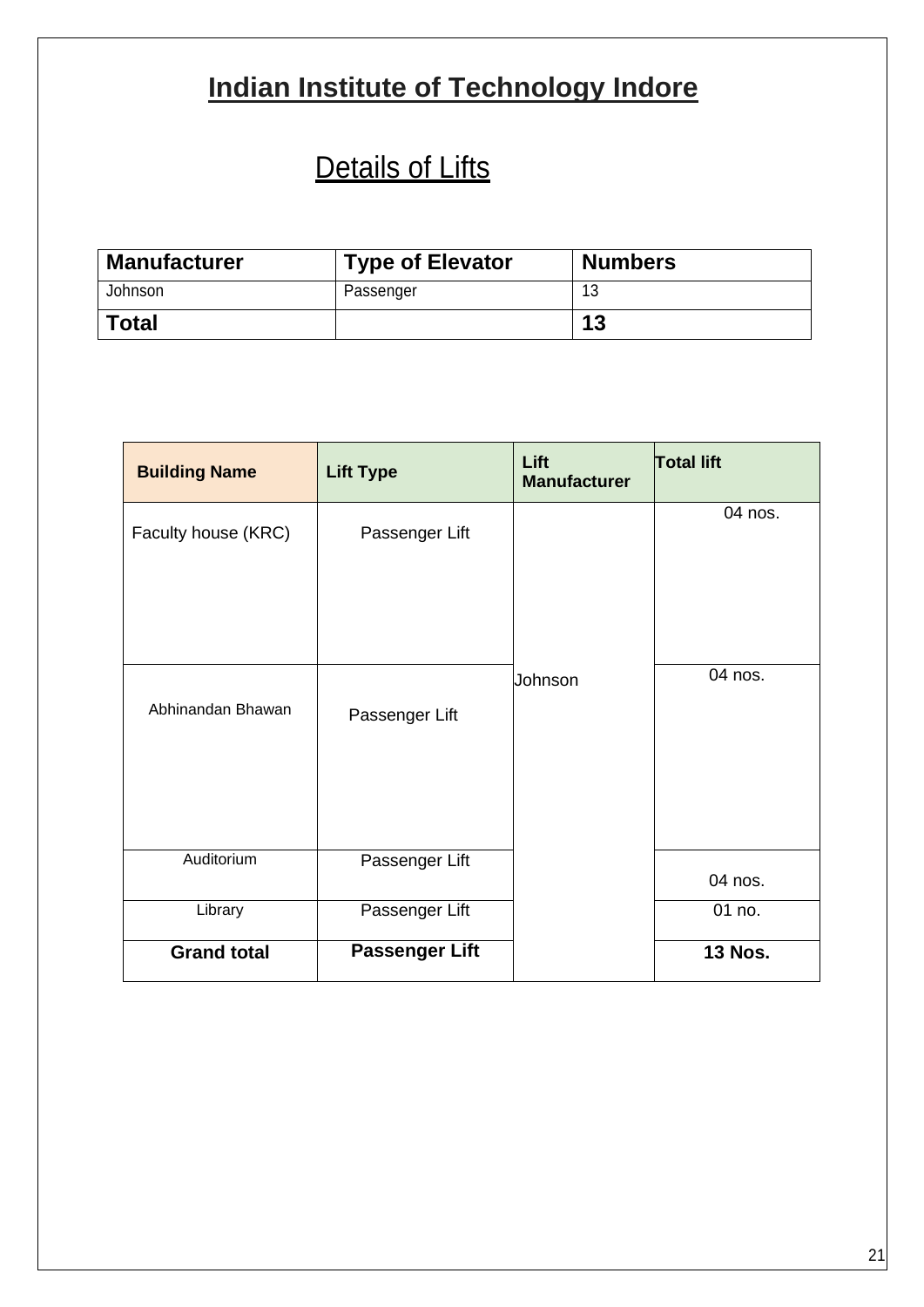## **PROFORMA OF SCHEDULES IITI**

| : Rs. 95,04,994/-<br><b>Estimated Cost of work</b> |
|----------------------------------------------------|
|----------------------------------------------------|

i) Earnest Money : Rs 1,90,100

| (ii) Performance Guarantee | : 3% of tendered value   |
|----------------------------|--------------------------|
| (iii) Security Deposit     | : 2.5% of tendered value |

SCHEDULE "A" Schedule of quantities

SCHEDULE 'B' As per BOQ

SCHEDULE 'C' Tools and Equipment to be hired to the contractor: - NIL.

### **SCHEDULE 'D'** Extra schedule for specific requirements/document for the work, if any: - Nil

#### **SCHEDULE 'E'**

Reference to General Conditions of contract: - GCC-2019, Corrected up to date.

## **SCHEDULE 'F'**

GENERAL RULES & DIRECTIONS: Officer inviting tender: Maintenance In charge

Maximum percentage for quantity of items of work to be executed beyond which rates are to be determined in accordance with Clauses 12.2 & 12.3:

# **DEFINITIONS:**

| 1 | Engineer -in- Charge                                                                                                                                  |     | : Maintenance In charge                      |
|---|-------------------------------------------------------------------------------------------------------------------------------------------------------|-----|----------------------------------------------|
| 2 | <b>Accepting Authority</b>                                                                                                                            |     | Maintenance In charge                        |
| 3 | Percentage on cost of materials<br>and Labour to cover all overheads<br>and profits                                                                   | 15% |                                              |
| 4 | <b>Standard Schedule of Rates</b>                                                                                                                     |     | Delhi Schedule of Rates-2018 for E&M with    |
|   |                                                                                                                                                       |     | Correction slips up to date and Market rate. |
|   | 5<br>Department                                                                                                                                       |     | IDO, IIT Indore                              |
|   | 6 Standard CPWD Contract Form                                                                                                                         |     | : GCC-2019 CPWD Form-8 modified&             |
|   |                                                                                                                                                       |     | Corrected up to date.                        |
|   | Clause 1                                                                                                                                              |     |                                              |
|   | Time allowed for submission of<br>(i)<br>Performance Guarantee from the<br>date of issue of letter of<br>acceptance                                   | ÷   | 07 days                                      |
|   | Maximum allowable extension with :<br>(ii)<br>late fee @0.1% per day of<br>performance guarantee amount<br>beyond the period provided in (i)<br>above |     | 05 days                                      |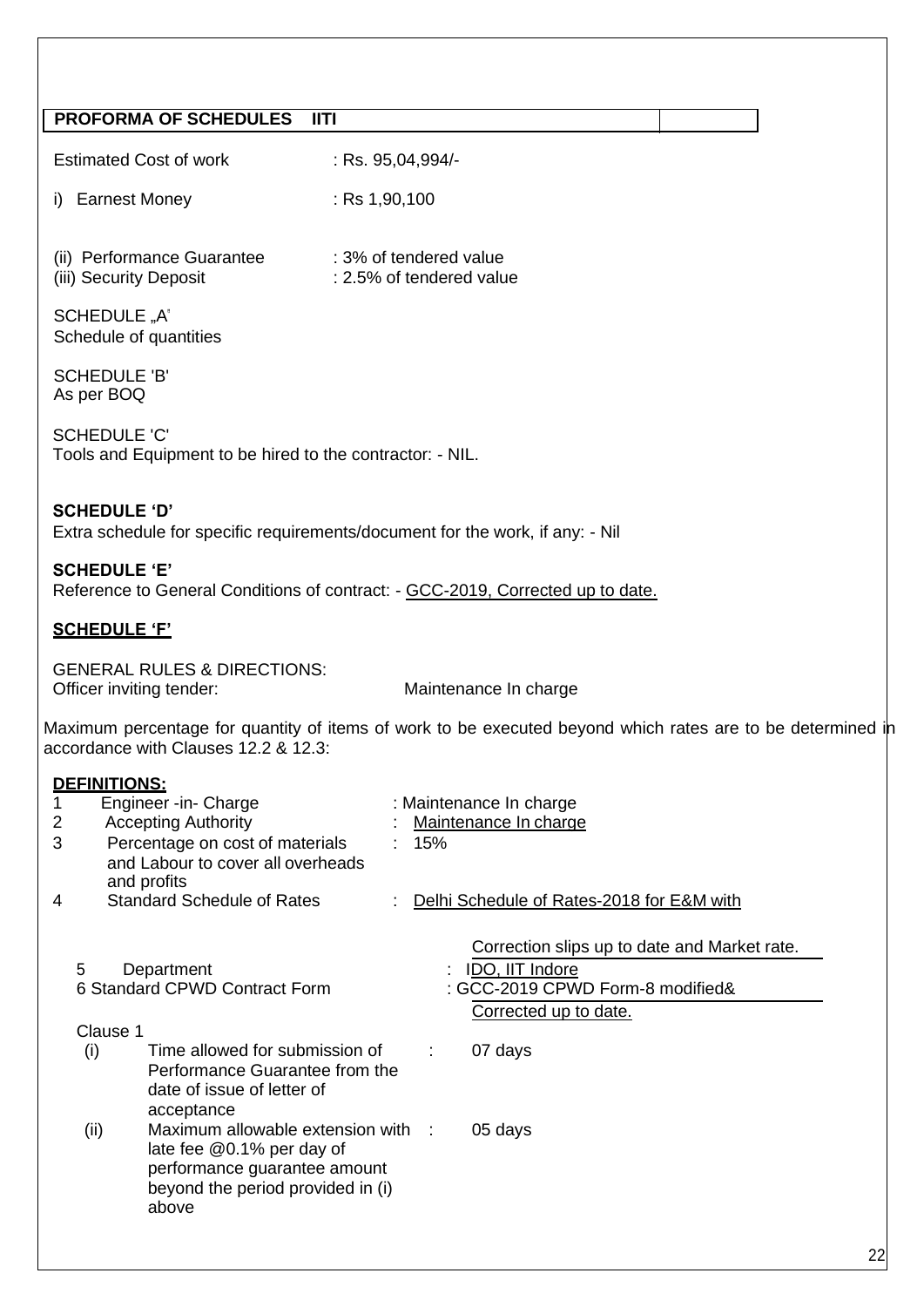| <b>Clause 2</b><br>Authority for fixing compensation under<br>Clause-2<br><b>Clause 2A</b><br>Whether Clause 2A shall be applicable<br>Clause 5<br>Milestone(s) as per Table given below: | Director, IIT, Indore<br>÷<br><b>No</b><br>N/A |  |
|-------------------------------------------------------------------------------------------------------------------------------------------------------------------------------------------|------------------------------------------------|--|
| (i) Extension of Time<br>(ii) Rescheduling of Milestones:<br>Clause 5.2                                                                                                                   | <b>DOID</b><br><b>N/A</b>                      |  |

| Clause 5.2                   |                                     |
|------------------------------|-------------------------------------|
| Nature of Hindrance Register | Physical                            |
| Clause 5.2                   | Not Applicable                      |
| Clause 6                     | To be submitted along with Invoices |
| Clause 7                     |                                     |

# **Clause 7**

Gross work to be done together with net payment /adjustment of advances for material collected, if any, since the last such payment for being eligible to interim payment is **- Quarterly.**

## **Clause 10A**

**List of testing equipment to be provided by the contractor at site lab: Not Applicable. Clause 10B (ii)**

Whether **Clause 10 B (ii)** shall be applicable : **No**

**Clause 10C**

Component of labour expressed as percentage of value of work: **30 % Clause 10CA**

| Sr.<br>No. | Material covered under this   Nearest Materials<br>clause | for which All India Wholesale | Base price of all<br>materials covered<br>under clause 10 |
|------------|-----------------------------------------------------------|-------------------------------|-----------------------------------------------------------|
|            | All Electronics PCB, call<br>point                        | NA                            | NA                                                        |
| 2.         | <b>Motor and All control</b><br><b>Circuitry</b>          | <b>NA</b>                     | <b>NA</b>                                                 |

**Clause 10 CC:** to be applicable in contracts with stipulated period of completion exceeding the period shown in next column: **Not Applicable**

Schedule of component of other Materials, Labour, POL etc. for price escalation. **Component of Civil** (except materials covered under **Clause 10CA)**/ Electrical construction Materials. Expressed as percentage of total value of work: X m (Not applicable) .... %

## **Component of Labour:**

Expressed as percentage of total value of work: Y (Not applicable) ..... % **Component of P.O.L.:**

Expressed as percentage of total value of work:  $Z$  (Not applicable) .....  $\frac{1}{2}$ 

# **Clause 11**

Specifications to be followed for execution of work: CPWD General Specification for electrical work Part-1 (Internal)-2013, CPWD General Specification

# **Clause 12**

#### **Type of Work : AMC**

**12.2. & 12.3:** Deviation Limit beyond which clauses12.2 & 12.3 shall apply for work: **50% (Fifty) Percentage 12.5:** Deviation Limit beyond which Clause-12.2 & 12.3 shall apply for Foundation Work : **Not Applicable**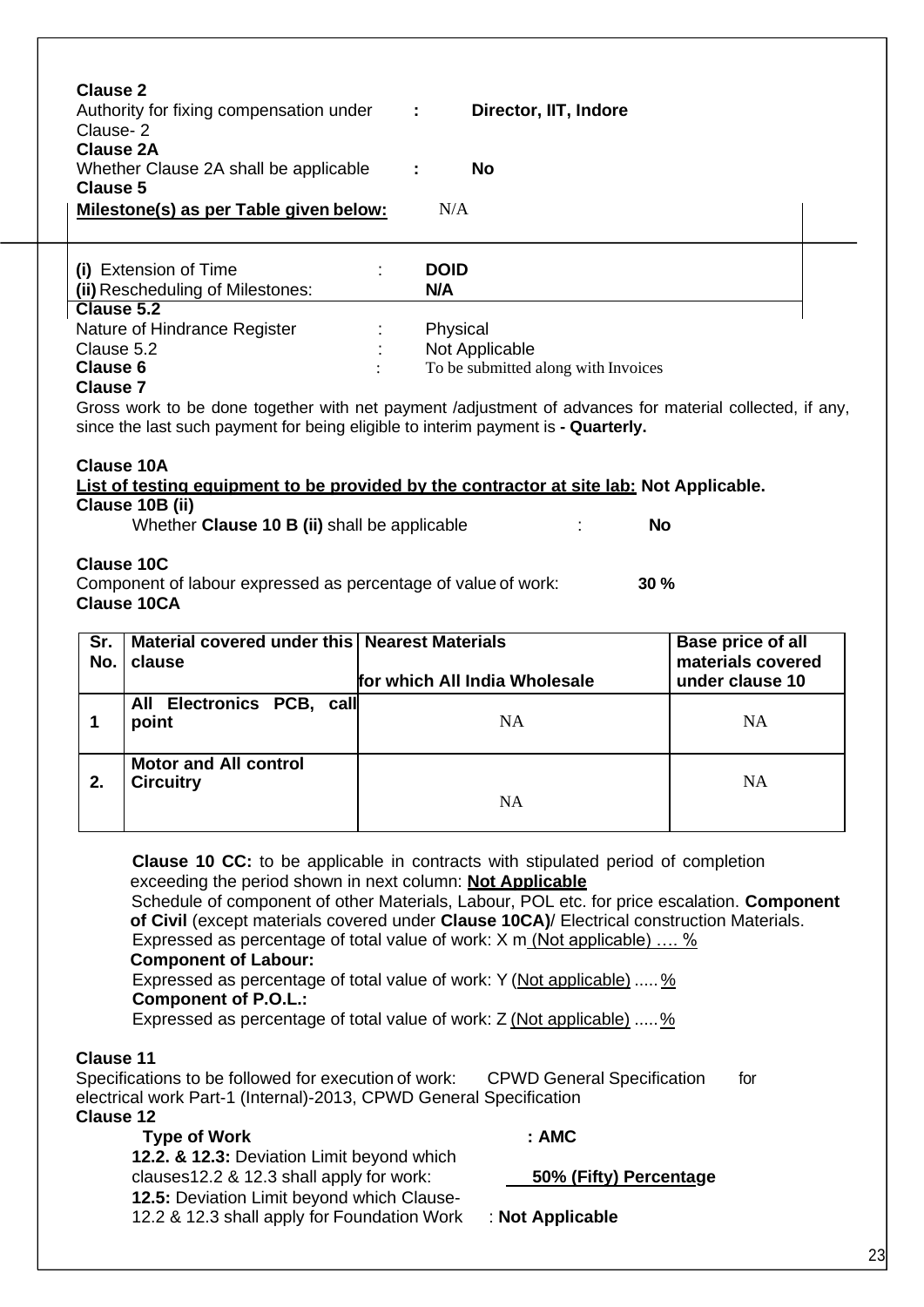# **Clause 16**

Competent Authority for **DOID**<br> **DOID**<br> **COLORER CONTAINS ACTION CONTAINS AND CONTAINS AND THE INCORPORATION OF THE INCORPORATION OF THE INCORPORATION** deciding reduced rates:

#### **Clause 18**

List of mandatory machinery, tools & plants to be deployed by the contractor at site: Not Applicable

# **Clause 19 L- NA**

### **Clause25**

**Constitution of Dispute Redressal Competent Authority to appoint DRC Committee (DRC)**

DRC shall constitute one Chairman, two members. Director IIT Indore is appointing authority.

## **Clause 36 (i) Requirement of Technical Representative(s) and recovery Rate:**

| Sr.<br>No | Minimum<br>Qualification of<br>Technical<br>Representative | <b>Discipline</b> | Designation<br>(Principal/<br>Technical/<br>Representative) | Minimum<br>Experience | <b>Number</b> |                               | Rate at which<br>recovery shall be<br>made from the<br>contractor in the<br>event of not fulfilling<br>provision of clause<br>36 (i) |
|-----------|------------------------------------------------------------|-------------------|-------------------------------------------------------------|-----------------------|---------------|-------------------------------|--------------------------------------------------------------------------------------------------------------------------------------|
|           |                                                            |                   |                                                             |                       |               | <b>Figures</b>                | Words                                                                                                                                |
|           | Diploma Holder                                             | Electrical        | P. T. R.                                                    | 2 years               |               | 15000/-<br>Per month thousand | (Fifteen<br>only.)                                                                                                                   |

Assistant Engineers retired from Government services that are holding Diploma will be treated at par with Graduate Engineers.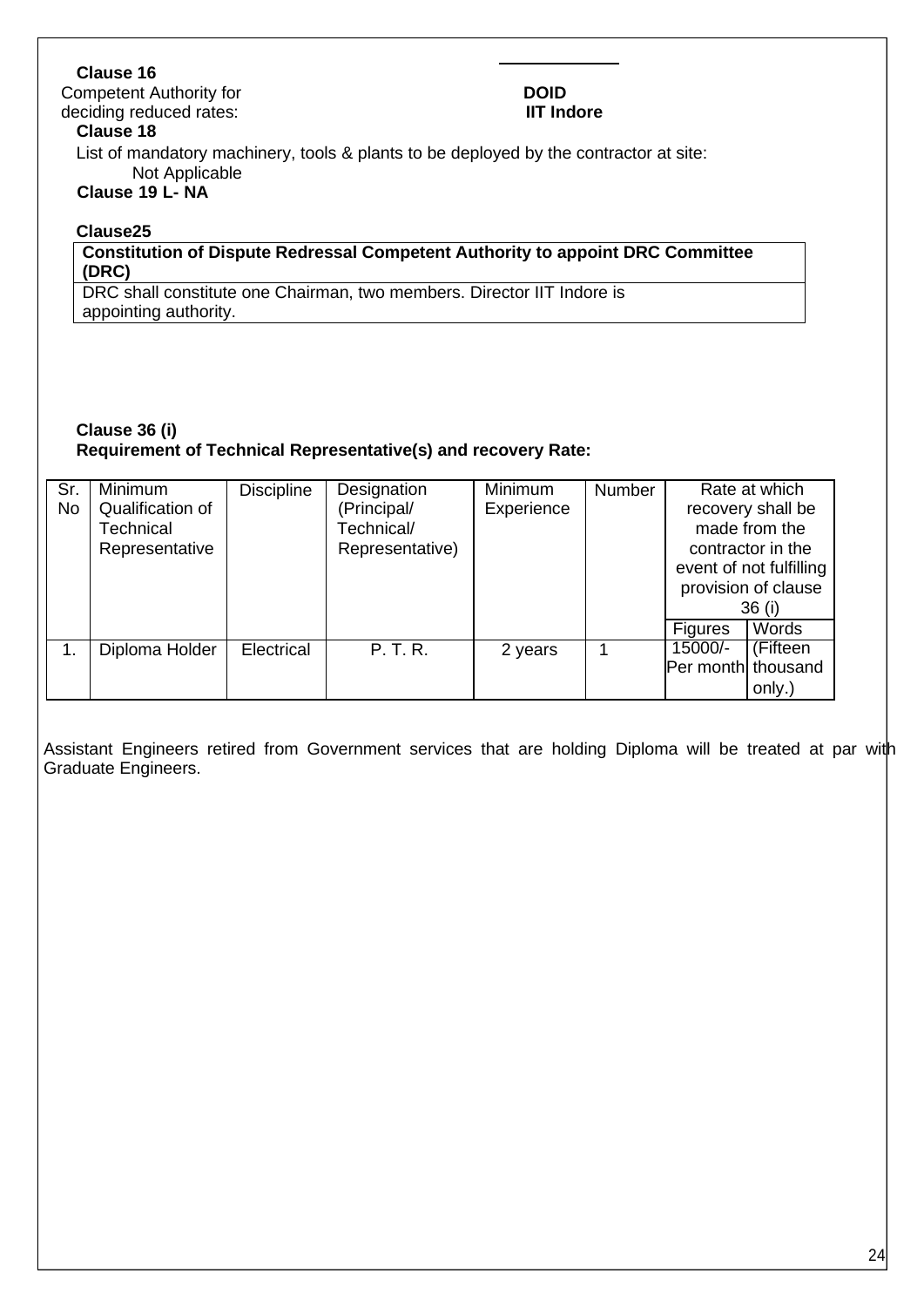# **Commercial terms and Conditions:**

# **1.0 General:**

The work shall be executed as per CPWD General Specifications for [Electrical Works \(Part-III-](https://cpwd.gov.in/Publication/GenSpec_ElectPt3LiftEsl2003.pdf)[LIFTS & Escalators\) -](https://cpwd.gov.in/Publication/GenSpec_ElectPt3LiftEsl2003.pdf) 2003 and amended up to date , CPWD General Specifications for Electrical Works (Part I – Internal) 2013, (Part II – External) 1995, local body rules, as amended up-to-date and Bombay Lift Act 1958 as amended up-to-date wherever applicable, as per relevant IS and as per directions of Engineer-in-Charge. The technical specifications are to be read in conjunction with above and in case of variations; technical specifications of tender document shall apply. Nothing extra shall be paid on account of additional features in the technical specifications as the same are to be read along with schedule of quantities for the work.

- **1.1** The Department shall not issue any T & P and nothing extra shall be paid on account of this.<br>**1.2** The work to be awarded by this tender may be treated as divisible/indivisible works contract.
- The work to be awarded by this tender may be treated as divisible/indivisible works contract. IIT Indore reserves the right to decided divide based on bids.
- **2.0 Terms of payment:** Payment shall be made on completion of successful comprehensive maintenance on monthly / quarterly basis after providing invoice along with supporting documents/ service repots etc.

# **3.0 Rates:**

The rates quoted by the tenderer, shall be firm and inclusive of all taxes (including GST),entry tax, duties and levies and all charges for packing forwarding, insurance, freight and delivery, installation, testing, commissioning etc. at site i/c temporary constructional storage, risks, overhead charges, general liabilities / obligations and clearance from local authorities, The fee for the inspection of installation by government authorities shall be reimbursed by the department on production of receipts. The contractor has to, however, initially make the payment. Likewise, service tax applicable shall be initially paid by the contractor & shall be reimbursed to him by the department after verification of payment receipts etc.

# **4.0 Completeness of tender:**

All sundry equipment, fittings, unit assemblies, accessories, hardware items, foundation bolts, termination lugs for electrical connections, and all other items which are useful and necessary for efficient assembly and maintenance of equipment and components of the work shall be deemed to have been included in the tender irrespective of the fact whether such items are specifically mentioned in the tender documents or not.

# **5.0 Inspection and Testing:**

Lift shall be inspected annually by manufacturer's representative (other than routine Service Engineer) and report of the status of healthiness shall be submitted.

# **6.0 Storage and custody of materials:**

The plant room may be used for storage of sundry materials and erection equipments if available or else the agency must make their own arrangement. Watch and ward of the stores and their safe custody shall be the responsibility of the contractor till the final taking over of the installation by the department.

# **7.0 Care of the Building:**

Care shall be taken by the contractor while handling and installing the various equipments and components of the work to avoid damage to the building. They shall be responsible for repairing all damages and restoring the same to their original finish at their cost. They shall also remove at their cost all unwanted and waste materials arising out of the installation from the site of work.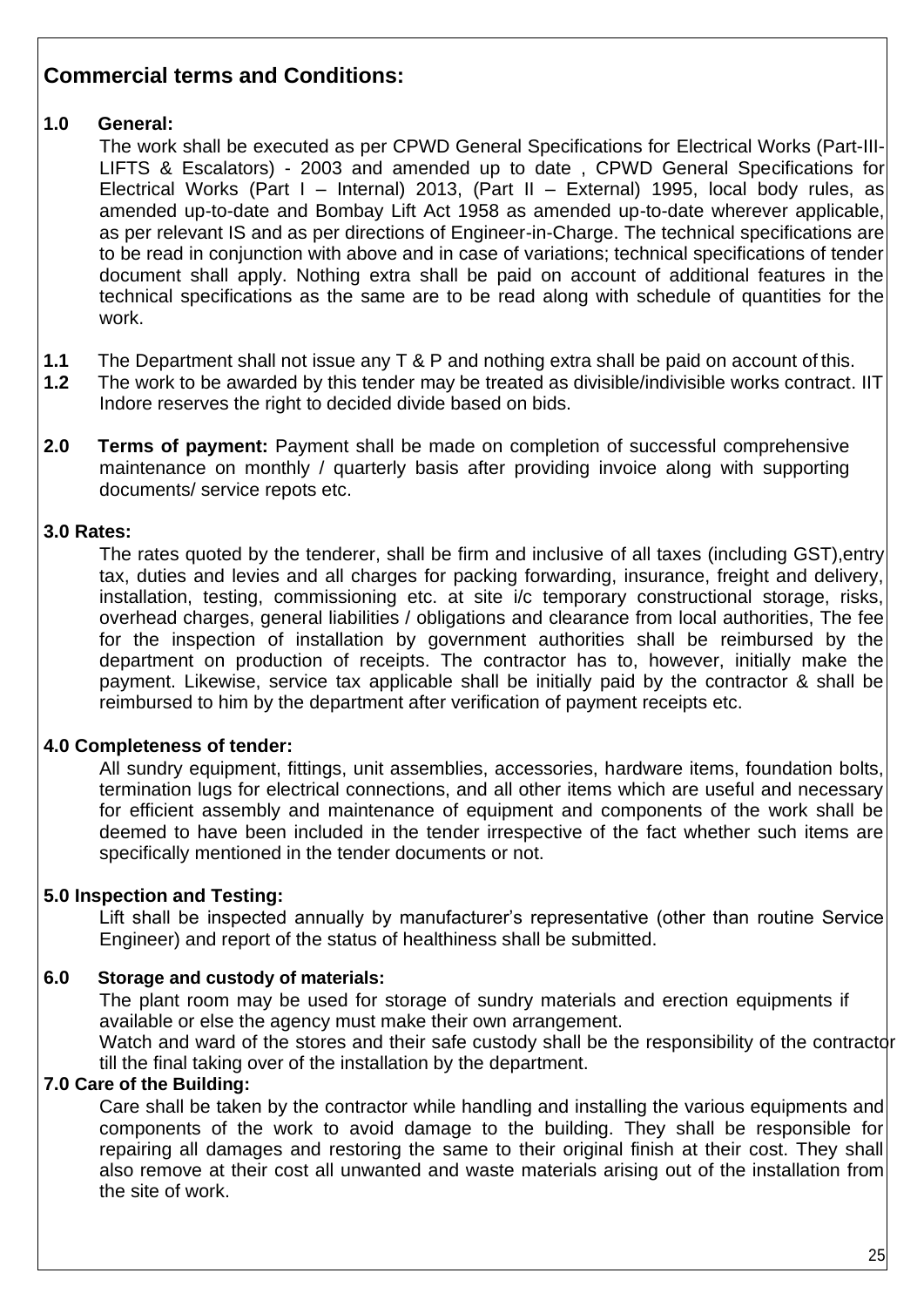# **8.0 Completion period:**

The completion period indicated in the tender documents is for the entire work of Annual comprehensive maintenance, approval of plan of schedule of maintenance for all lifts to the satisfaction of the Maintenance-in-charge.

# **9.0 Performance Guarantee:**

The tenderer shall guarantee among other things, the following vis-à-vis specifications.

- **a.** Quality, strength and performance of the materials used.
- **b.** Safe mechanical and electrical stress on all parts under all specified conditions of operation.
- **c.** Satisfactory operation during the maintenance period.
- **10.0 Security Deposit:** Security deposit **@ 2.5%** of value of work done shall be recovered from all intermediate payments. The same shall be refunded to contractor after one year of completion of work.
- **11.0 Power Supply:** Power Supply for the purpose of maintenance of Lifts shall be provided to the contractor free of cost.

# **12.0 After Award of Work:**

The Contractor shall prepare the program chart for the maintenance of Lifts for the work clearly showing all activities from the start of work to the completion. The contractor shall submit schedule for maintenance as prescribed by the manufacturer. The Contractor shall also submit his program for various maintenance activities to the Institute for approval. Monthly program and progress reports and update / re-schedule the same shall be submitted every month by the contractor.

- **13.0 Extent of work:** The time allowed for carrying out the work will be 5 years and work orders will be issued annually on successful completion of First year AMC period.
- **13.1** The work shall account operation and maintenance. On award of contract the contractor shall depute representative for operation of all lifts under its scope. Maintenance work shall comprise of material, entire labor including supervision for the maintenance of Lifts as may be required by the department and/or specified by OEM.

# **14.0 Compliance with Regulations and Indian standards**

- **14.1** All works shall be carried out in accordance with relevant regulation, both statutory and those specified by the Indian Standards related to this work. In particular, the equipment and installation shall comply with the following:
	- a. Factories Act
	- b. Indian Electricity Rules
	- c. I.S. & BS Standards as applicable
	- d. Workmen's compensation Act
	- e. Statutory norms prescribed by local bodies.
	- f. Bombay Lift Act 1958

#### **15.0 Indemnity:**

The successful tenderer shall always indemnify the department, consequent on this works contract. The successful tenderer shall be liable, in accordance with the Indian Law and Regulations for any accident occurring due to any cause and the department shall not be responsible for any accident or damage incurred or claims arising there from during the period of erection, construction and putting into operation the equipments and ancillary equipment under the supervision of the successful tenderer in so far as the latter is responsible. The successful tenderer shall also provide all insurance including third party insurance as may be necessary to cover the risk. No extra payment would be made to the successful tenderer due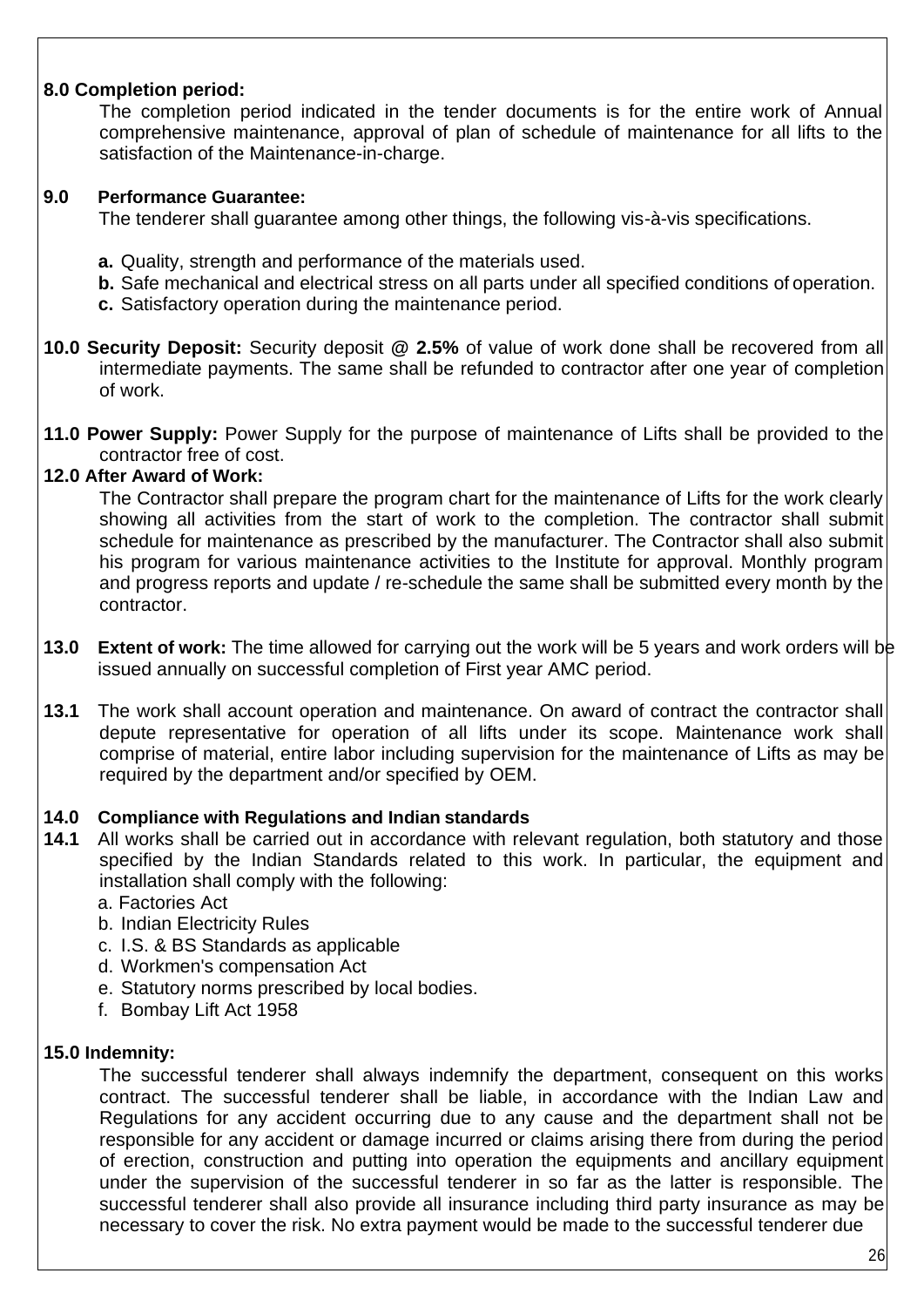to the above.

# **16.0 Order of Preference:**

Should there be any difference or discrepancy between the description of items as given in the Schedule of Quantities, technical specifications for individual items of work (including additional and commercial conditions) and IS Codes etc., the following order of preference shall be followed:

- 1. Schedule of quantities
- 2. Additional and Commercial Conditions
- 3. Technical specifications specified in the tender.
- 4. General Conditions of Contract for CPWD Works
- 5. Drawings
- 6. CPWD General Specifications
- 7. Relevant IS or any other International code in case IS code is not available.

# **17.0 Work not in Scope of Contractor:**

- 1. White washing & repair of Lift shaft (civil work)
- 18 The final handing over / taking over will be done after joint inspection by IITI and contractor on the completion of contract period. The liability towards damage/ replacement shall be limited to 05% (Five percent) of the order value.
- 19 **Inspection:** Inspection will be carried out by IITI as and when required. Inspection by statuary bodies/ authorities will be under the scope of contractor. Contractor shall intimate IITI authority the schedule of such statuary bodies/ authorities inspection.
- 20 For performing the assigned work, the contractor shall deploy medically and physically fit persons (Preferably below the age of 50). The contractor shall ensure that the persons are punctual and disciplined and remain vigilant in performance of their duty. Persons so engaged by the contractor shall be from amongst properly trained electrician of high integrity and good conduct, and shall be conversant in the local language i.e. Hindi. In no circumstances, persons below 18 years of age should be employed.
- 21 The contractor shall further keep the IIT Indore indemnified against any loss to the IIT Indore property and assets. IIT Indore shall have further right to adjust and/or deduct any of the amounts as aforesaid from the payments due to the contractor under this contract.
- 22 In case, any staff not found up to the mark and not able to work properly or behave improperly, he will have to be changed as per the instruction of the Engineer in charge, IIT Indore.
- 23 **JURISDICTION:** Disputes of any nature that may be arise in connection with the execution of this order shall be governed by the laws of India and subject to the jurisdiction of courts situated in Indore, India only.

# **24 Accident or injury to workmen:**

IITI shall not be responsible for any injury or loss of any workers of the contractor that may take place while on work. Any compensation or expenditure towards treatment for such injury or loss of life shall be the sole responsibility of the contractor. The contractor is solely responsible for any damage or injury or accident that may occur to any of his personnel working under this contract. He will not claim any compensation from IITI.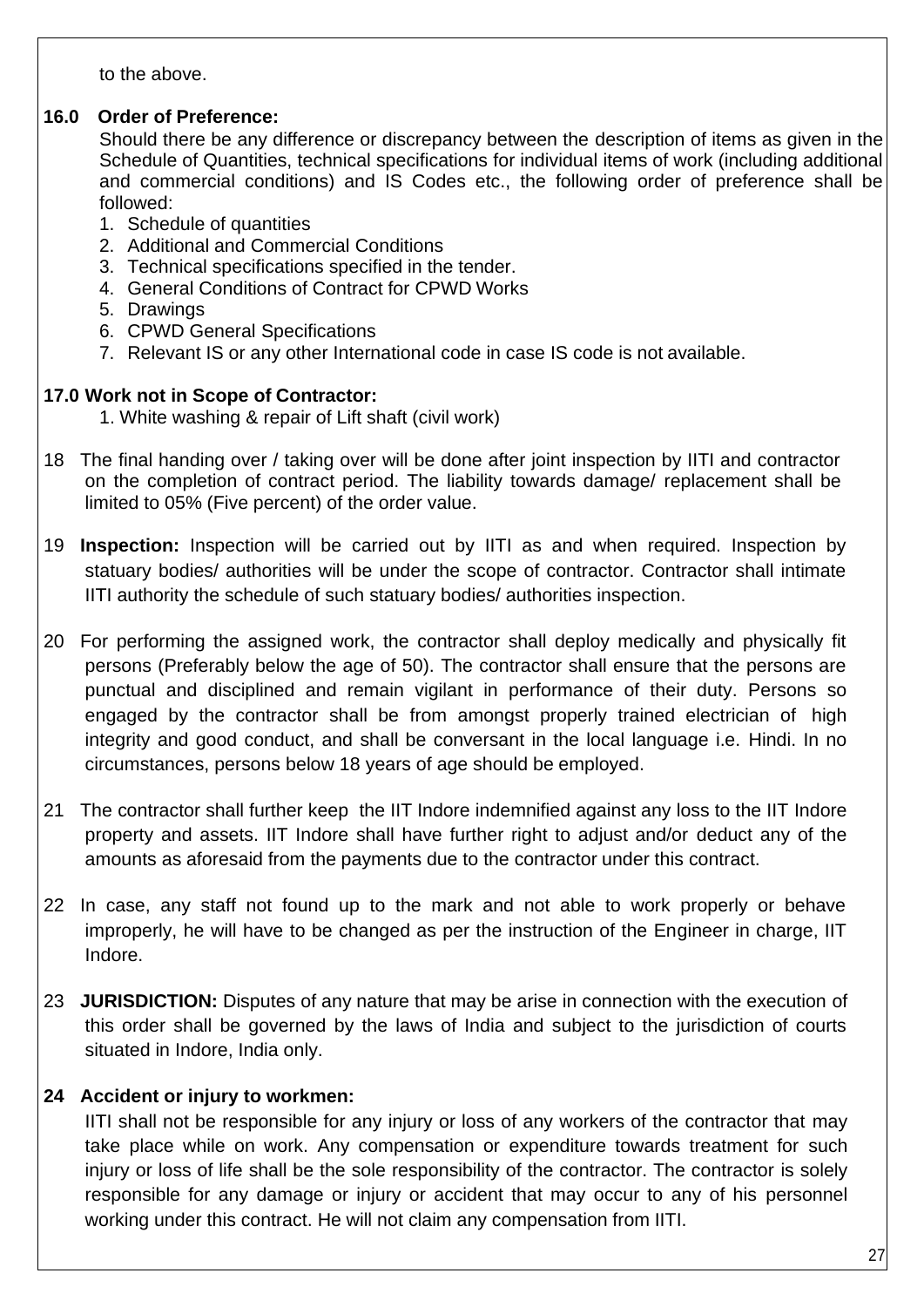# **Additional Terms and Condition:**

# **(For Comprehensive Maintenance contract of Lifts)**

- 1. The contractor shall be required to carry out attending of every call back on break downs, periodical tests and inspections once in a month, renewal of lift working license etc. which are required and directed by the lift inspector and those required by Madhya Pradesh lifts & escalators act 2000 during the contract period for which nothing extra shall be paid.
- 2. There shall be no limit for attending breakdown calls however visits for preventive and routine inspection shall be as per approved schedule of IITI.
- 3. All-inclusive comprehensive maintenance includes taking over of the lift installation completely on as is where basis and doing is all routine, periodic maintenance as per manufacturers schedule and replacement and repairs of parts / equipment of these complete installation by original equipment / parts as and when required. Contractor shall not only attend the complaint but also rectify the cause of failure after investigation.
- 4. Lift should be put proper working operation for safe use within 04 hours for any minor breakdown calls from the department and major break-down within 5 days from the time of breakdown which covers replacement of ropes, repairs and rewinding of motors, motor generator repair / replacement of sleeves gears etc.
- 5. The contract is covered the followings job of work.
	- a. Repairs/replacement of car fan.
	- b. Repairs/replacement of light fixture.
	- c. Repairs/replacement of intercom system.
	- d. Lessoning & Renewal of Lift working License with lift inspector/electrical inspector, but renewal of Lift license fee shall be reimbursed on production of genuine proof of actual payment receipt.
	- e. Repairs/replacement of Battery of UPS of emergency light & ARD System.
	- f. Repairs/replacement of control panel and their accessories i/c VVVF.
	- g. Testing of ARD and making it functional.
	- h. Car/landing push button repairs/replacement.
	- i. Indicating lamp/LED and all minor accessories repairs/replacement.
	- j. All types of liasioning with local body authority in case of any accident of human being in Lift etc. shall be responsibility of Agency.
- 6. An equivalent amount on prorate basis shall be deducted from the monthly maintenance charges for the total time in case contractor fails in putting the lifts in operation within the period indicated above. The delay of up to and including 12 hours shall be treated as  $\frac{1}{2}$  day and the delay of more than 12 hours but up to including 24 hours shall be treated as 1 day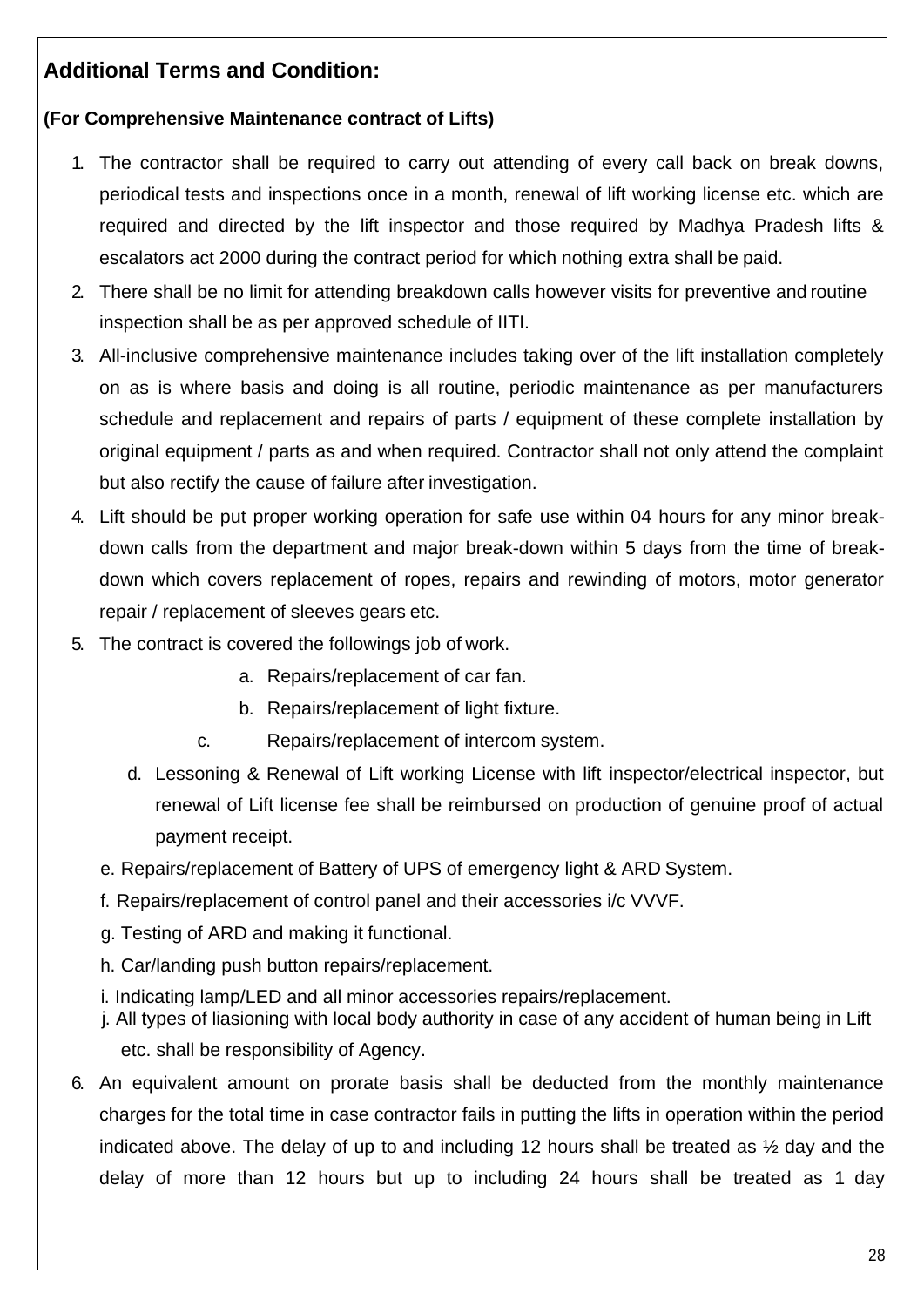- 7. The demonstration of functioning of ARD shall be conducted once in every month and it will be witnessed by the representative of the department. Failure of the ARD system or failure to conduct demonstration shall attract penalty for Rs. 500/-per months.
- 8. The rates quoted by the contractor should include all taxes, duties nothing extra shall be paid for the same.
- 9. The Agency must ensure and provide all Electrical protection system for control Panel & their accessories, all Lift installation in the Lift to prevent any major fault / damages from Power Supply Company.
- 10. A tentative & preventive maintenance schedule has been mentioned below. Contractor shall attend the preventive maintenance work as per specified schedule and monthly compliance shall be submitted to the Institute. This shall be basis for payments. Various preventive maintenance activities have been described under periodic modules mentioned below.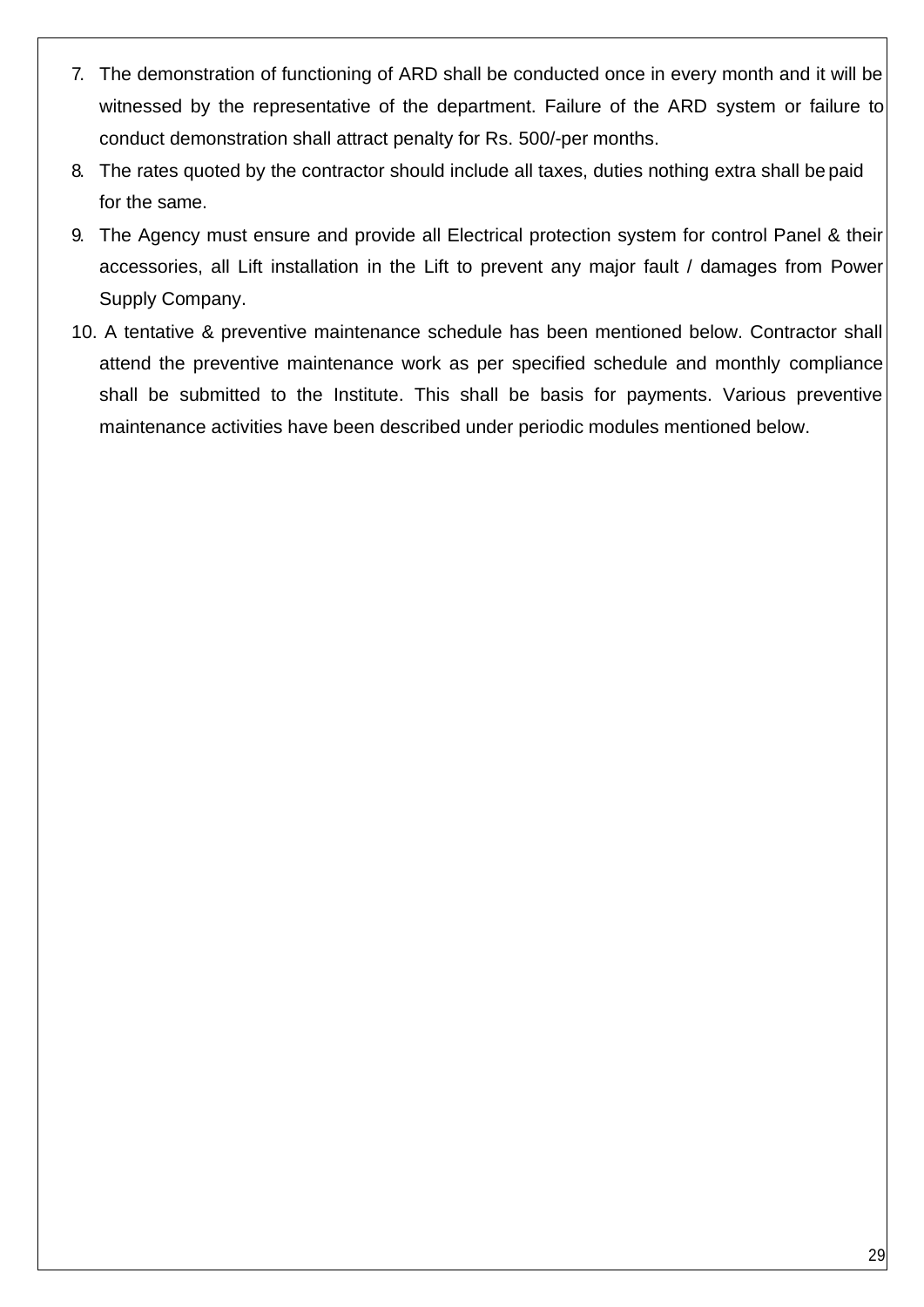# **Maintenance schedule**

| Sr.<br>No.              | <b>Description</b>               | <b>Periodicity</b> |
|-------------------------|----------------------------------|--------------------|
|                         | Basic inspection of Lift         | Monthly            |
| $\overline{2}$          | <b>Checking of Basic Module</b>  | Quarterly          |
| 3                       | Checking of MX/Machine Module    | Quarterly          |
| $\overline{\mathsf{r}}$ | Checking of control Panel Module | Quarterly          |
| 5                       | <b>Checking of Shaft Module</b>  | Quarterly          |
| $\overline{6}$          | Checking of Landing Door Module  | Quarterly          |
| $\overline{7}$          | Checking of Door Operator Module | Quarterly          |
| $\overline{8}$          | Checking of Signalization Module | Quarterly          |

Details of maintenance activities contained in above noted module shall be as under. However, these are subjected to update made by the manufacturer time to time.

# **Basic Module:**

| Sr. No | Activities                              | Location | <b>Direction</b> |
|--------|-----------------------------------------|----------|------------------|
| 1.     | Check The Car Lighting                  | Car      | Upward           |
| 2.     | Check The Car Interior                  | Car      | Upward           |
| 3.     | <b>Check The Capacity Plate</b>         | Car      | Upward           |
| 4.     | <b>Check The Alarm</b>                  | Car      | Upward           |
| 5.     | Check The Function Stop Button          | Car      | Upward           |
| 6.     | Check That The Displays and Buttons     | Car      | Upward           |
| 7.     | Check The Condition Car Fan             | Car      | Upward           |
| 8.     | Check Operation of Advance Door Opening | Car Door | Upward           |
| 9.     | Check The Door Open Button (COB)        | Car Door | Upward           |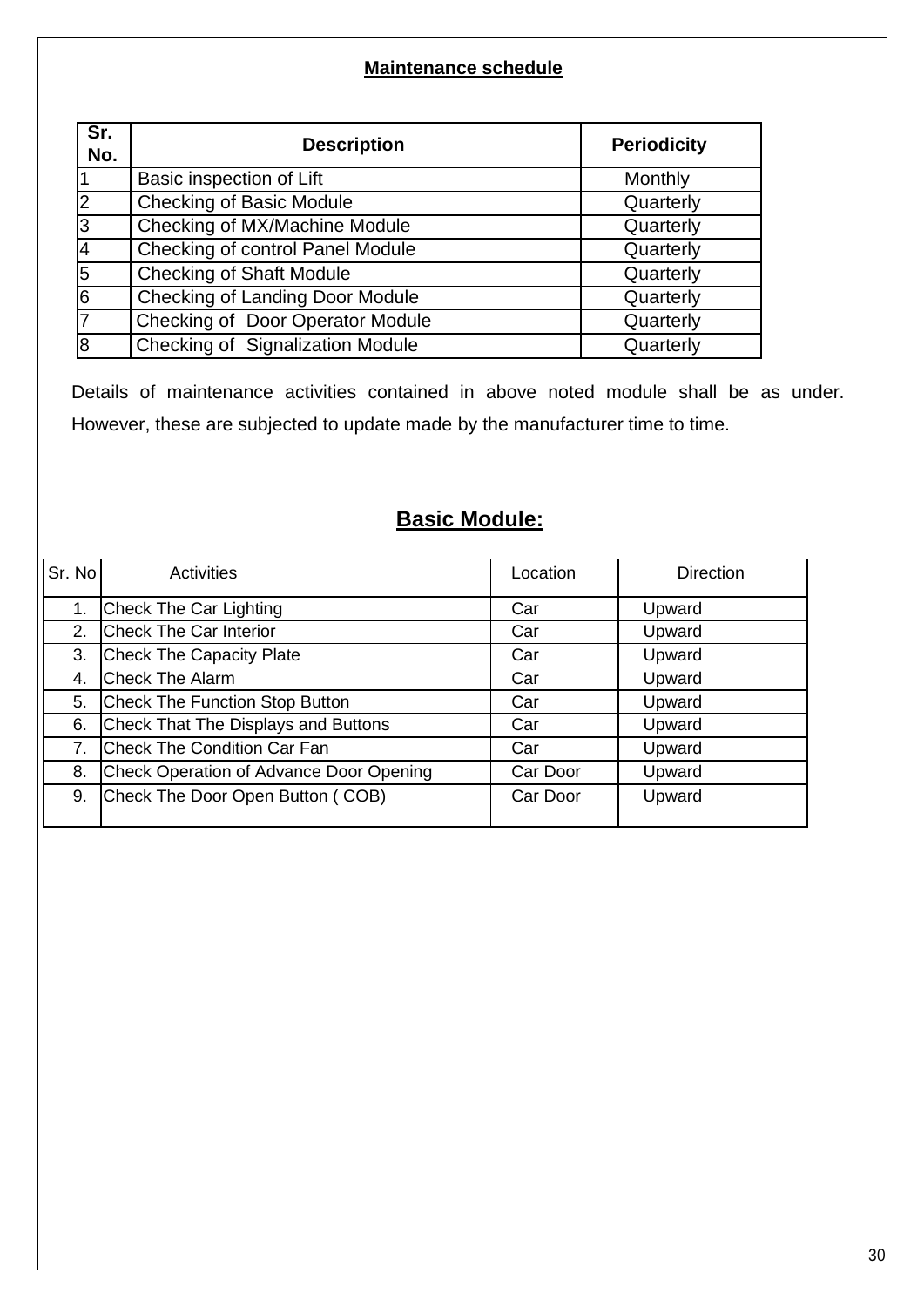| 10. | <b>Test The Car Door Closing Force</b>                                   | Car Door        | Upward                      |
|-----|--------------------------------------------------------------------------|-----------------|-----------------------------|
| 11. | Test Function of Curtain of Light                                        | Car Door        | Upward                      |
| 12. | <b>Check The Sill Groove</b>                                             | Car Door        | Upward                      |
| 13. | <b>Check The Car Door and Guide Shoes</b>                                | Car Door        | Upward                      |
| 14. | <b>Check The Car Door Safety</b>                                         | Car             | Upward                      |
| 15. | <b>Check The Landing Buttons and Displays</b>                            | Each Floor      | Upward                      |
| 16. | <b>Check The Stopping Accuracy</b>                                       | Each Floor      | Upward                      |
| 17. | <b>Check The Running Clearance</b>                                       | Each Floor      | Upward                      |
| 18. | <b>Check The Landing Door Frontage</b>                                   | Each Floor      | Upward                      |
|     | 19. Check The Machine Manual Breaks                                      | Control<br>Room | Top Floor /<br>Machine Room |
|     | 20. Check The Re-Leveling Accuracy                                       | Control<br>Room | Top Floor /<br>Machine Room |
|     | 21. Check The Error Code                                                 | Control<br>Room | Top Floor /<br>Machine Room |
|     | 22. Check The Function of ELCB                                           | Control<br>Room | Top Floor /<br>Machine Room |
|     | 23. Test Function of Emergency Light.                                    | Control<br>Room | Top Floor /<br>Machine Room |
|     | 24. Check The Intercom Voice Level                                       | Control<br>Room | Top Floor /<br>Machine Room |
|     | 25. Check Condition of Control Panel and Drive<br><b>Module Interior</b> | Control<br>Room | Top Floor /<br>Machine Room |

| Machine Room<br>Side Rope<br>Room<br>Machine<br>Top Floor /<br>27. Check Visually Machine and Pulley Guards<br>Machine Room<br>Room<br>28 Check The OSG Spring Operation and Vertical<br>Machine<br>Top Floor /<br>Machine Room<br><b>Movements</b><br>Room<br>29. Move The Car and Check The No Abnormal<br>Machine<br>Top Floor /<br>Noise In Brakes<br>Machine Room<br>Room<br>Machine<br>Top Floor /<br>30. Check The Rope Tension<br>Machine Room<br>Room<br>31 Check The Condition and Lubrication of<br><b>Shaft Inside</b><br>Shaft<br>Suspension Ropes.<br>Down<br><b>Shaft Inside</b><br>Shaft<br>32. Check Lubrication and Fill (If Needed)<br>Down<br><b>Shaft Inside</b><br>Shaft<br>33 Check The Rope Tension In Car Thimbles<br>Down<br>34. Check The Car and CWT Diverter Pulleys and<br><b>Shaft Inside</b><br>Shaft<br>Rope Guards<br>Down<br>35. Check The Abnormal In Car Header<br>Shaft<br>Shaft Inside | 26. Check The Rope Tension In The Counterweight | <b>Machine</b> | Top Floor / |
|-------------------------------------------------------------------------------------------------------------------------------------------------------------------------------------------------------------------------------------------------------------------------------------------------------------------------------------------------------------------------------------------------------------------------------------------------------------------------------------------------------------------------------------------------------------------------------------------------------------------------------------------------------------------------------------------------------------------------------------------------------------------------------------------------------------------------------------------------------------------------------------------------------------------------------|-------------------------------------------------|----------------|-------------|
|                                                                                                                                                                                                                                                                                                                                                                                                                                                                                                                                                                                                                                                                                                                                                                                                                                                                                                                               |                                                 |                |             |
|                                                                                                                                                                                                                                                                                                                                                                                                                                                                                                                                                                                                                                                                                                                                                                                                                                                                                                                               |                                                 |                |             |
|                                                                                                                                                                                                                                                                                                                                                                                                                                                                                                                                                                                                                                                                                                                                                                                                                                                                                                                               |                                                 |                |             |
|                                                                                                                                                                                                                                                                                                                                                                                                                                                                                                                                                                                                                                                                                                                                                                                                                                                                                                                               |                                                 |                |             |
|                                                                                                                                                                                                                                                                                                                                                                                                                                                                                                                                                                                                                                                                                                                                                                                                                                                                                                                               |                                                 |                |             |
|                                                                                                                                                                                                                                                                                                                                                                                                                                                                                                                                                                                                                                                                                                                                                                                                                                                                                                                               |                                                 |                |             |
|                                                                                                                                                                                                                                                                                                                                                                                                                                                                                                                                                                                                                                                                                                                                                                                                                                                                                                                               |                                                 |                |             |
|                                                                                                                                                                                                                                                                                                                                                                                                                                                                                                                                                                                                                                                                                                                                                                                                                                                                                                                               |                                                 |                |             |
|                                                                                                                                                                                                                                                                                                                                                                                                                                                                                                                                                                                                                                                                                                                                                                                                                                                                                                                               |                                                 |                |             |
|                                                                                                                                                                                                                                                                                                                                                                                                                                                                                                                                                                                                                                                                                                                                                                                                                                                                                                                               |                                                 |                |             |
|                                                                                                                                                                                                                                                                                                                                                                                                                                                                                                                                                                                                                                                                                                                                                                                                                                                                                                                               |                                                 |                |             |
|                                                                                                                                                                                                                                                                                                                                                                                                                                                                                                                                                                                                                                                                                                                                                                                                                                                                                                                               |                                                 |                |             |
|                                                                                                                                                                                                                                                                                                                                                                                                                                                                                                                                                                                                                                                                                                                                                                                                                                                                                                                               |                                                 |                |             |
|                                                                                                                                                                                                                                                                                                                                                                                                                                                                                                                                                                                                                                                                                                                                                                                                                                                                                                                               |                                                 |                |             |
|                                                                                                                                                                                                                                                                                                                                                                                                                                                                                                                                                                                                                                                                                                                                                                                                                                                                                                                               |                                                 |                |             |
|                                                                                                                                                                                                                                                                                                                                                                                                                                                                                                                                                                                                                                                                                                                                                                                                                                                                                                                               |                                                 |                |             |
|                                                                                                                                                                                                                                                                                                                                                                                                                                                                                                                                                                                                                                                                                                                                                                                                                                                                                                                               |                                                 |                |             |
|                                                                                                                                                                                                                                                                                                                                                                                                                                                                                                                                                                                                                                                                                                                                                                                                                                                                                                                               |                                                 |                |             |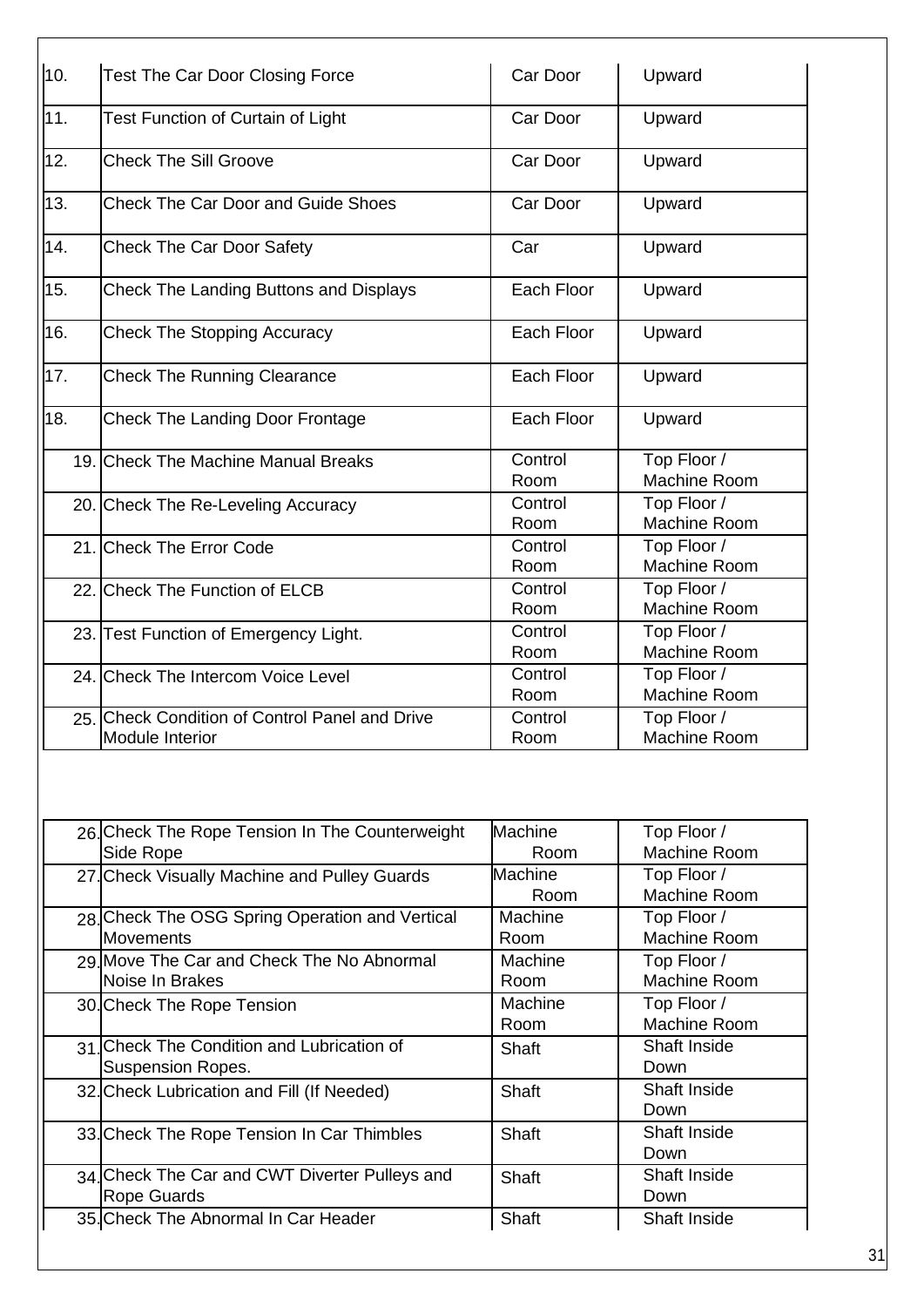|      |                                                           |            | Down                        |
|------|-----------------------------------------------------------|------------|-----------------------------|
|      | 36. Check The Coupler To Lock Latch Roller<br>Clearance   | Each Floor | Shaft Inside<br>Down        |
|      | 37. Check The Landing Door Guide Shoes                    | Each Floor | <b>Shaft Inside</b><br>Down |
|      | 38 Check The Condition of Landing Door and Guide<br>Shoes | Each Floor | Shaft Inside<br>Down        |
|      | 39. Check The Landing Door Contacts                       | Each Floor | Shaft Inside<br>Down        |
| 140. | Check Visually The Oil Collectors (If Applicable).        | Pit        | Pit                         |
| 41.  | Check Pit Lighting and Cleanliness.                       | Pit        | Pit                         |
| 42.  | <b>Check The Ride Comfort</b>                             | Each Floor | <b>Both Direction</b>       |

 $\overline{\phantom{a}}$ 

# **Basic Inspection + Landing door Module**

| Sr. No            | <b>Activities</b>                              | <b>Location</b> | <b>Direction</b>      |
|-------------------|------------------------------------------------|-----------------|-----------------------|
| 1 <sub>1</sub>    | Check Car Lighting                             | Car             | Upward                |
| 2.                | <b>Check Visually That Mirror and Handrail</b> | Car             | Upward                |
| 3.                | Check The Signs at The Correct Position        | Car             | Upward                |
| 4.                | Check The Alarm and Intercom                   | Car             | Upward                |
| 5.                | Check The Stop Button (If applicable)          | Car             | Upward                |
| 6.                | <b>Check The Door Contacts</b>                 | Car             | Upward                |
| 7.                | Check That The Displays and Button Functions   | Car             | Upward                |
| 8.                | Check Condition of Car Fan ( If applicable)    | Car             | Upward                |
| 9.                | Check The Function of Door Open Button (COP)   | Car Door        | Upward                |
| 10.               | <b>Check The Closing Force Limiter</b>         | Car Door        | Upward                |
|                   |                                                |                 |                       |
|                   |                                                |                 |                       |
| 11.               | <b>Test The Function Curtain of Light</b>      | Car Door        | Upward                |
| 12.               | <b>Check Visually Sill Groove</b>              | Car Door        | Upward                |
|                   |                                                |                 |                       |
| 13.               | <b>Check The Car Door Guide Shoe</b>           | Car Door        | Upward                |
|                   |                                                |                 |                       |
| 14.               | <b>Check The Car Door Safety</b>               | Car             | Upward                |
|                   |                                                |                 |                       |
| 15.               | Check The Landing Button and Displays          | Each Floor      | Upward                |
| 16.               | Check The Stopping Accuracy of Each Floor      | Each Floor      | <b>Both Direction</b> |
|                   |                                                |                 |                       |
| 17.               | <b>Check The Running Clearance</b>             | Each Floor      | Upward                |
|                   |                                                |                 |                       |
| 18.               | Check The Landing Door Properly Fixed and      | Each Floor      | Upward                |
|                   | Tidy                                           |                 |                       |
| 19.               | Check The Landing Door Locks and Guide         | Each Floor      | Upward                |
|                   | <b>Shoes</b>                                   |                 |                       |
| 20.               | <b>Check The Landing Door Contacts</b>         | Each Floor      | Upward                |
|                   |                                                |                 |                       |
| $\overline{21}$ . | Check The Ride Comfort of The Car              | Each Floor      | <b>Both Direction</b> |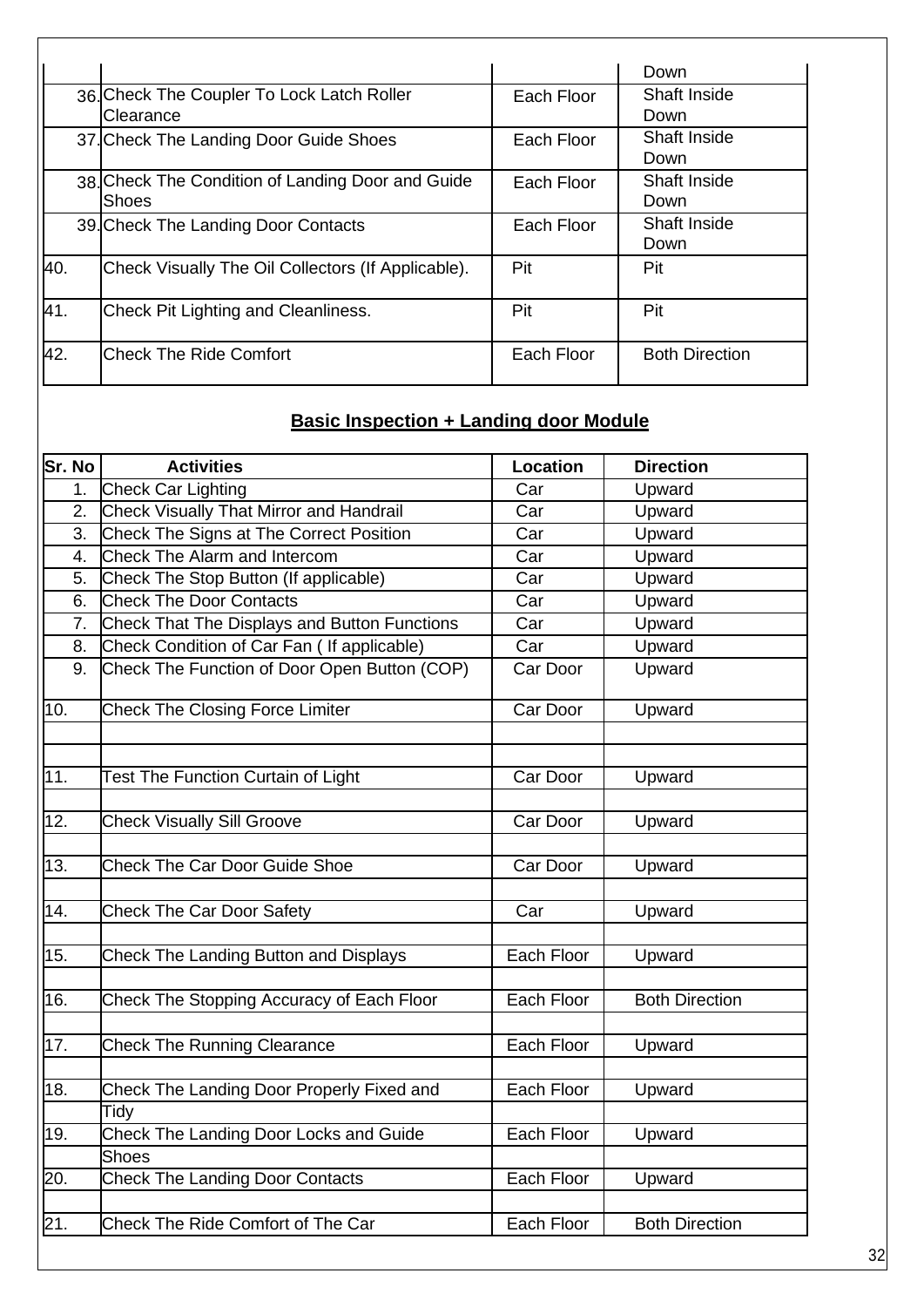| 22. | <b>Check The Error Code</b>                           | Control | <b>NA</b>                |
|-----|-------------------------------------------------------|---------|--------------------------|
|     |                                                       | Panel   |                          |
| 23. | <b>Check The Condition of Control Panel</b>           | Control | <b>NA</b>                |
|     |                                                       | Panel   |                          |
| 24. | <b>Check The Function of Landing Door Mechanical</b>  | Landing | <b>Shaft Inside Down</b> |
|     | Function                                              |         |                          |
| 25. | Check The Gap With In Door To Panels                  | Landing | <b>Shaft Inside Down</b> |
| 26. | <b>Check That The Door Closes</b>                     | Landing | <b>Shaft Inside Down</b> |
|     |                                                       |         |                          |
| 27. | Check That The Railing is Clean and Properly          | Landing | <b>Shaft Inside Down</b> |
|     | Aligned and Fixed                                     |         |                          |
| 28. | Check That The Contact Surface is Free of             | Landing | <b>Shaft Inside Down</b> |
|     | <b>Burns and Wear</b>                                 |         |                          |
| 29. | <b>Check That The Track Rollers</b>                   | Landing | <b>Shaft Inside Down</b> |
|     |                                                       |         |                          |
| 30. | Check That The Anti-Tip Roller and Clearance          | Landing | <b>Shaft Inside Down</b> |
| 31. | Check That the Syn Roller and Rope Also Rope          | Landing | <b>Shaft Inside Down</b> |
|     | Tension                                               |         |                          |
| 32. | Test The Operation of The Landing Door Lock           | Landing | <b>Shaft Inside Down</b> |
|     | Manually.                                             |         |                          |
| 33. | Check The Landing Door Lock Rollers.                  | Landing | <b>Shaft Inside Down</b> |
|     |                                                       |         |                          |
| 34. | <b>Check The Interlocking</b>                         | Landing | <b>Shaft Inside Down</b> |
|     |                                                       |         |                          |
| 35. | <b>Check The Condition of Synchronization Rollers</b> | Landing | <b>Shaft Inside Down</b> |
|     | / Pulleys.                                            |         |                          |

|            | 36. Check the Delocking                                                                           | Landing | <b>Shaft Outside</b><br>Down |
|------------|---------------------------------------------------------------------------------------------------|---------|------------------------------|
| 37.        | Check The Function of The Closing Weight                                                          | Landing | <b>Shaft Inside Down</b>     |
| 38.        | Check The Condition of The Closing Weight                                                         | Landing | <b>Shaft Inside Down</b>     |
| 39.        | Check The Condition of Syn. Pulley                                                                | Landing | <b>Shaft Inside Down</b>     |
| 40.        | Check The Sill Connection To The Frame.                                                           | Landing | <b>Shaft Inside Down</b>     |
| 41.<br>42. | Check Condition, Integrity, Engagement and<br>Fixings of The Bottom Guide Shoes and Fire<br>Taps. | Landing | <b>Shaft Inside Down</b>     |
|            | 43 Check Operation and Alignment of The Door<br>Coupler and Lock Rollers.                         | Coupler | <b>Shaft Inside Down</b>     |
|            | 44 Check The Door Panel Surface From The Car<br>lRoof.                                            | Landing | <b>Shaft Inside Down</b>     |
| 45.        | <b>Check Visually Pit</b>                                                                         | Pit     | Downward                     |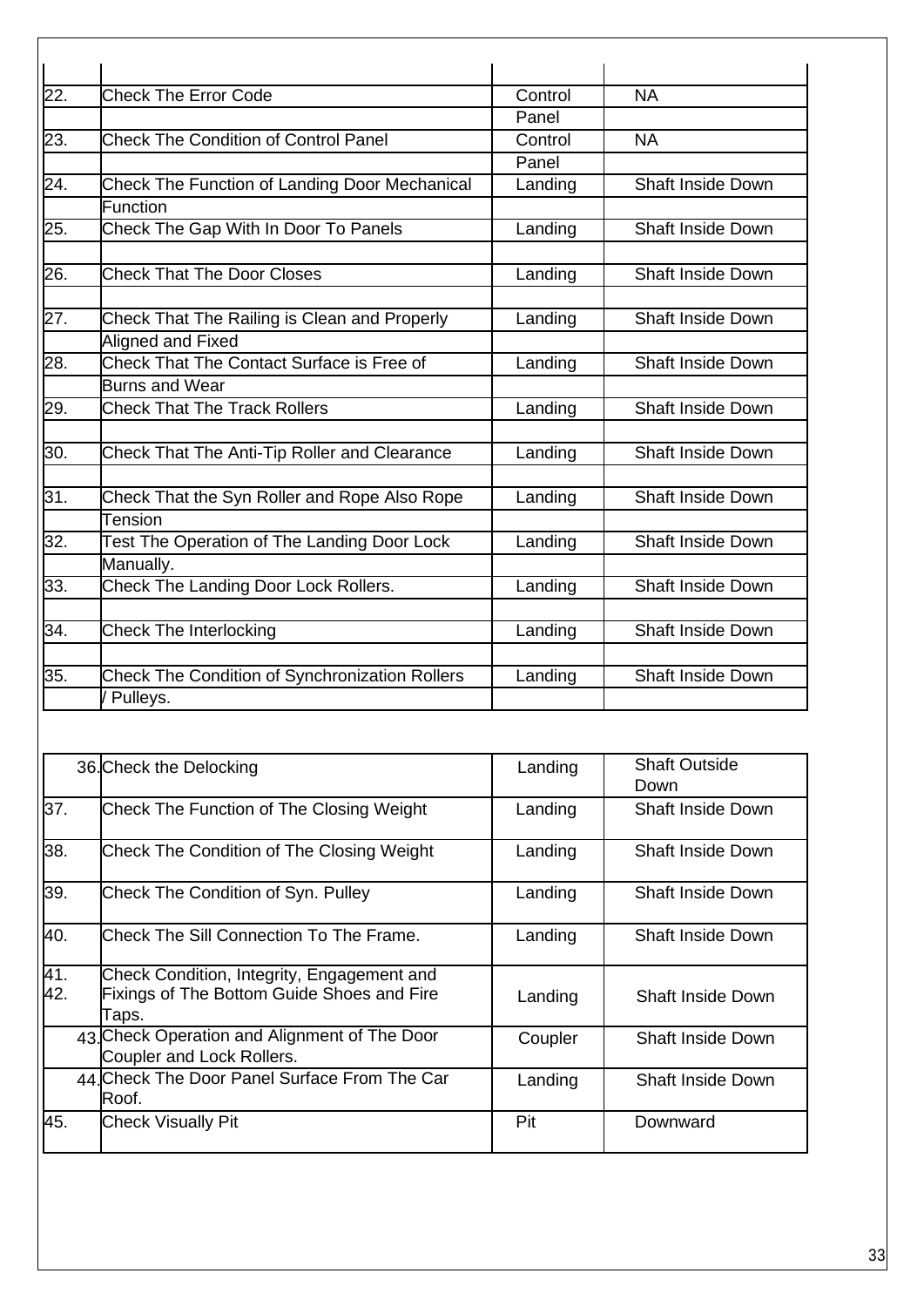| Basic Inspection + Machine Module + Control panel Module |                                                                                                 |                         |                       |  |
|----------------------------------------------------------|-------------------------------------------------------------------------------------------------|-------------------------|-----------------------|--|
| <b>Sr. No</b>                                            | <b>Activities</b>                                                                               | Location                | <b>Direction</b>      |  |
| 1.                                                       | Check Car Lighting                                                                              | Car                     | Upward                |  |
| 2.                                                       | <b>Check Visually That Mirror and Handrail</b>                                                  | Car                     | Upward                |  |
| 3.                                                       | Check The Signs at The Correct Position                                                         | Car                     | Upward                |  |
| 4.                                                       | Check The Alarm and Intercom                                                                    | Car                     | Upward                |  |
| 5.                                                       | Check The Stop Button ( If applicable)                                                          | Car                     | Upward                |  |
| 6.                                                       | <b>Check The Door Contacts</b>                                                                  | Car                     | Upward                |  |
| 7.                                                       | Check That The Displays and Button Functions                                                    | Car                     | Upward                |  |
| 8.                                                       | Check Condition of Car Fan (If applicable)                                                      | Car                     | Upward                |  |
| 9.                                                       | Check The Function of Door Open Button (COP)                                                    | Car Door                | Upward                |  |
| 10.                                                      | <b>Check The Closing Force Limiter</b>                                                          | Car Door                | Upward                |  |
| 11.                                                      | <b>Test The Function Curtain of Light</b>                                                       | Car Door                | Upward                |  |
| 12.                                                      | <b>Check Visually Sill Groove</b>                                                               | Car Door                | Upward                |  |
| $\overline{13}$ .                                        | <b>Check The Car Door Guide Shoe</b>                                                            | Car Door                | Upward                |  |
| 14.                                                      | <b>Check The Car Door Safety</b>                                                                | Car                     | Upward                |  |
| 15.                                                      | <b>Check The Landing Button and Displays</b>                                                    | Each Floor              | Upward                |  |
| 16.                                                      | Check The Stopping Accuracy of Each Floor                                                       | Each Floor              | <b>Both Direction</b> |  |
| 17.                                                      | <b>Check The Running Clearance</b>                                                              | Each Floor              | Upward                |  |
| 18.                                                      | Check The Landing Door Properly Fixed and Tidy                                                  | Each Floor              | Upward                |  |
| 19.                                                      | <b>Check The Landing Door Locks and Guide Shoes</b>                                             | Each Floor              | Upward                |  |
|                                                          |                                                                                                 |                         |                       |  |
|                                                          |                                                                                                 |                         |                       |  |
| 20.                                                      | <b>Check The Landing Door Contacts</b>                                                          | Each Floor              | Upward                |  |
| 21.                                                      | Check The Ride Comfort of The Car                                                               | Each Floor              | <b>Both Direction</b> |  |
|                                                          | 22. Check The Error Code                                                                        | Control<br>Panel        | <b>NA</b>             |  |
|                                                          | 23. Check The Condition of Control Panel                                                        | Control<br>Panel        | <b>NA</b>             |  |
|                                                          | 24 Check The During The Running and Stopping of The Machine &<br>Elevator (No Noises & Shaking) | Controller              | <b>NA</b>             |  |
|                                                          | 25. Verify That The Machine isolations and In Good<br>Condition                                 | Machine &<br>Controller | <b>NA</b>             |  |
|                                                          | 26. Check Visually Machine Brakes                                                               | Machine &<br>Controller | <b>NA</b>             |  |
|                                                          | 27. Check That All Fixings Are In Proper Condition                                              | Machine &<br>Controller | <b>NA</b>             |  |
|                                                          | 28. Check That The Brake Liner In Good Condition                                                | Machine &<br>Controller | <b>NA</b>             |  |
|                                                          | 29. Check The Condition of Wires Fixing and Shieldings                                          | Machine &<br>Controller | <b>NA</b>             |  |
|                                                          | 30. Check The Condition of Encoder                                                              | Machine &<br>Controller | <b>NA</b>             |  |
| 31.                                                      | All Ropes Should Sit In The Traction Sheave                                                     | Machine &               | <b>NA</b>             |  |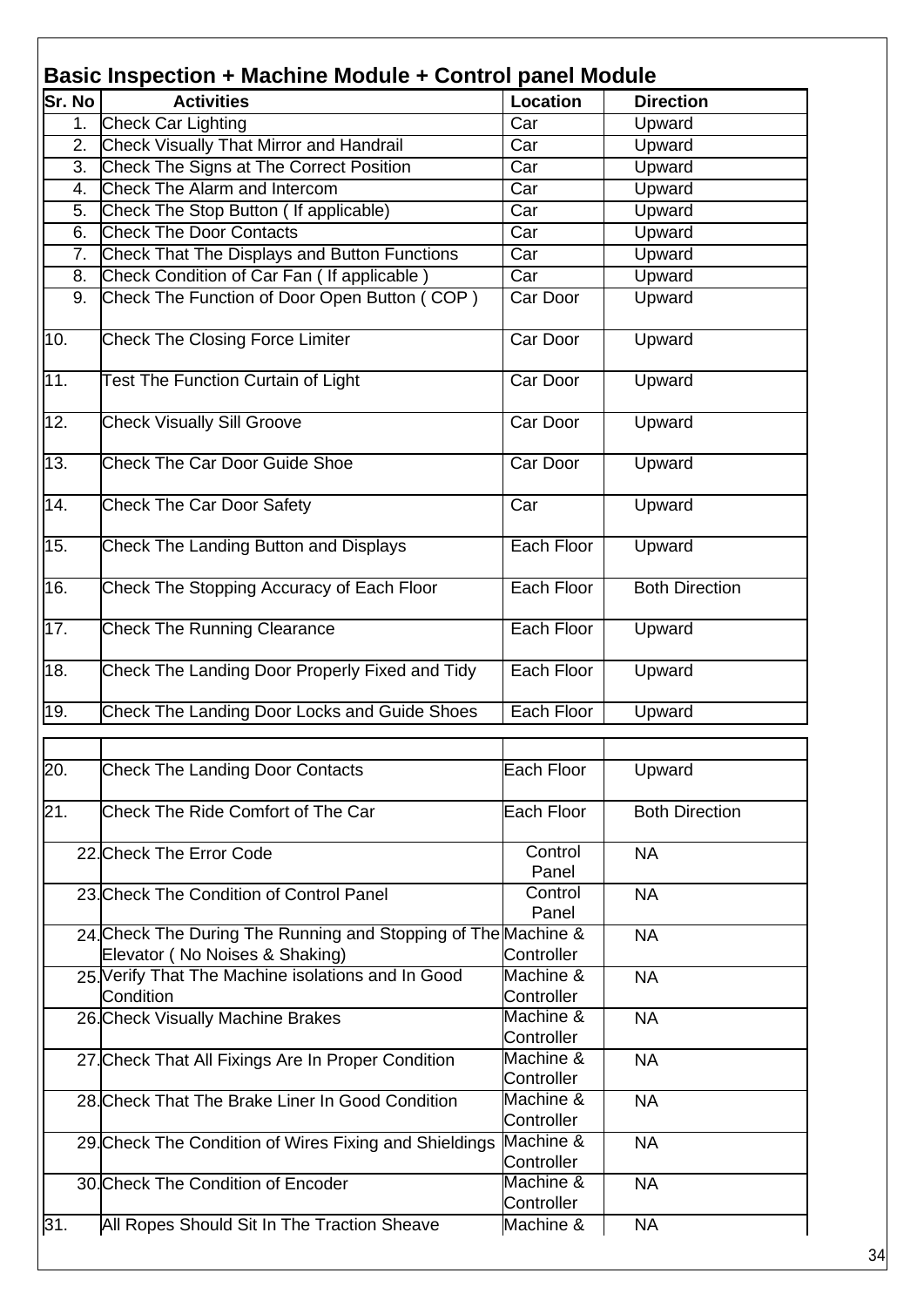| Grooves at The Same Level                           | Controller |                        |
|-----------------------------------------------------|------------|------------------------|
| 32. Activate The OSG Switch By Hand                 | Machine &  | <b>NA</b>              |
|                                                     | Controller |                        |
| 33. Check The Spring Length of The Suspension Rope  | Machine &  | <b>NA</b>              |
| Anchors                                             | Controller |                        |
|                                                     | Control    | <b>NA</b>              |
| 34. Check The Light of The Control Panel            | Panel      |                        |
|                                                     |            |                        |
| 35. No Excessive Noise During Operation Or Visible  | Control    | <b>NA</b>              |
| <b>D</b> ust                                        | Panel      |                        |
| 36. Check That All Cables Are Ing Good Condition    | Control    | <b>NA</b>              |
|                                                     | Panel      |                        |
| 37 Check The Main Line Entries Must Be Properly     | Control    | <b>NA</b>              |
| <b>Fixed and Intact</b>                             | Panel      |                        |
| 38. Load Weighing Device May Drift (Depend of The   | Control    | Shaft Inside (Car Top) |
| Load Weigh)                                         | Panel      |                        |
| 39. Check That The Fuse Rating                      | Control    | <b>NA</b>              |
|                                                     | Panel      |                        |
| 40. Check That The Indicator Light                  | Control    | <b>NA</b>              |
|                                                     | Panel      |                        |
| 41 Check The Date of The Last Replacement of The    | Control    | <b>NA</b>              |
| Emergency Alarm Battery.                            | Panel      |                        |
| 42. Check The Last Replacement Date of ERD-Battery. | Control    | <b>NA</b>              |
|                                                     | Panel      |                        |
| 43. Check Visually Pit                              | Pit        | Downward               |
|                                                     |            |                        |

Г

|     | 29. Check The Rope Tension                                     | Car          | <b>Top Floor</b>    |
|-----|----------------------------------------------------------------|--------------|---------------------|
|     |                                                                | Roof         |                     |
|     | 30. Check The Car Position Switches                            | <b>Shaft</b> | <b>Shaft Inside</b> |
|     |                                                                |              | Down                |
| 31. | <b>Check The Diverter Pulley and Pulley Guards</b>             | Shaft        | Car Top             |
| 32. | Check The Spring Level of The Car Side                         | Shaft        | Car Top             |
|     | 33. Check Operation of Slack Rope Switch (If                   | <b>Shaft</b> | Car Top             |
|     | Applicable).                                                   |              |                     |
|     | 34 Check The Condition and Lubrication of Suspension<br>Ropes. | <b>Shaft</b> | Car Top             |
|     | 35. Check The Condition of Over speed Governor Rope.           | Shaft        | Shaft Inside        |
|     |                                                                |              | Down                |
|     | 36. Check The CWT Diverter Pulleys and Guards Also             | <b>Shaft</b> | <b>Shaft Inside</b> |
|     | <b>Filler Weights</b>                                          |              | Down                |
|     | 37. Check The CWT Shoe Play                                    | <b>Shaft</b> | Shaft Inside        |
|     |                                                                |              | Down                |
|     | 38. Fill The Car and CWT Oil Cup                               | <b>Shaft</b> | <b>Shaft Inside</b> |
|     |                                                                |              | Down                |
|     | 39. Check The Safety Gear Linkage and Fixing of The            | <b>Shaft</b> | Shaft Inside        |
|     | <b>OSG Rope</b>                                                |              | Down                |
|     | 40. Check For Wire Break and Wear and Tear                     | <b>Shaft</b> | Shaft Inside        |
|     |                                                                |              | Down                |
|     | 41. Check The Tightness of Junction Box All Wires              | <b>Shaft</b> | Shaft Inside        |
|     |                                                                |              | Down                |
|     | 42. Check The Condition of Traveling Cable and Fixing          | <b>Shaft</b> | Shaft Inside        |
|     |                                                                |              | Down                |
| 43. | <b>Check Visually Pit</b>                                      | Pit          | <b>Bottom Floor</b> |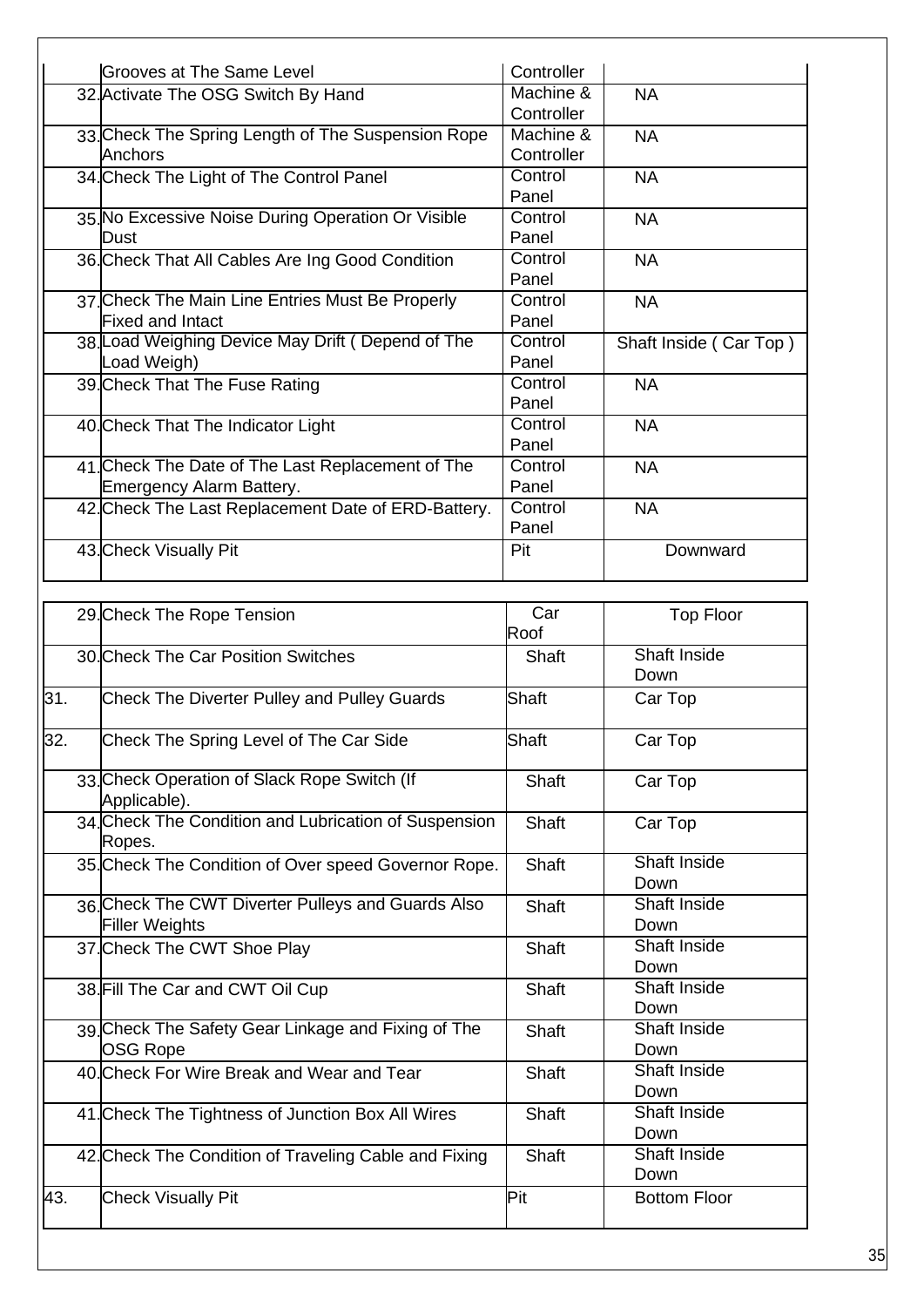|     | 44 Check The Condition of Pulleys Under The Car and<br>on The Pit. | Pit         | <b>Bottom Floor</b> |
|-----|--------------------------------------------------------------------|-------------|---------------------|
|     | 45 Check The Condition of Lower Guide Shoes of The<br>Car.         | Pit         | <b>Bottom Floor</b> |
|     | 46 Check The Over speed Governor Tension Weight<br>Assembly.       | Pit         | Pit                 |
| 47. | Check The Condition of Traveling Cable and Fixing                  | Pit         | <b>Bottom Floor</b> |
| 48. | Check The CWT Run by                                               | IPit        | Pit                 |
| 49. | Check The Fixing of Counter Guards                                 | <b>IPit</b> | Pit                 |
| 50. | Check The Function of Pit Switches                                 | Pit         | Pit                 |

 $\mathsf{r}$ 

# **Basic Inspection + Door Operator + Shaft Module**

| Sr. No        | <b>Activities</b>                              | <b>Location</b>   | <b>Direction</b>      |
|---------------|------------------------------------------------|-------------------|-----------------------|
| 1.            | <b>Check Car Lighting</b>                      | Car               | <b>Upward</b>         |
| $\frac{2}{3}$ | <b>Check Visually That Mirror and Handrail</b> | Car               | Upward                |
|               | Check The Signs at The Correct Position        | Car               | Upward                |
| 4.            | Check The Alarm and Intercom                   | Car               | <b>Upward</b>         |
| 5.            | Check The Stop Button (If applicable)          | Car               | Upward                |
| 6.            | <b>Check The Door Contacts</b>                 | Car               | Upward                |
| 7.            | Check That The Displays and Button Functions   | Car               | Upward                |
| 8.            | Check Condition of Car Fan(If applicable)      | Car               | Upward                |
| 9.            | Check The Function of Door Open Button(COP)    | Car Door          | Upward                |
| 10.           | <b>Check The Closing Force Limiter</b>         | <b>Car Door</b>   | Upward                |
| 11.           | <b>Test The Function Curtain of Light</b>      | <b>Car Door</b>   | Upward                |
| 12.           | <b>Check Visually Sill Groove</b>              | Car Door          | Upward                |
| 13.           | <b>Check The Car Door Guide Shoe</b>           | Car Door          | Upward                |
| 14.           | <b>Check The Car Door Safety</b>               | Car               | Upward                |
| 15.           | Check The Landing Button and Displays          | Each Floor        | Upward                |
| 16.           | Check The Stopping Accuracy of Each Floor      | Each Floor        | <b>Both Direction</b> |
| 17.           | <b>Check The Running Clearance</b>             | Each Floor        | Upward                |
| 18.           | Check The Landing Door Properly Fixed and Tidy | Each Floor        | Upward                |
| 19.           | Check The Landing Door Locks and Guide Shoes   | <b>Each Floor</b> | Upward                |
| 20.           | <b>Check The Landing Door Contacts</b>         | <b>Each Floor</b> | Upward                |
| 21.           | Check The Ride Comfort of The Car              | Each Floor        | <b>Both Direction</b> |
| 22.           | <b>Check The Error Code</b>                    | Control<br>Panel  | Machine Room          |
| 23.           | <b>Check The Condition of Control Panel</b>    | Control<br>Panel  | Machine Room          |
| 24.           | Check The Condition of Door To Door Pane       | <b>Car Door</b>   | <b>Shaft Inside</b>   |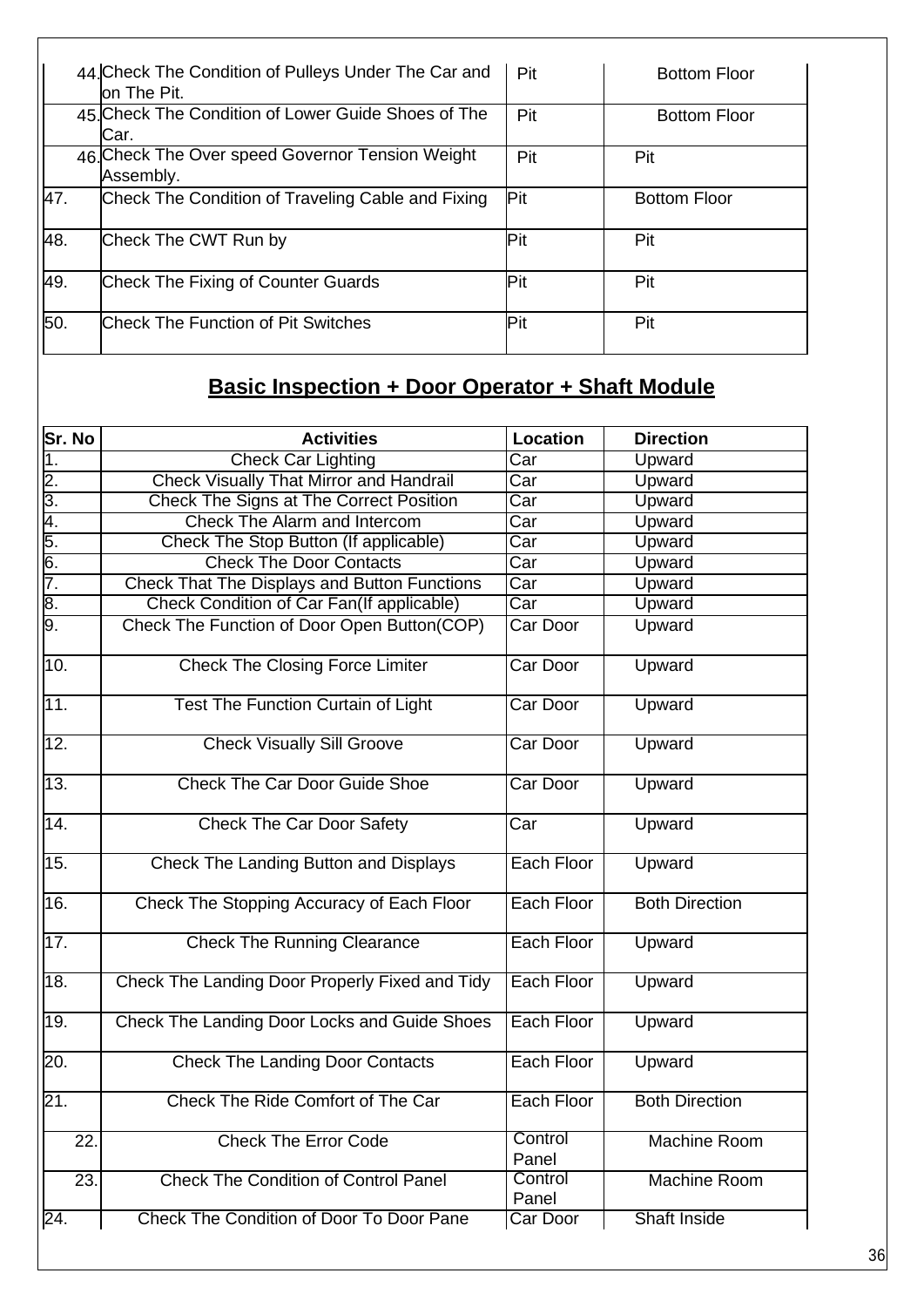|      |                                                          |                  | Down                |
|------|----------------------------------------------------------|------------------|---------------------|
| 25.  | No Loose Connection of Car Sill                          | Car Door         | Shaft Inside        |
|      |                                                          |                  | Down                |
| 26.  | <b>Check the Car Door Shoes</b>                          | Car Door         | <b>Shaft Inside</b> |
|      |                                                          |                  | Down                |
| 27.  | Check For Proper Fixing In Apron                         | Car Door         | Pit                 |
|      |                                                          |                  |                     |
| 28.  | <b>Check That The Car Door Function</b>                  | Door             | <b>Top Floor</b>    |
|      |                                                          | Operator         |                     |
| 29.1 | Move The Car Door, No Abnormal Noise From                | Door             | <b>Top Floor</b>    |
|      | The Pulley                                               | Operator         |                     |
| 30.  | Check Proper Fixings of Door Motor(Clean If              | Door             | <b>Top Floor</b>    |
|      | Needed)                                                  | Operator         |                     |
| 31.  | <b>Check The tightness of The Belt</b>                   | Door             | <b>Top Floor</b>    |
|      |                                                          | Operator         |                     |
| 32.  | <b>Check That The Function of Safety Device</b>          | Door             | <b>Top Floor</b>    |
|      |                                                          | Operator         |                     |
| 33.  | <b>Check That The Earth Connection of All Electrical</b> | Door             | <b>Top Floor</b>    |
|      | Device (Header)                                          | Operator         |                     |
| 34.  | Check The Condition and Alignment of The Door            | Car              | <b>Top Floor</b>    |
|      | Contact.                                                 | Header           |                     |
| 35.  | Check Alignment of the Railing. Clean If Needed.         | Car              | <b>Top Floor</b>    |
|      |                                                          | Header           |                     |
|      | <b>Check That The Track Rollers</b>                      | Car              |                     |
| 36.  |                                                          | Header           | <b>Top Floor</b>    |
|      |                                                          |                  |                     |
| 37.  | <b>Check That The Anti-Tip Rollers</b>                   | Car              | <b>Top Floor</b>    |
|      |                                                          | Header           |                     |
| 38.  | <b>Check That The Synchro Rope</b>                       | Car              | <b>Top Floor</b>    |
|      |                                                          | Header           |                     |
| 39.  | Check That The Syn. Rollers                              | Car              | <b>Top Floor</b>    |
|      |                                                          | <b>Header</b>    |                     |
| 40.  | Check The Operation of Car Door Lock Opening             | $\overline{Car}$ | <b>Top Floor</b>    |
|      | Device (If Applicable).                                  | Header           |                     |
| 41.  | Check The OSG Rope Fixing Bolts                          | Car Top          | Car Top             |
|      |                                                          |                  |                     |
| 42.  | Verify the Function of The Safety Gear Linkage           | Car Top          | Car Top             |
|      |                                                          |                  |                     |
| 43.  | <b>Check The Car Shoe Play</b>                           | Car Top          | Car Top             |
|      |                                                          |                  |                     |
| 44.  | <b>Check The Top Limit Switch</b>                        | Car Top          | <b>Top Floor</b>    |
|      |                                                          |                  |                     |
| 45.  | <b>Check The Alarm Battery</b>                           | Car Top          | <b>Machine Room</b> |
|      |                                                          |                  |                     |
| 46.  | <b>Check The Rope Tension</b>                            | Car Top          | <b>Top Floor</b>    |
|      |                                                          |                  |                     |
| 47.  | <b>Check The Car Position Switches</b>                   | Car Top          | Shaft Inside        |
|      |                                                          |                  | Down                |
| 48.  | <b>Check The Diverter Pulley and Pulley Guards</b>       | Shaft            | Car Top             |
|      |                                                          |                  |                     |
| 49.  | Check The Spring Level of The Car Side                   | Shaft            | Car Top             |
|      |                                                          |                  |                     |
| 50.  | Check Operation of Slack Rope Switch (If                 | Shaft            | Car Top             |
|      | Applicable).                                             |                  |                     |
| 51.  | Check The Condition and Lubrication of                   | Shaft            | Car Top             |
|      | <b>Suspension Ropes.</b>                                 |                  |                     |
| 52.  | Check The Condition of Over speed Governor               | Shaft            | Shaft Inside        |
|      |                                                          |                  |                     |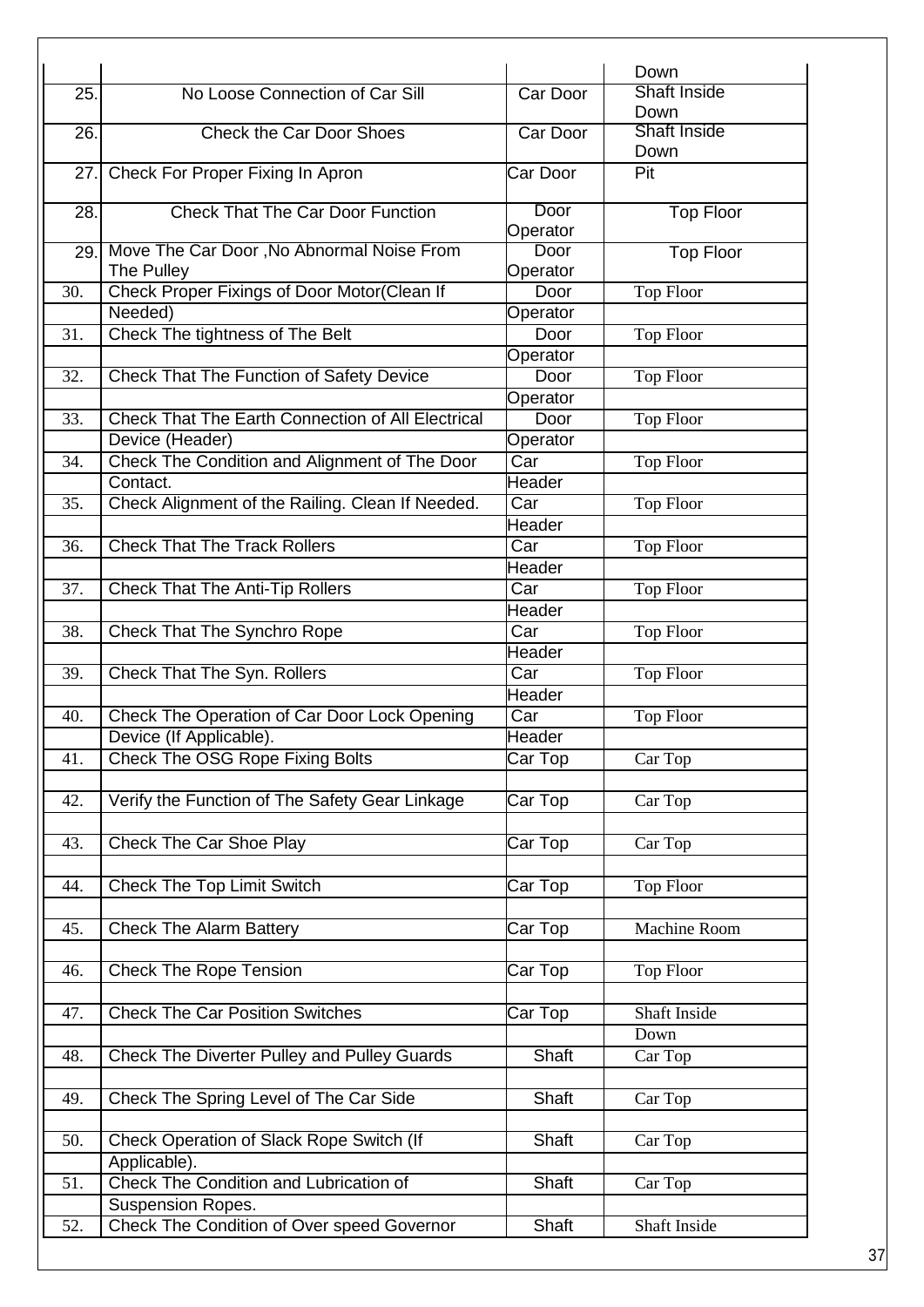|                   | Rope.                                                           |              | Down                |
|-------------------|-----------------------------------------------------------------|--------------|---------------------|
| $\overline{53}$ . | Check The CWT Diverter Pulleys and Guards Also                  | <b>Shaft</b> | <b>Shaft Inside</b> |
|                   | <b>Filler Weights</b>                                           |              | Down                |
| 54.               | <b>Check The CWT Shoe Play</b>                                  | Shaft        | <b>Shaft Inside</b> |
|                   |                                                                 |              | Down                |
| 55.               | Fill The Car and CWT Oil Cup                                    | <b>Shaft</b> | <b>Shaft Inside</b> |
|                   |                                                                 |              | Down                |
| 56.               | Check The Safety Gear Linkage and Fixing of The                 | Shaft        | <b>Shaft Inside</b> |
|                   | OSG Rope                                                        |              | Down                |
|                   |                                                                 |              |                     |
| 57.               | Check For Wire Break and Wear and Tear                          | Shaft        | <b>Shaft Inside</b> |
|                   |                                                                 |              | Down                |
| 58.               | Check The Tightness of Junction Box All Wires                   | Shaft        | Shaft Inside        |
|                   |                                                                 |              | Down                |
| 59.               | Check The Condition of Traveling Cable and                      | <b>Shaft</b> | Shaft Inside        |
|                   | Fixing                                                          |              | Down                |
| 60.               | <b>Check Visually Pit</b>                                       | Pit          | Downward            |
| 61.               | Check The Condition of Pulleys Under The Car<br>and on The Pit. | Pit          | <b>Bottom Floor</b> |
| 62.               | Check The Condition of Lower Guide Shoes of<br>The Car.         | Pit          | <b>Bottom Floor</b> |
| 63.               | Check The Over speed Governor Tension Weight<br>Assembly.       | Pit          | Pit                 |
| 64.               | Check The Condition of Traveling Cable and<br>Fixing            | Pit          | <b>Bottom Floor</b> |
| 65.               | Check The CWT Run by                                            | Pit          | Pit                 |
| 66.               | <b>Check The Fixing of Counter Guards</b>                       | Pit          | Pit                 |
| 67.               | <b>Check The Function of Pit Switches</b>                       | Pit          | Pit                 |

# **Basic Inspection + Door Operator**

| Sr. No           | <b>Activities</b>                                   | Location | <b>Direction</b> |
|------------------|-----------------------------------------------------|----------|------------------|
| 1.               | <b>Check Car Lighting</b>                           | Car      | Upward           |
| $\overline{2}$ . | <b>Check Visually That Mirror and Handrail</b>      | Car      | Upward           |
| $\overline{3}$ . | Check The Signs at The Correct Position             | Car      | Upward           |
| 4.               | Check The Alarm and Intercom                        | Car      | Upward           |
| 5.               | Check The Stop Button (If applicable)               | Car      | Upward           |
| 6.               | <b>Check The Door Contacts</b>                      | Car      | Upward           |
| 7.               | <b>Check That The Displays and Button Functions</b> | Car      | Upward           |
| 8.               | Check Condition of Car Fan(If applicable)           | Car      | Upward           |
| 9.               | Check The Function of Door Open Button(COP)         | Car Door | Upward           |
| 10.              | <b>Check The Closing Force Limiter</b>              | Car Door | Upward           |
| 11.              | Test The Function Curtain of Light                  | Car Door | Upward           |
| 12.              | <b>Check Visually Sill Groove</b>                   | Car Door | Upward           |
| 13.              | <b>Check The Car Door Guide Shoe</b>                | Car Door | Upward           |
| 14.              | <b>Check The Car Door Safety</b>                    | Car      | Upward           |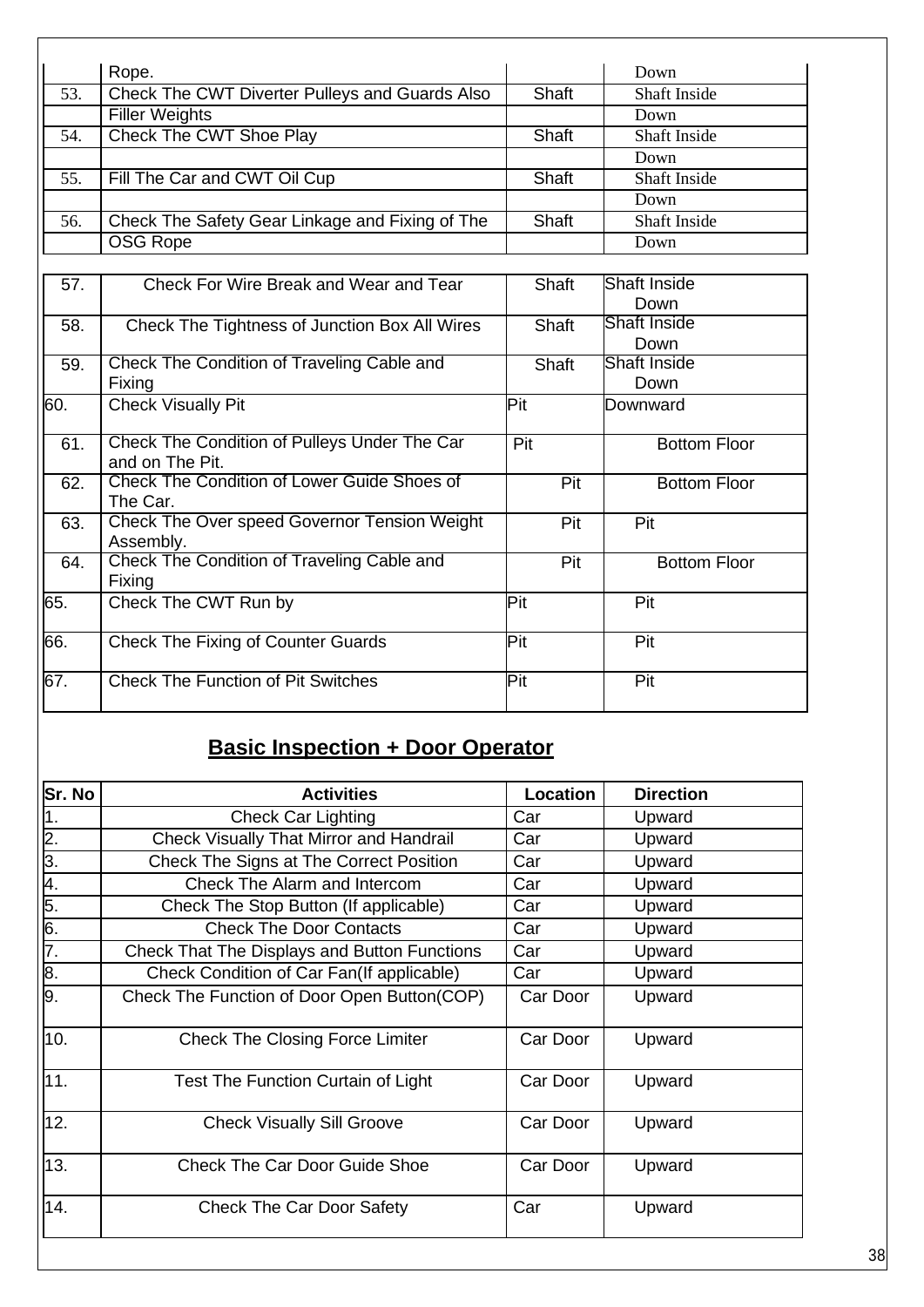| 15.  | Check The Landing Button and Displays     | Each<br>Floor | Upward                |
|------|-------------------------------------------|---------------|-----------------------|
| 16.  | Check The Stopping Accuracy of Each Floor | Each          | <b>Both Direction</b> |
|      |                                           | Floor         |                       |
| 17.1 | Check The Running Clearance (30mm)        | Each          | Upward                |
|      |                                           |               |                       |

 $\overline{\phantom{a}}$ 

|     |                                                   | Floor            |                       |
|-----|---------------------------------------------------|------------------|-----------------------|
| 18. | Check The Landing Door Properly Fixed and Tidy    | Each             | Upward                |
|     |                                                   | Floor            |                       |
|     |                                                   | Each             |                       |
| 19. | Check The Landing Door Locks and Guide Shoes      | Floor            | Upward                |
|     |                                                   |                  |                       |
| 20. | <b>Check The Landing Door Contacts</b>            | Each             | Upward                |
|     |                                                   | Floor            |                       |
| 21. | Check The Ride Comfort of The Car                 | Each             | <b>Both Direction</b> |
|     |                                                   | Floor            |                       |
| 22. | <b>Check The Error Code</b>                       | Control          | <b>Machine Room</b>   |
|     |                                                   | Panel            |                       |
| 23. | <b>Check The Condition of Control Panel</b>       | Control          | <b>Machine Room</b>   |
|     |                                                   | Panel            |                       |
| 24. | <b>Check The Condition of Door To Door Pane</b>   | Car Door         | Shaft inside down     |
|     |                                                   |                  |                       |
| 25. | No Loose Connection of Car Sill                   | Car Door         | Shaft inside down     |
|     |                                                   |                  |                       |
| 26. | <b>Check That The Car Door Shoes</b>              |                  |                       |
|     |                                                   | Car Door         | Shaft inside down     |
|     |                                                   |                  |                       |
| 27. | Check For Proper Fixing In Apron                  | Car Door         | Pit                   |
|     |                                                   |                  |                       |
| 28. | <b>Check Visually Pit</b>                         | Pit              | Downward              |
|     |                                                   |                  |                       |
| 29. | <b>Check That The Car Door Function</b>           | Door             | <b>Top Floor</b>      |
|     |                                                   | Operator         |                       |
| 30. | Move The Car Door, No Abnormal Noise From The     | Door             | <b>Top Floor</b>      |
|     | Pulley                                            | Operator         |                       |
| 31. | Check Proper Fixings Door Motors(Clean If Needed) | Door             | <b>Top Floor</b>      |
|     |                                                   | Operator         |                       |
| 32. | Check That The Tightness of The Belt              | Door             | <b>Top Floor</b>      |
|     |                                                   | Operator         |                       |
| 33. |                                                   | Door             |                       |
|     | Check That The Function of Safety Device          |                  | <b>Top Floor</b>      |
|     |                                                   | Operator         |                       |
| 34. | Check That The Earth Connection of All Electrical | Door             | <b>Top Floor</b>      |
|     | Device (Header)                                   | Operator         |                       |
| 35. | Check The Condition and Alignment of The Door     | Car              | <b>Top Floor</b>      |
|     | Contact.                                          | Header           |                       |
| 36. | Check Alignment of the Railing. Clean If Needed.  | Car              | <b>Top Floor</b>      |
|     |                                                   | Header           |                       |
| 37. | <b>Check That The Track Rollers</b>               | Car              | Top Floor             |
|     |                                                   | Header           |                       |
| 38. | <b>Check That The Anti-Tip Rollers</b>            | Car              | <b>Top Floor</b>      |
|     |                                                   | Header           |                       |
| 39. | Check That The Syn. Rope                          | Car              | <b>Top Floor</b>      |
|     |                                                   | Header           |                       |
|     |                                                   | Car              |                       |
| 40. | Check That The Syn. Rollers                       |                  | <b>Top Floor</b>      |
|     |                                                   | Header           |                       |
| 41. | Check The Operation of Car Door Lock Opening      | $\overline{Car}$ | <b>Top Floor</b>      |
|     | Device (If Applicable).                           | Header           |                       |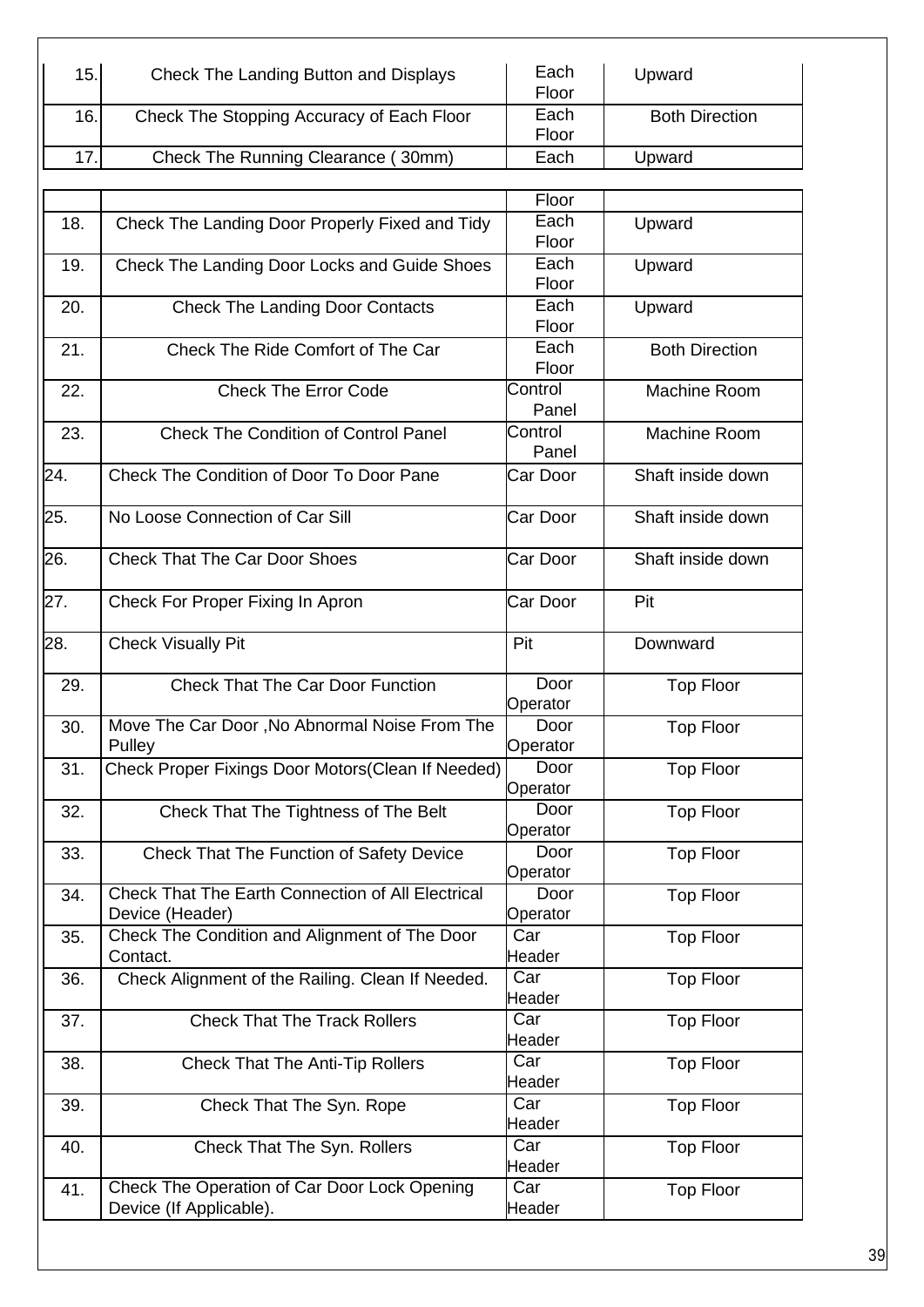# **Basic Inspection + Landing Door + Machine + Control Panel Module**

| Sr. No           | <b>Activities</b>                                                 | <b>Location</b>  | <b>Direction</b>         |
|------------------|-------------------------------------------------------------------|------------------|--------------------------|
| $\overline{1}$ . | <b>Check Car Lighting</b>                                         | Car              | Upward                   |
| 2.               | <b>Check Visually That Mirror and Handrail</b>                    | Car              | Upward                   |
| 3.               | Check The Signs at The Correct Position                           | Car              | Upward                   |
| 4.               | Check The Alarm and Intercom                                      | Car              | Upward                   |
| 5.               | Check The Stop Button (If applicable)                             | Car              | Upward                   |
| $\overline{6}$ . | <b>Check The Door Contacts</b>                                    | Car              | Upward                   |
| 7.               | Check That The Displays and Button Functions                      | Car              | Upward                   |
| 8.               | Check Condition of Car Fan(if applicable)                         | Car              | Upward                   |
| 9.               | Check The Function of Door Open Button(COP)                       | Car Door         | Upward                   |
| 10.              | <b>Check The Closing Force Limiter</b>                            | Car Door         | Upward                   |
| 11.              | Test The Function Curtain of Light                                | Car Door         | Upward                   |
| 12.              | <b>Check Visually Sill Groove</b>                                 | Car Door         | Upward                   |
| 13.              | <b>Check The Car Door Guide Shoe</b>                              | Car Door         | Upward                   |
| 14.              | <b>Check The Car Door Safety</b>                                  | Car              | Upward                   |
| 15.              | Check The Landing Button and Displays                             | Each<br>Floor    | Upward                   |
| 16.              | Check The Stopping Accuracy of Each Floor                         | Each<br>Floor    | <b>Both Direction</b>    |
| 17.              | <b>Check The Running Clearance</b>                                | Each<br>Floor    | Upward                   |
| 18.              | Check The Landing Door Properly Fixed and Tidy                    | Each<br>Floor    | Upward                   |
| 19.              | Check The Landing Door Locks and Guide Shoes                      | Each<br>Floor    | Upward                   |
| 20.              | <b>Check The Landing Door Contacts</b>                            | Each<br>Floor    | Upward                   |
| 21.              | Check The Ride Comfort of The Car                                 | Each<br>Floor    | <b>Both Direction</b>    |
| 22.              | <b>Check The Error Code</b>                                       | Control<br>Panel | Machine Room             |
| 23.              | <b>Check The Condition of Control Panel</b>                       | Control<br>Panel | Machine Room             |
| 24.              | Check The Function of Landing Door Mechanical<br>Function         | Landing          | <b>Shaft Inside Down</b> |
| 25.              | Check The Gap With In Door To Panels                              | Landing          | <b>Shaft Inside Down</b> |
| 26.              | <b>Check That The Door Closes</b>                                 | Landing          | <b>Shaft Inside Down</b> |
| 27.              | Check That The Railing is Clean and Properly<br>Aligned and Fixed | Landing          | <b>Shaft Inside Down</b> |
| 28.              | Check That The Contact Surface is Free of Burns                   | Landing          | <b>Shaft Inside Down</b> |
|                  | and Wear                                                          |                  |                          |
| 29.              | <b>Check That The Track Rollers</b>                               | Landing          | <b>Shaft Inside Down</b> |
|                  |                                                                   |                  |                          |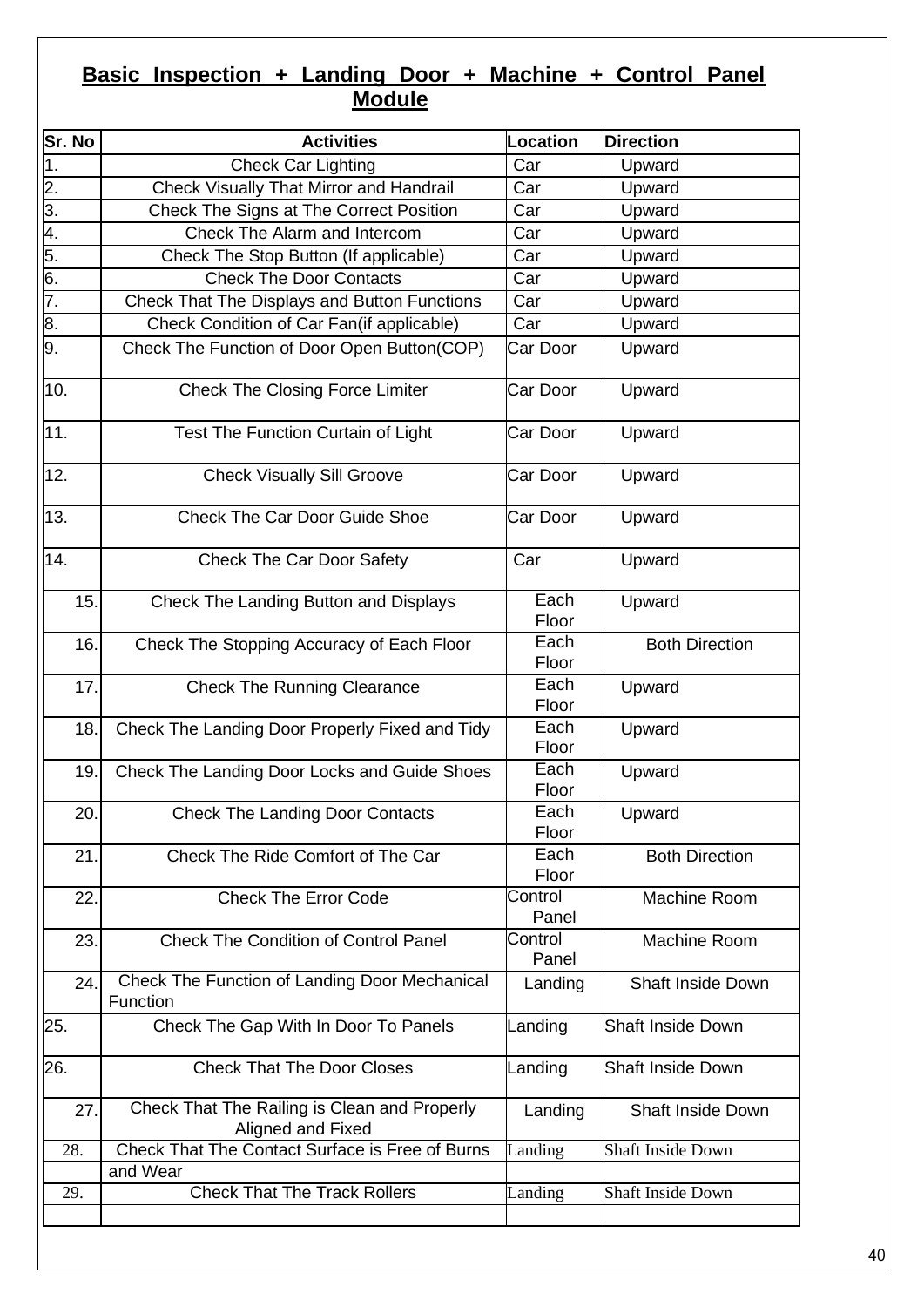| 30. | Check That The Anti-Tip Roller and Clearance        | Landing | Shaft Inside Down         |
|-----|-----------------------------------------------------|---------|---------------------------|
|     |                                                     |         |                           |
| 31. | Check That The Syn. Roller and Rope Also Rope       | Landing | Shaft Inside Down         |
|     | Tension                                             |         |                           |
| 32. | Test The Operation of The Landing Door Lock         | Landing | <b>Shaft Inside Down</b>  |
|     | Manually.                                           |         |                           |
| 33. | Check The Landing Door Lock Rollers.                | Landing | Shaft Inside Down         |
|     |                                                     |         |                           |
| 34. | <b>Check The Interlocking</b>                       | Landing | <b>Shaft Inside Down</b>  |
|     |                                                     |         |                           |
| 35. | Check The Condition of Synchronization Rollers /    | Landing | <b>Shaft Inside Down</b>  |
|     | Pulleys.                                            |         |                           |
| 36. | <b>Check The Delocking</b>                          | Landing | <b>Shaft Outside Down</b> |
| 37. | Check The Function of The Closing Weight            | Landing | Shaft Inside Down         |
|     |                                                     |         |                           |
| 38. | Check The Condition of The Closing Weight           | Landing | <b>Shaft Inside Down</b>  |
|     |                                                     |         |                           |
| 39. | Check The Condition of Syn. Pulley                  | Landing | Shaft Inside Down         |
|     |                                                     |         |                           |
| 40. | Check The Sill Connection To The Frame.             | Landing | Shaft Inside Down         |
|     |                                                     |         |                           |
| 41. |                                                     |         |                           |
| 42. | Check Condition, Integrity, Engagement and          | Landing | <b>Shaft Inside Down</b>  |
|     | Fixings of The Bottom Guide Shoes and Fire          |         |                           |
|     | Taps.                                               |         |                           |
| 43. | Check Operation and Alignment of The Door           | Coupler | <b>Shaft Inside Down</b>  |
|     | Coupler and Lock Rollers.                           |         |                           |
| 44. | Verify That The Machine isolations and In Good      | Machine | <b>Machine Room</b>       |
|     | Condition                                           |         |                           |
| 45. | <b>Check Visually Machine Brakes</b>                | Machine | <b>Machine Room</b>       |
|     |                                                     |         |                           |
| 46. | Check That All Fixings Are In Proper Condition      | Machine | <b>Machine Room</b>       |
|     |                                                     |         |                           |
| 47. | <b>Check That The Brake Liner In Good Condition</b> | Machine | Machine Room              |
|     |                                                     |         |                           |
| 48. | Check The Condition of Wires Fixing and             | Machine | <b>Machine Room</b>       |
|     | Shielding<br><b>Check The Condition of Encoder</b>  |         | <b>Machine Room</b>       |
| 49. |                                                     | Machine |                           |
| 50. | All Ropes Should Sit In The Traction Sheave         | Machine | <b>Machine Room</b>       |
|     | Grooves at The Same Level                           |         |                           |
| 51. | Activate The OSG Switch By Hand                     | Machine | <b>Machine Room</b>       |
|     |                                                     |         |                           |
| 52. | Check The Spring Length of The Suspension           | Machine | <b>Machine Room</b>       |
|     | <b>Rope Anchors</b>                                 |         |                           |
| 53. | Check The Light of The Control Panel                | Control | Machine Room              |
|     |                                                     | Panel   |                           |
| 54. | No Excessive Noise During Operation Or Visible      | Control | Machine Room              |
|     | Dust                                                | Panel   |                           |
| 55. | Check That All Cables are in Good Condition         | Control | <b>Machine Room</b>       |
|     |                                                     | Panel   |                           |
| 56. | Check The Main Line Entries Must Be Properly        | Control | Machine Room              |
|     | <b>Fixed and Intact</b>                             | Panel   |                           |
|     |                                                     |         |                           |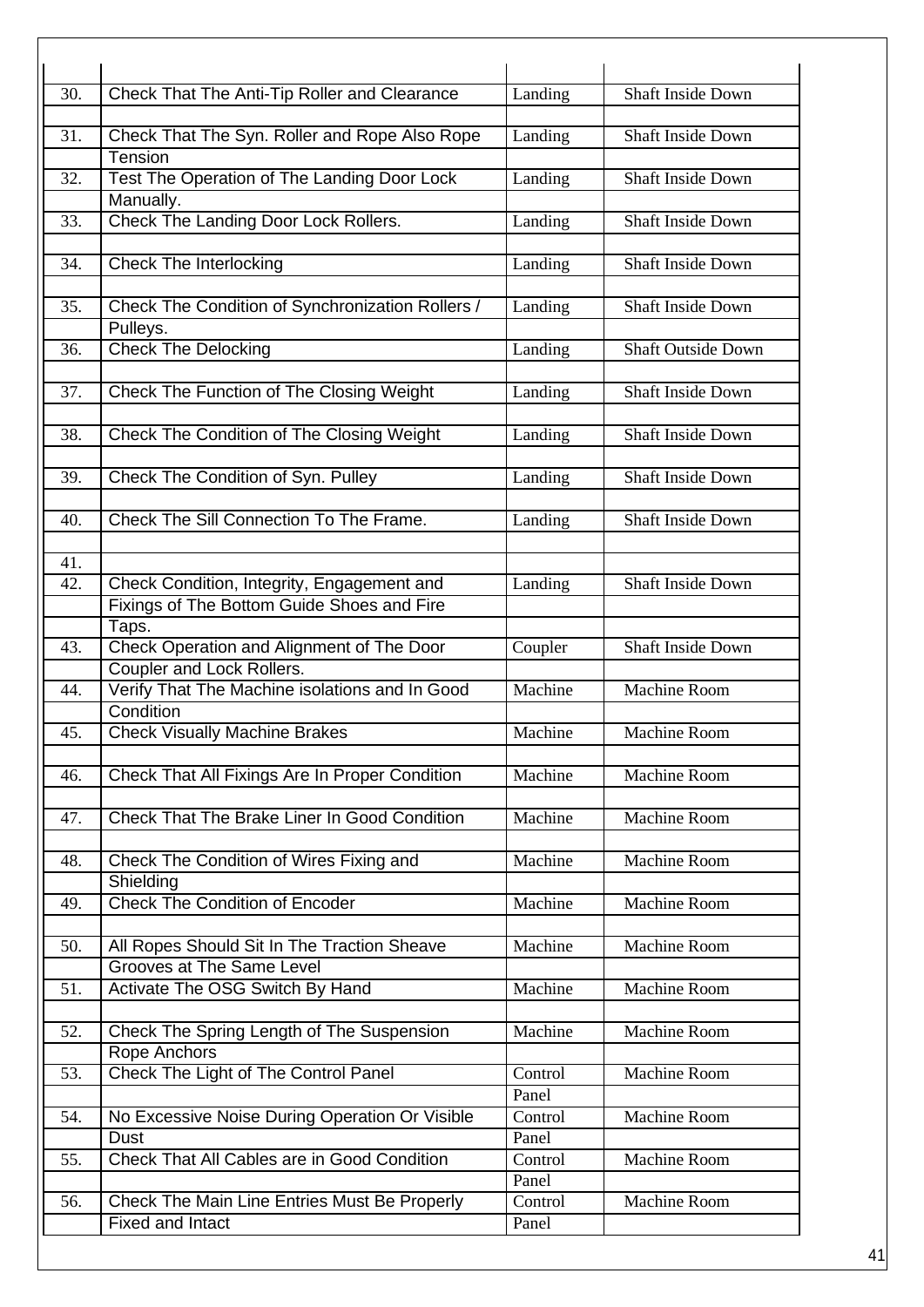| 57. | Load Weighing Device May Drift (Depend of The | Control | <b>Shaft Inside Down</b> |
|-----|-----------------------------------------------|---------|--------------------------|
|     | Load Weigh)                                   | Panel   |                          |
| 58. | <b>Check That The Fuse Rating</b>             | Control | <b>Machine Room</b>      |
|     |                                               | Panel   |                          |
| 59. | <b>Check That The Indicator Light</b>         | Control | <b>Machine Room</b>      |
|     |                                               | Panel   |                          |
| 60. |                                               |         |                          |
| 61. | Check The Date of The Last Replacement of The | Control | <b>Machine Room</b>      |
|     | Emergency Alarm Battery.                      | Panel   |                          |
| 62. | Check The Last Replacement Date of ERD        | Control | <b>Machine Room</b>      |
|     | Battery.                                      | Panel   |                          |
| 63. | <b>Check Visually Pit</b>                     | Pit     | Downward                 |
|     |                                               |         |                          |

# **Basic Inspection + Machine + Landing Door + Door Operator + Shaft +Signalization Module**

 $\mathsf I$ 

| Sr. No                                           | <b>Activities</b>                                   | <b>Location</b>         | <b>Direction</b>      |
|--------------------------------------------------|-----------------------------------------------------|-------------------------|-----------------------|
| 1.                                               | <b>Check Car Lighting</b>                           | $\overline{\text{Car}}$ | Upward                |
| $2.\overline{)3.4.5.6}$<br>$7.\overline{)7.5.6}$ | <b>Check Visually That Mirror and Handrail</b>      | $\overline{\text{Car}}$ | Upward                |
|                                                  | <b>Check The Signs at The Correct Position</b>      | Car                     | Upward                |
|                                                  | Check The Alarm and Intercom                        | Car                     | Upward                |
|                                                  | Check The Stop Button (if applicable)               | Car                     | Upward                |
|                                                  | <b>Check The Door Contacts</b>                      | Car                     | Upward                |
|                                                  | <b>Check That The Displays and Button Functions</b> | $\overline{Car}$        | Upward                |
| $rac{1}{9}$                                      | Check Condition of Car Fan (If Applicable)          | $\overline{\text{Car}}$ | Upward                |
|                                                  | Check The Function of Door Open Button (COP)        | Car Door                | Upward                |
| 10.                                              | <b>Check The Closing Force Limiter</b>              | Car Door                | Upward                |
| 11.                                              | <b>Test The Function Curtain of Light</b>           | <b>Car Door</b>         | Upward                |
| 12.                                              | <b>Check Visually Sill Groove</b>                   | Car Door                | Upward                |
| 13.                                              | <b>Check The Car Door Guide Shoe</b>                | Car Door                | Upward                |
| 14.                                              | <b>Check The Car Door Safety</b>                    | $\overline{Car}$        | Upward                |
| 15.                                              | <b>Check The Landing Button and Displays</b>        | Each<br>Floor           | Upward                |
| 16.                                              | Check The Stopping Accuracy of Each Floor           | Each<br>Floor           | <b>Both Direction</b> |
| 17.                                              | Check The Running Clearance (30mm)                  | Each<br>Floor           | Upward                |
| 18.                                              | Check The Landing Door Properly Fixed and Tidy      | Each<br>Floor           | Upward                |
| 19.                                              | Check The Landing Door Locks and Guide Shoes        | Each<br>Floor           | Upward                |
| $\overline{20}$ .                                | <b>Check The Landing Door Contacts</b>              | Each<br>Floor           | Upward                |
| 21.                                              | Check The Ride Comfort of The Car                   | Each<br>Floor           | <b>Both Direction</b> |
| $\overline{22}$ .                                | <b>Check The Error Code</b>                         | Control<br>Panel        | <b>Machine Room</b>   |
| 23.                                              | <b>Check The Condition of Control Panel</b>         | Control<br>Panel        | <b>Machine Room</b>   |
| 24.                                              | Check The During the Running and Stopping of        | Machine                 | <b>Machine Room</b>   |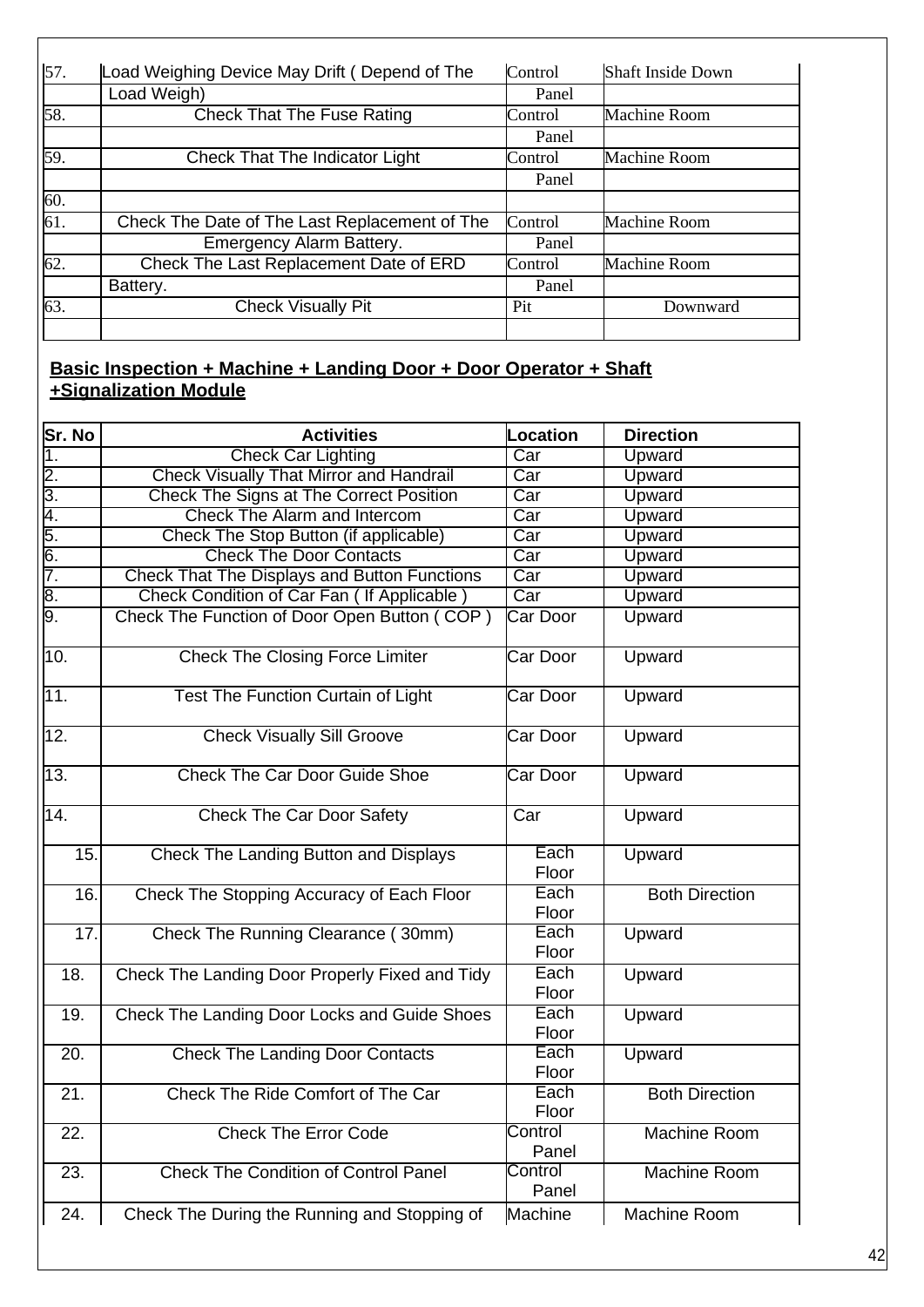|                   | The Elevator (No Noises & Shaking)                                                           | Room                                                                                                                                                           |                           |
|-------------------|----------------------------------------------------------------------------------------------|----------------------------------------------------------------------------------------------------------------------------------------------------------------|---------------------------|
| 25.               | Condition                                                                                    | <b>Machine</b><br>Room                                                                                                                                         | <b>Machine Room</b>       |
| 26.               | <b>Check Visually Machine Brakes</b>                                                         | Machine<br>Room                                                                                                                                                | Machine Room              |
| 27.               | Check That All Fixings Are In Proper Condition                                               | <b>Machine</b><br>Room                                                                                                                                         | Machine Room              |
| 28.               | <b>Check That The Brake Liner In Good Condition</b>                                          | Machine                                                                                                                                                        | Machine Room              |
| 29.               | Check The Condition of Wires Fixing and                                                      | Machine                                                                                                                                                        | Machine Room              |
| $\overline{30}$   | <b>Check The Condition of Encoder</b>                                                        | Machine<br>Room                                                                                                                                                | Machine Room              |
|                   | All Ropes Should Sit In The Traction Sheave<br>Grooves at The Same Level                     | Machine<br>Room                                                                                                                                                | Machine Room              |
| 33.               | Activate The OSG Switch By Hand                                                              | Machine<br>Room                                                                                                                                                | Machine Room              |
| $\overline{34}$   | Check The Spring Length of The Suspension<br>Rope Anchors                                    | Machine<br>Room                                                                                                                                                | Machine Room              |
| $\overline{35}$ . | <b>Check The Function of Landing Door Mechanical</b><br>Function                             | Landing                                                                                                                                                        | <b>Shaft Inside Down</b>  |
|                   | Check The Gap With In Door To Panels                                                         | Landing                                                                                                                                                        | <b>Shaft Inside Down</b>  |
|                   | <b>Check That The Door Closes</b>                                                            | Landing                                                                                                                                                        | <b>Shaft Inside Down</b>  |
| $\overline{38}$   | Check That The Railing is Clean and Properly                                                 | Landing                                                                                                                                                        | <b>Shaft Inside Down</b>  |
| $\overline{39}$   | <b>Check That The Contact Surface is Free of Burns</b><br>and Wear                           | Landing                                                                                                                                                        | <b>Shaft Inside Down</b>  |
|                   | <b>Check That The Track Rollers</b>                                                          | Landing                                                                                                                                                        | <b>Shaft Inside Down</b>  |
|                   | Check That The Anti-Tip Roller and clearance                                                 | Landing                                                                                                                                                        | <b>Shaft Inside Down</b>  |
|                   | Tension                                                                                      | Landing                                                                                                                                                        | <b>Shaft Inside Down</b>  |
| 43.               | Test The Operation of The Landing Door Lock                                                  | Landing                                                                                                                                                        | <b>Shaft Inside Down</b>  |
|                   | Check The Landing Door Lock Rollers.                                                         | Landing                                                                                                                                                        | <b>Shaft Inside Down</b>  |
|                   | <b>Check The Interlocking</b>                                                                | Landing                                                                                                                                                        | <b>Shaft Inside Down</b>  |
|                   | Check The Condition of Synchronization Rollers /                                             | Landing                                                                                                                                                        | <b>Shaft Inside Down</b>  |
|                   | <b>Check The Delocking</b>                                                                   | Landing                                                                                                                                                        | <b>Shaft Outside Down</b> |
|                   | Check The Function of The Closing Weight                                                     | Landing                                                                                                                                                        | <b>Shaft Inside Down</b>  |
|                   | Check The Condition of The Closing Weight                                                    | Landing                                                                                                                                                        | <b>Shaft Inside Down</b>  |
|                   | Check The Condition of Syn. Pulley                                                           | Landing                                                                                                                                                        | <b>Shaft Inside Down</b>  |
|                   |                                                                                              |                                                                                                                                                                |                           |
|                   |                                                                                              | Landing                                                                                                                                                        | <b>Shaft Inside Down</b>  |
|                   | <b>Check The Sill Connection To The Frame.</b><br>Check Condition, Integrity, Engagement and | Landing                                                                                                                                                        | <b>Shaft Inside Down</b>  |
|                   |                                                                                              | Verify That The Machine isolations and In Good<br>Shielding<br>Aligned and Fixed<br>42. Check That The Syn. Roller and Rope Also Rope<br>Manually.<br>Pulleys. | Room<br>Room              |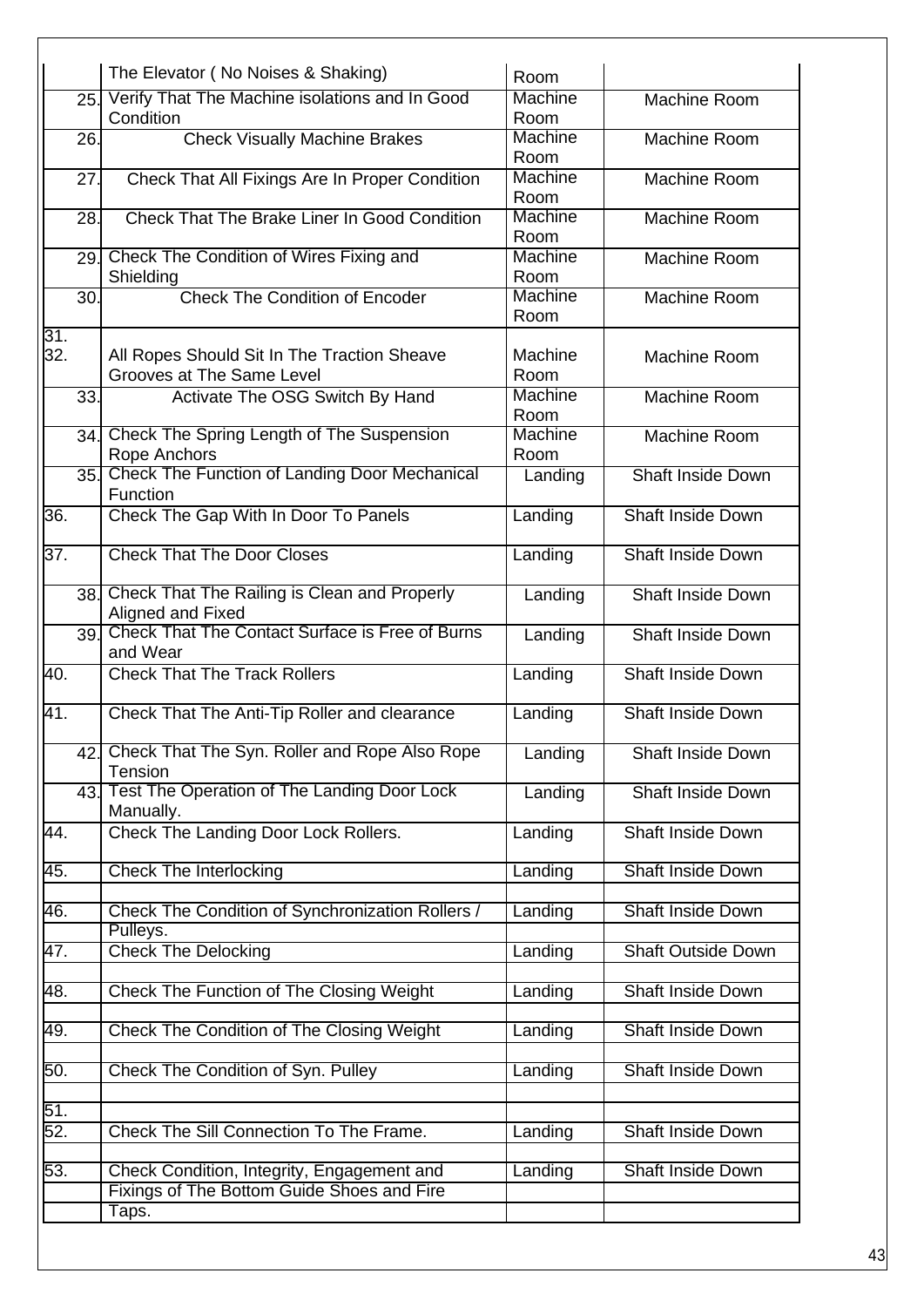|     | 54. Check Operation and Alignment of The Door            | Coupler                 | <b>Shaft Inside Down</b> |
|-----|----------------------------------------------------------|-------------------------|--------------------------|
|     | <b>Coupler and Lock Rollers.</b>                         |                         |                          |
| 55. | Check The Door Panel Surface From The Car                | Landing                 | <b>Shaft Inside Down</b> |
|     | Roof.                                                    |                         |                          |
| 56. | Check The Condition of Door To Door Pane                 | Car Door                | <b>Shaft Inside Down</b> |
|     |                                                          |                         |                          |
| 57. | No Loose Connection of Car Sill                          | Car Door                | <b>Shaft Inside Down</b> |
|     |                                                          |                         |                          |
| 58. | <b>Check That The Car Door Shoes</b>                     | Car Door                | <b>Shaft Inside Down</b> |
|     |                                                          |                         |                          |
| 59. | Check For Proper Fixing In Apron                         | Car Door                | Pit                      |
|     |                                                          |                         |                          |
| 60. | <b>Check That The Car Door Function</b>                  | Car                     | <b>Top Floor</b>         |
|     |                                                          | Header                  |                          |
| 61. | Move The Car Door, No Abnormal Noise From                | Car                     | <b>Top Floor</b>         |
|     | <b>The Pulley</b>                                        | Header                  |                          |
| 62. | Check Proper Fixings Door Motors. (Clean If              | Car                     | <b>Top Floor</b>         |
|     | Needed)                                                  | Header                  |                          |
| 63. | <b>Check That The Tightness of The Belt</b>              | Car                     | <b>Top Floor</b>         |
|     |                                                          | Header                  |                          |
| 64. | <b>Check That The Function of Safety Device</b>          | Car                     | <b>Top Floor</b>         |
|     |                                                          | Header                  |                          |
| 65. | <b>Check That The Earth Connection of All Electrical</b> | Car                     | <b>Top Floor</b>         |
|     | Device (Header)                                          | Header                  |                          |
| 66. | Check The Condition and Alignment of The Door            | Car                     | <b>Top Floor</b>         |
|     | Contact.                                                 | Header                  |                          |
| 67. | Check Alignment of the Railing. Clean If Needed.         | $\overline{Car}$        | <b>Top Floor</b>         |
|     |                                                          | Header                  |                          |
| 68. | <b>Check That The Track Rollers</b>                      | Car                     | <b>Top Floor</b>         |
|     |                                                          | Header                  |                          |
| 69. | <b>Check That The Anti-Tip Rollers</b>                   | Car                     | <b>Top Floor</b>         |
|     |                                                          | Header                  |                          |
| 70. | <b>Check That The Syn. Rope</b>                          | Car<br>Header           | <b>Top Floor</b>         |
| 71. | <b>Check That The Syn. Rollers</b>                       | $\overline{\text{Car}}$ | <b>Top Floor</b>         |
|     |                                                          | Header                  |                          |
|     |                                                          |                         |                          |
| 72. | Check The Operation of Car Door Lock Opening             | Car                     | <b>Top Floor</b>         |
|     | Device (If Applicable).                                  | Header                  |                          |
| 73. | Check The OSG Rope Fixing Bolts                          | Car Top                 | Car Top                  |
|     |                                                          |                         |                          |
| 74. | Verify the Function of The Safety Gear Linkage           | Car Top                 | Car Top                  |
|     |                                                          |                         |                          |
| 75. | <b>Check The Car Shoe Play</b>                           | Car Top                 | Car Top                  |
|     |                                                          |                         |                          |
| 76. | <b>Check The Top Limit Switch</b>                        | Car Top                 | <b>Top Floor</b>         |
|     |                                                          |                         |                          |
|     |                                                          |                         |                          |
| 77. | <b>Check The Alarm Battery</b>                           | Car Top                 | Machine Room             |
|     |                                                          |                         |                          |
|     |                                                          |                         |                          |
| 78. | <b>Check The Rope Tension</b>                            | Car Top                 | <b>Top Floor</b>         |
|     |                                                          |                         |                          |
|     |                                                          |                         |                          |
| 79. | <b>Check The Car Position Switches</b>                   | Shaft                   | Shaft Inside Down        |
|     |                                                          |                         |                          |
|     |                                                          |                         |                          |
| 80. | <b>Check The Diverter Pulley and Pulley Guards</b>       | Shaft                   | Car Top                  |
|     |                                                          |                         |                          |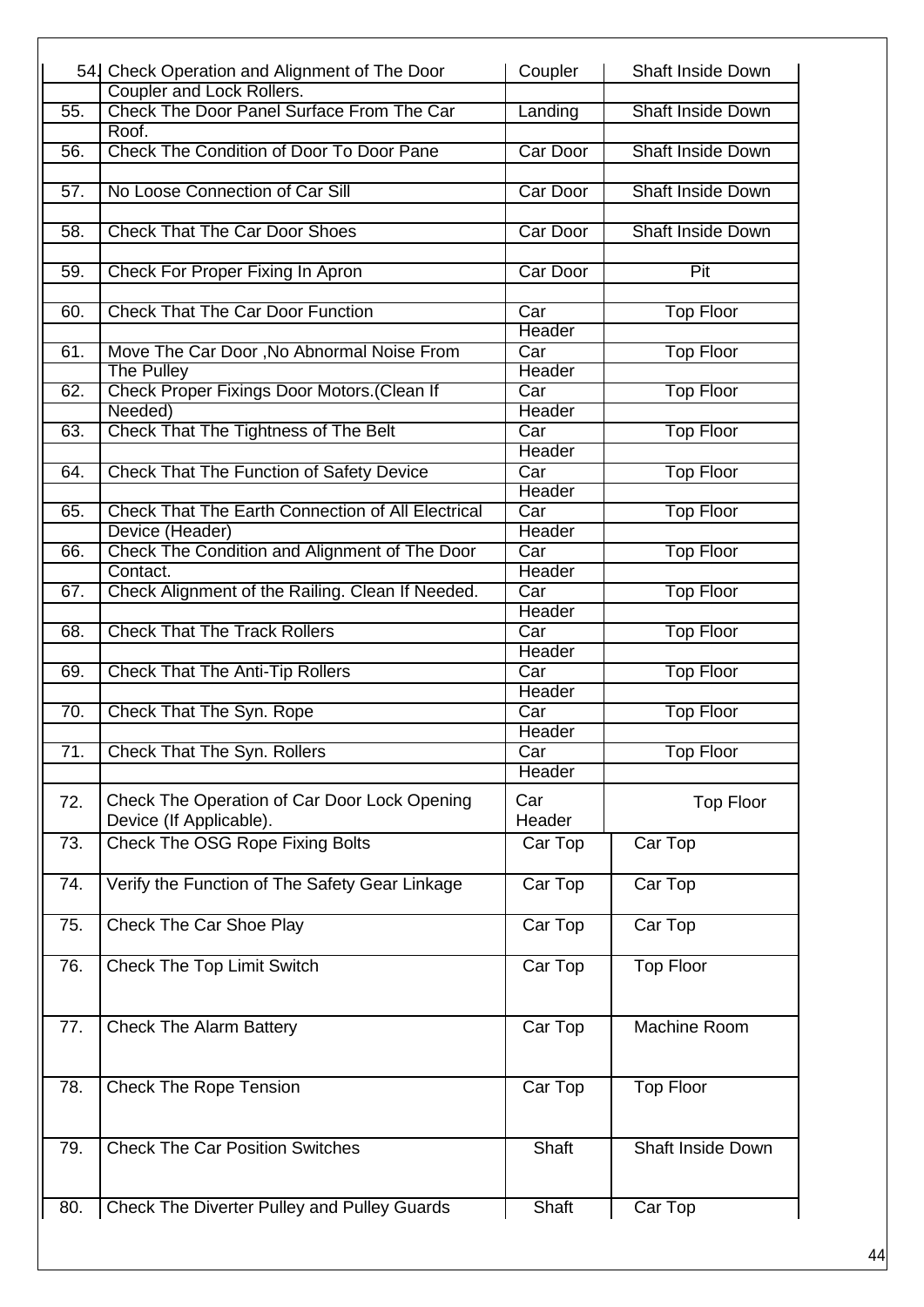| 81. | Check The Spring Level of The Car Side                                      | Shaft        | Car Top                  |
|-----|-----------------------------------------------------------------------------|--------------|--------------------------|
|     | 82. Check Operation of Slack Rope Switch (If<br>Applicable).                | Shaft        | Car Top                  |
|     | 83. Check The Condition and Lubrication of<br><b>Suspension Ropes.</b>      | Shaft        | Car Top                  |
|     | 84. Check The Condition of Over speed Governor<br>Rope.                     | Shaft        | <b>Shaft Inside Down</b> |
|     | 85. Check The CWT Diverter Pulleys and Guards Also<br><b>Filler Weights</b> | <b>Shaft</b> | <b>Shaft Inside Down</b> |
| 86. | <b>Check The CWT Shoe Play</b>                                              | Shaft        | <b>Shaft Inside Down</b> |
| 87. | Fill The Car and CWT Oil Cup                                                | Shaft        | <b>Shaft Inside Down</b> |
| 88. | Check The Safety Gear Linkage and Fixing of The<br><b>OSG Rope</b>          | Shaft        | Shaft Inside Down        |
| 89. | <b>Check For Wire Break and Wear and Tear</b>                               | Shaft        | <b>Shaft Inside Down</b> |
| 90. | Check The Tightness of Junction Box All Wires                               | Shaft        | <b>Shaft Inside Down</b> |
| 91. | Check The Condition of Traveling Cable and                                  | <b>Shaft</b> | Shaft Inside Down        |
|     | Fixing                                                                      |              |                          |
|     | 92. Check The Condition of Pulleys Under The Car<br>and on The Pit.         | Pit          | <b>Bottom Floor</b>      |
| 93. | Check The Condition of Lower Guide Shoes of<br>The Car.                     | Pit          | <b>Bottom Floor</b>      |
| 94. | Check The Over speed Governor Tension Weight<br>Assembly.                   | Pit          | Pit                      |
|     | 95. Check The Condition of Traveling Cable and<br>Fixing                    | Pit          | <b>Bottom Floor</b>      |
| 96. | Check The CWT Run by                                                        | Pit          | Pit                      |
| 97. | <b>Check The Fixing of Counter Guards</b>                                   | Pit          | Pit                      |
| 98. |                                                                             | Pit          | Pit                      |
|     |                                                                             |              |                          |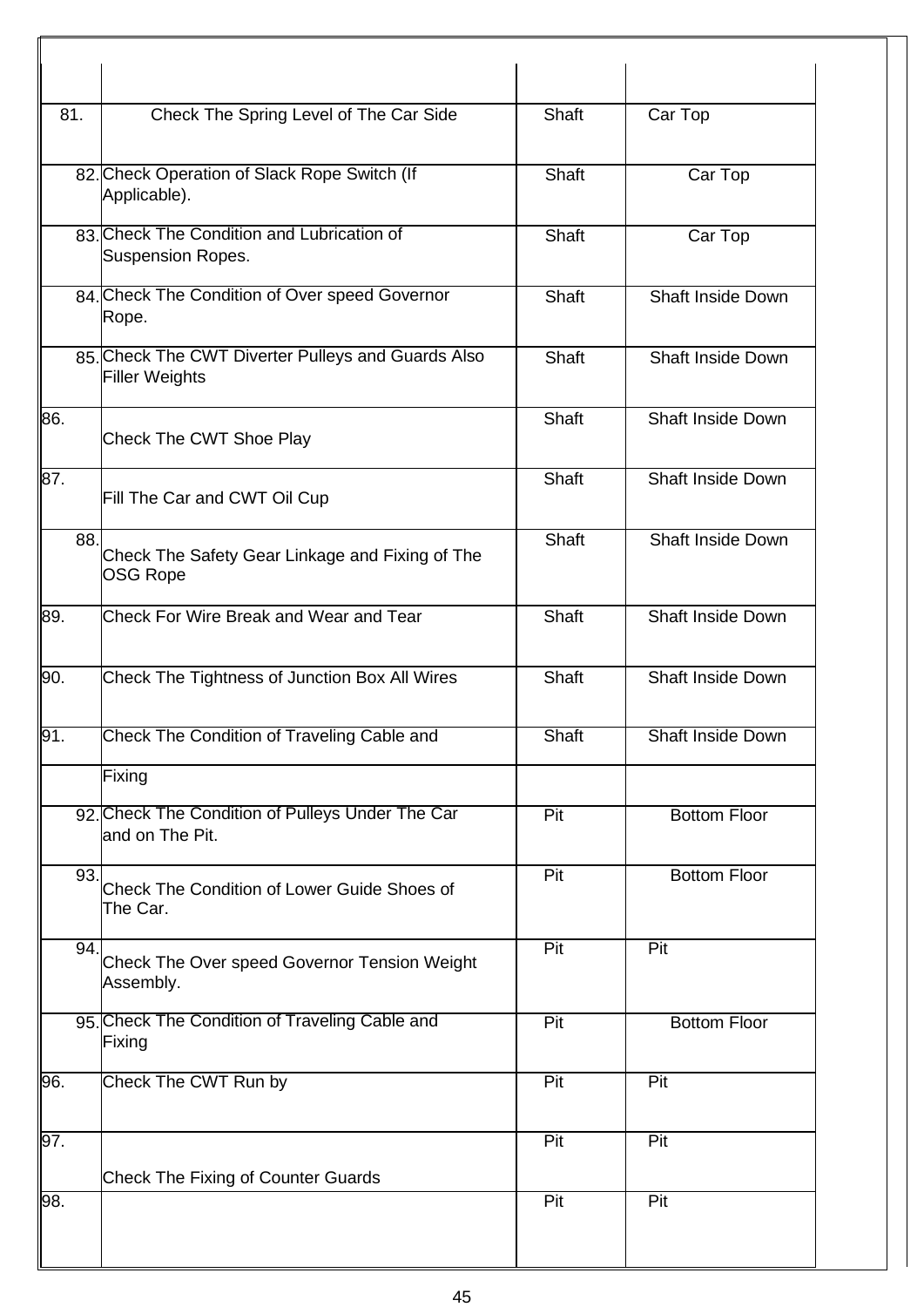|                 | Check The Function of Pit Switches |     |          |  |
|-----------------|------------------------------------|-----|----------|--|
| $\overline{99}$ | <b>Check Visually Pit</b>          | Pit | Downward |  |
|                 |                                    |     |          |  |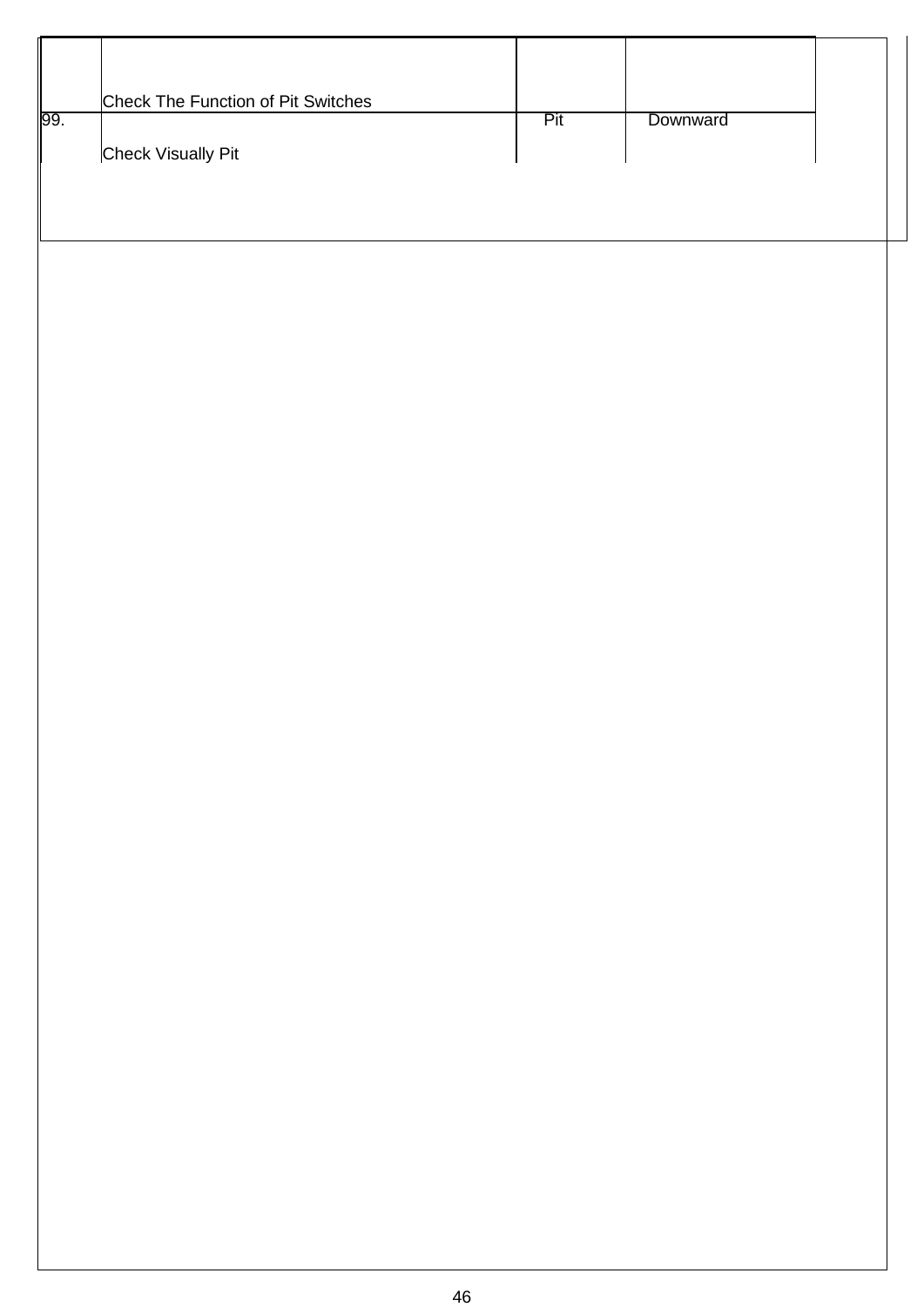# **Annexure- "A"**

# Obligation/Compliance to be insured by Contractor

| Sr.            | <b>Items</b>                                                                                                                                        |            | Compliance of Contractor to be filled by |
|----------------|-----------------------------------------------------------------------------------------------------------------------------------------------------|------------|------------------------------------------|
| No.            |                                                                                                                                                     | Contractor |                                          |
|                |                                                                                                                                                     | <b>YES</b> | <b>NO</b>                                |
|                | Registration                                                                                                                                        |            |                                          |
| $\overline{c}$ | Compliance of provisions of<br>Child Labor Act,<br>and<br>Workmen compensation Act                                                                  |            |                                          |
| З              | To ensure treatment in case<br>of accident / injuries suffered<br>in Performance of work<br>including wages<br>and<br>compensation under<br>WC Act. |            |                                          |
| 4              | Send accident<br>report<br>to<br>Regional Labor Commissioner<br>(RLC)                                                                               |            |                                          |

# **Annexure –"B" TAX**

Attach copy of current last three years' income tax returns details.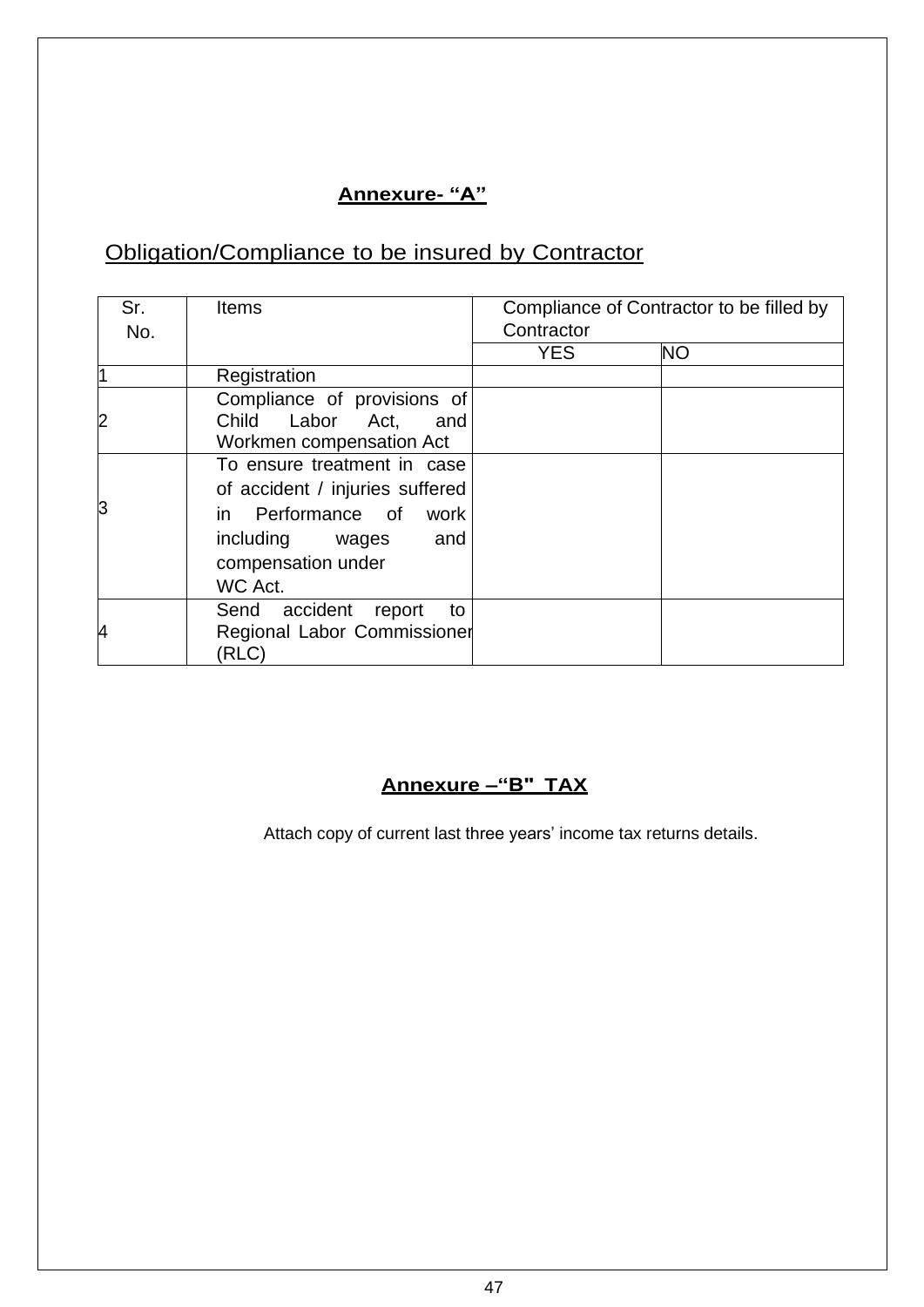# **Annexure- "C" INDEMNITY**

#### (To be filled by Contractor)

I on behalf of M/s.............................................................................................. hereby agree and undertake that I have understood all the safety rules and procedures and all staff working on behalf of M/s………………………………………………………… will follow all safety rules and procedures. I declare that I M/s ………………………………………. will be responsible for any safety violations/ accident etc. IIT Indore will not be responsible in case of any accident / incident and will not compensate financially or otherwise. I hereby declare that I am sole responsible on behalf of M/s…………………….. ………………………………………….. for giving such declaration.

Name of Indemnifier **Name of Indemnifier** Signature of Indemnifier

----------------------

Stamp/Seal of the Indemnifier /Contractor

-----------------------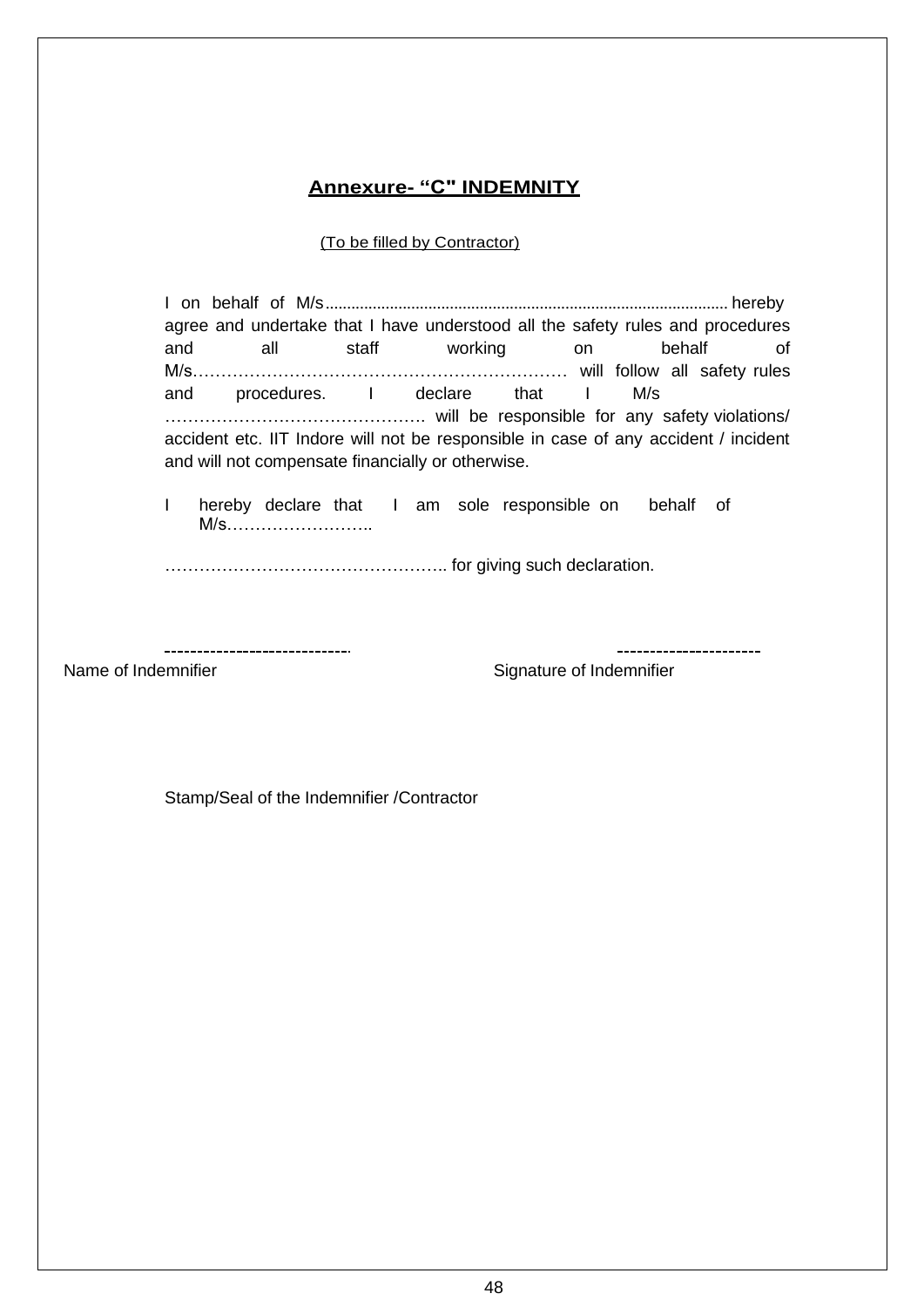# **Annexure- "E"**

### **CERTIFICATE**

### (To be provided on letter head of the firm)

I hereby certify that the above firm has not been ever blacklisted by any Central/State Government/Public Undertaking/Institute on any account.

I also certify that the above information is true and correct. In every respect and in any case at a later date, if it is found that any details provided above are incorrect, any contract given to the above firm may be summarilyterminated and the firm blacklisted.

Date: Place:

Signature of Contractor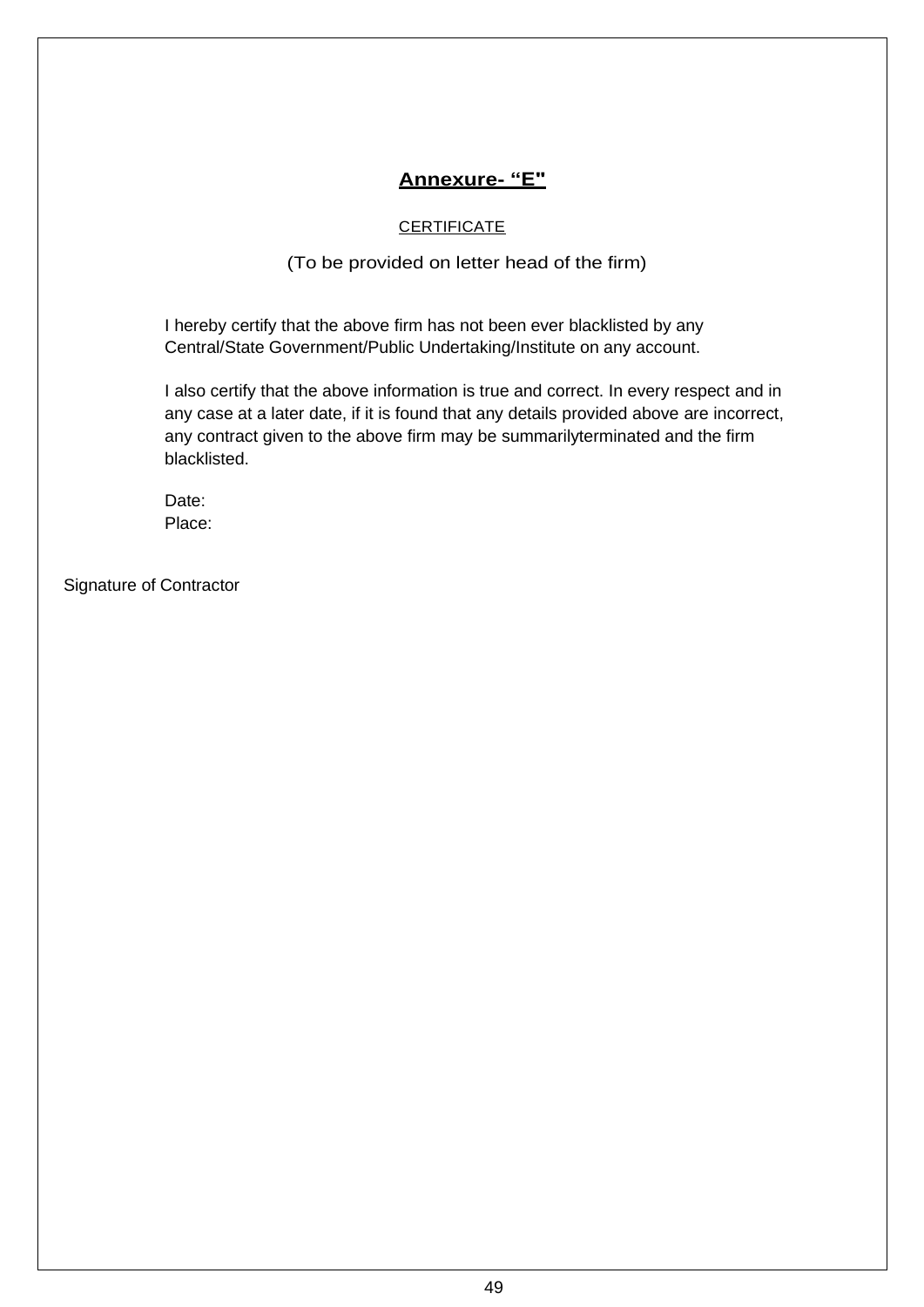#### Annexure-"F"

### **LETTER OF TRANSMITTAL**

From:

To

The Maintenance in Charge, IIT Indore (MP).

**Name of work: - "**Annual Comprehensive Maintenance Contract of 13 nos. Passenger Johnson Lifts, installed at IIT Indore Campus

Sir,

Having examined the details given in Press Notice and bid documents for the above work, I/ we hereby submit the relevant information.

- 1. I / we hereby certify that all the statements made and information supplied in the enclosed forms A to E and accompanying statement are true and correct.
- 2. I / we have furnished all information and details necessary for eligibility and have no further pertinent information to supply.
- 3. I / we submit the requisite certified solvency certificate and authorize Maintenance in charge**,** IIT Indore to approach the Bank issuing the solvency certificate to confirm the correctness thereof. I / we also authorize Maintenance in charge**,** IIT Indore **t**o approach individuals, employers, firms and corporation to verify our competence and general reputation.
- 4. I / we submit the following certificates in support of our suitability, technical knowledge and capability for having successfully completed the following eligible similar works:

Name of work Certificate from 1. ………………………. ………………….. 2. ………………………. ………………….. 3. ………………………. …………………..

CERTIFICATE: It is certified that the information given in the enclosed eligibility bid are correct. Itis also certified that I/We shall be liable to be debarred, disqualified/ cancellation of enlistment in case any information furnished by me / us found to be incorrect.

Enclosures:-

Seal of bidder

Date of submission SIGNATURE(S) OF BIDDER(S)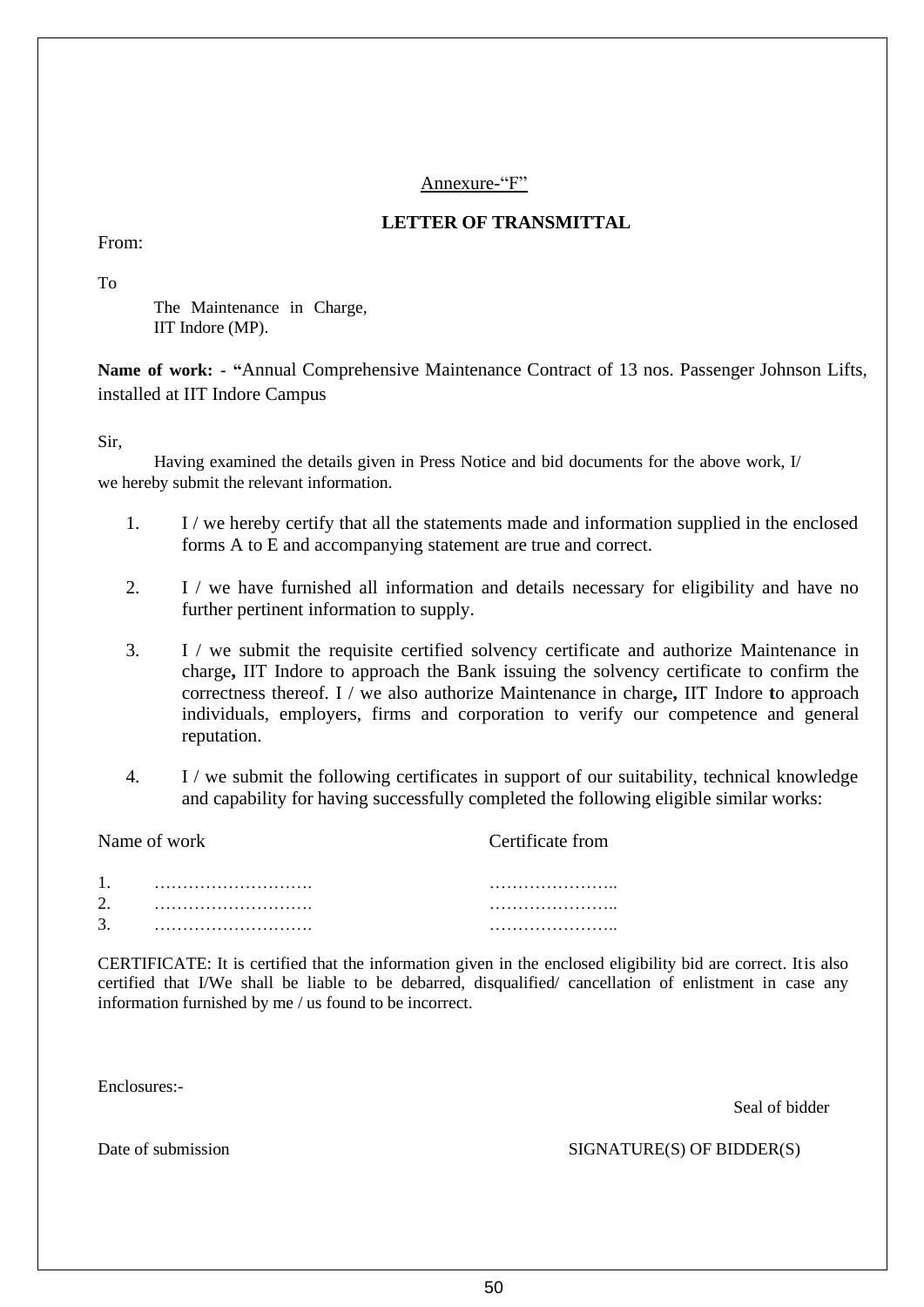# **(A) Data Sheets to be filled up by the Tenderers/ Bidders**

| SI. no.        | Information                                                | Format of submission | Compliance |
|----------------|------------------------------------------------------------|----------------------|------------|
|                | <b>Financial Information</b>                               | Form - "A"           | Yes/No     |
| $\overline{2}$ | <b>Solvency Certificate</b>                                | Form - "B"           | Yes/No     |
| 3              | <b>Experience of Similar Nature</b><br>of Works            | Form - "C"           | Yes/No     |
| 4              | Performance Reports of above<br>referred works in Form 'C' | Form - "D"           | Yes/No     |
| 5              | Structure & Organization<br>details                        | Form - "E"           | Yes/No     |
| 6              | List of the projects under<br>execution or awarded         | Form - "F"           | Yes/No     |
| 7              | <b>Bid Security Declaration</b>                            | Form - "G"           | Yes/No     |
| 8              | <b>Compliance Sheet</b>                                    | Form - "H"           | Yes/No     |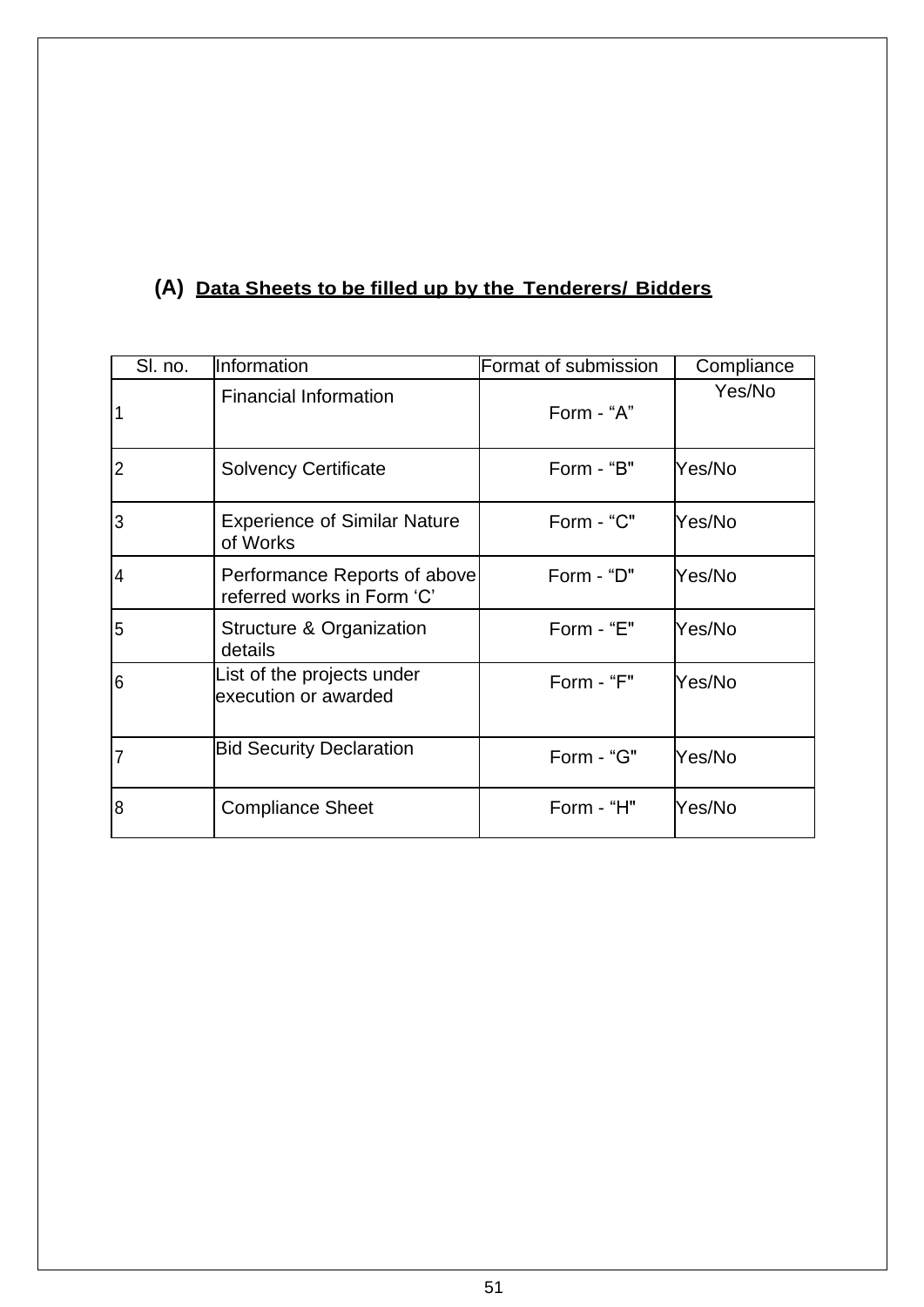## FORM'A'

# FINANCIAL INFORMATION

I Financial Analysis - Details to be furnished duly supported by figures in balance sheet / profit & loss account (after tax) for the last five years duly certified by the Chartered Accountant, as submitted by the applicant to the Income Tax Department (Copies to be attached).

| <b>Financial Year</b>                                    | $17 - 18$ | 18-19 | $19-20$ | $20 - 21$ | $21 - 22$ |
|----------------------------------------------------------|-----------|-------|---------|-----------|-----------|
| <b>Gross Annual</b><br>turnover on<br>construction works |           |       |         |           |           |
| <b>Profit/Loss</b>                                       |           |       |         |           |           |

II. Financial arrangements for carrying out the proposed work.

Signature of Chartered Accountant with Seal. SIGNATURE OF BIDDER(S)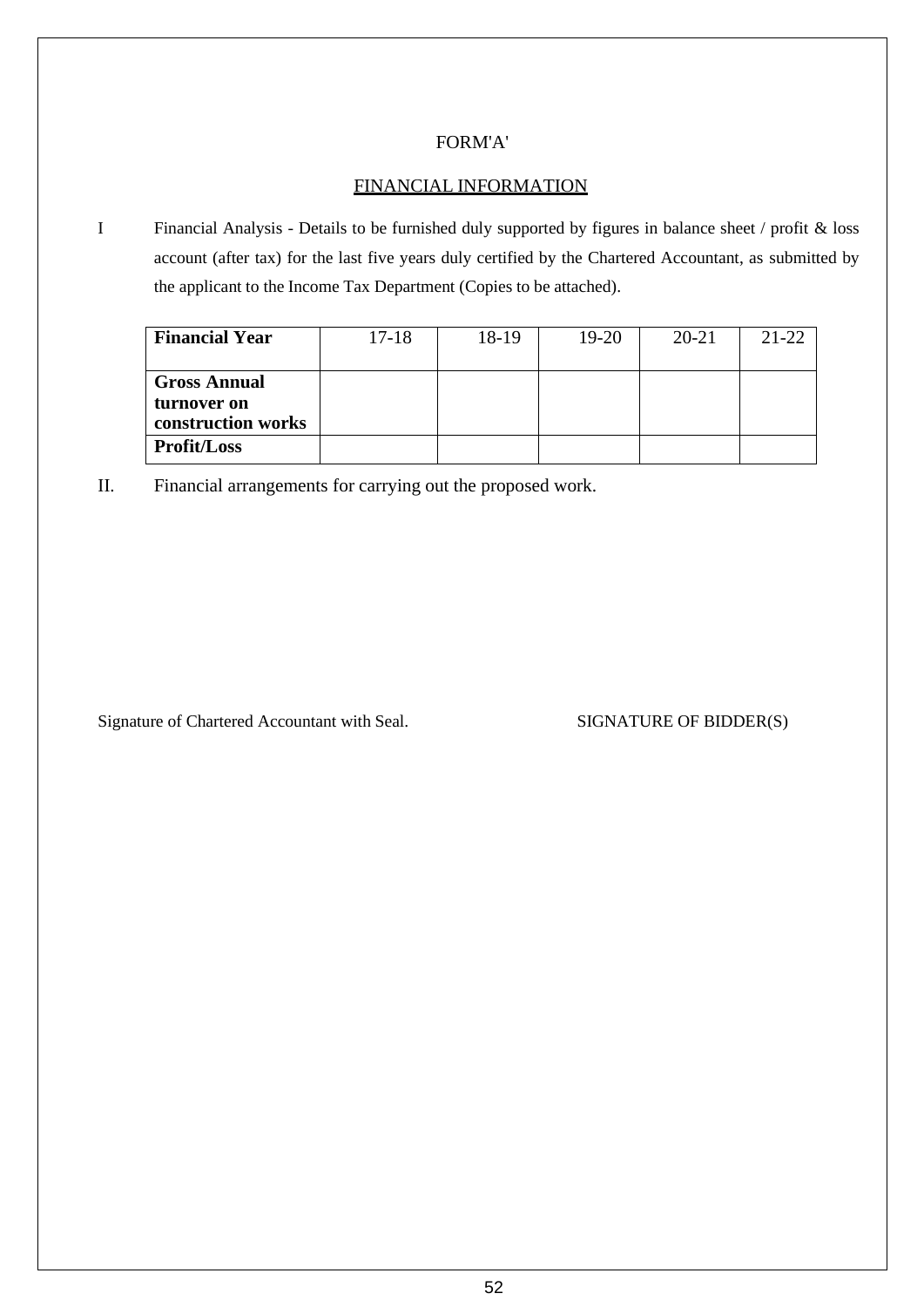Solvency Certificate from Bankers of bidders in the prescribed Form "B".

### FORM 'B'

### **FORM OF BANKERS' CERTIFICATE FROM A SCHEDULED BANK**

This is to certify that to the best of our knowledge and information that M/s / Shri…………………………………………………… having marginally noted address, a customer of our bank are / is respectable and can be treated as good for any engagement up to a limit of Rs. …………….. (Rupees.............................................).

This certificate is issued without any guarantee or responsibility on the bank or any of the officer.

(Signature) For the Bank

Note (1) Bankers certificates should be on letter head of the Bank, addressed to tendering authority.

(2) In case of partnership firm, certificate should include names of all partners asrecorded with the Bank.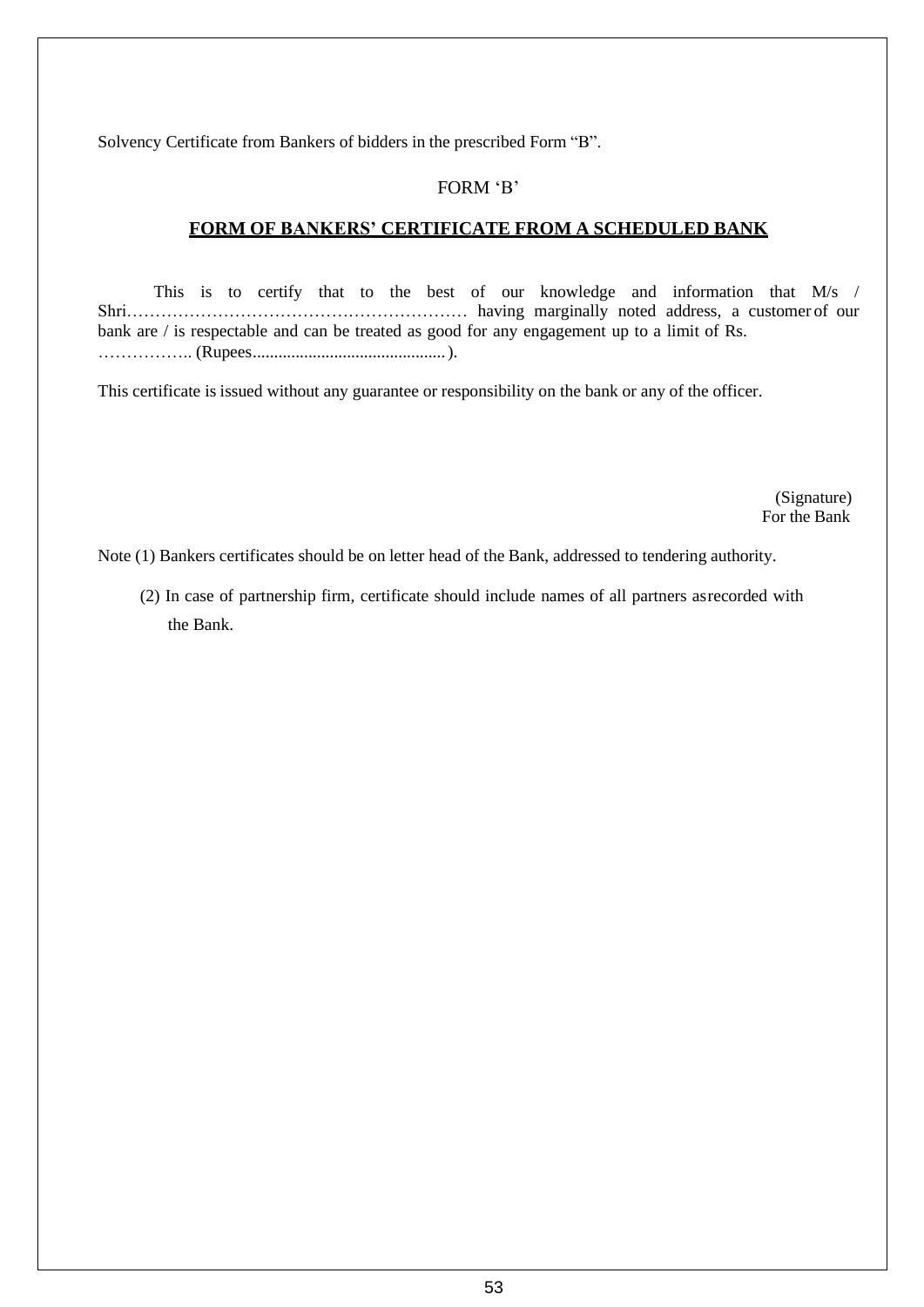# FORM 'C'

# DETAILS OF ELIGIBLE SIMILAR NATURE OF WORKS COMPLETED DURING THE LASTSEVEN YEARS ENDING PREVIOUS DAY OF LAST DATE OF SUBMISSION OF TENDERS

|                | S. No.                                                                     |
|----------------|----------------------------------------------------------------------------|
| $\overline{2}$ | Name of work/project and                                                   |
|                | location                                                                   |
| $\mathfrak{Z}$ | Owner or sponsoring<br>organization                                        |
| $\overline{4}$ | Cost of work in crores of<br>rupees                                        |
| 5              | Date of commencement as per<br>contract                                    |
| 6              | Stipulated date of completion                                              |
| 7              | Actual date of completion                                                  |
| 8              |                                                                            |
|                | arbitration<br>casespending/inprogresswithdetails*<br>Litigation/          |
| 9              | Name and address / telephone                                               |
|                | $\mathbf{c}$<br>officer<br>whomreferencemaybemade<br>$\sigma$<br>Number    |
| 10             | done<br>was<br>onbacktobackbasis-Yes/No<br>work<br>$\mathbf{d}$<br>Whether |

\*Indicate gross amount claimed and amount awarded by the Arbitrator.

Signature of bidder(s)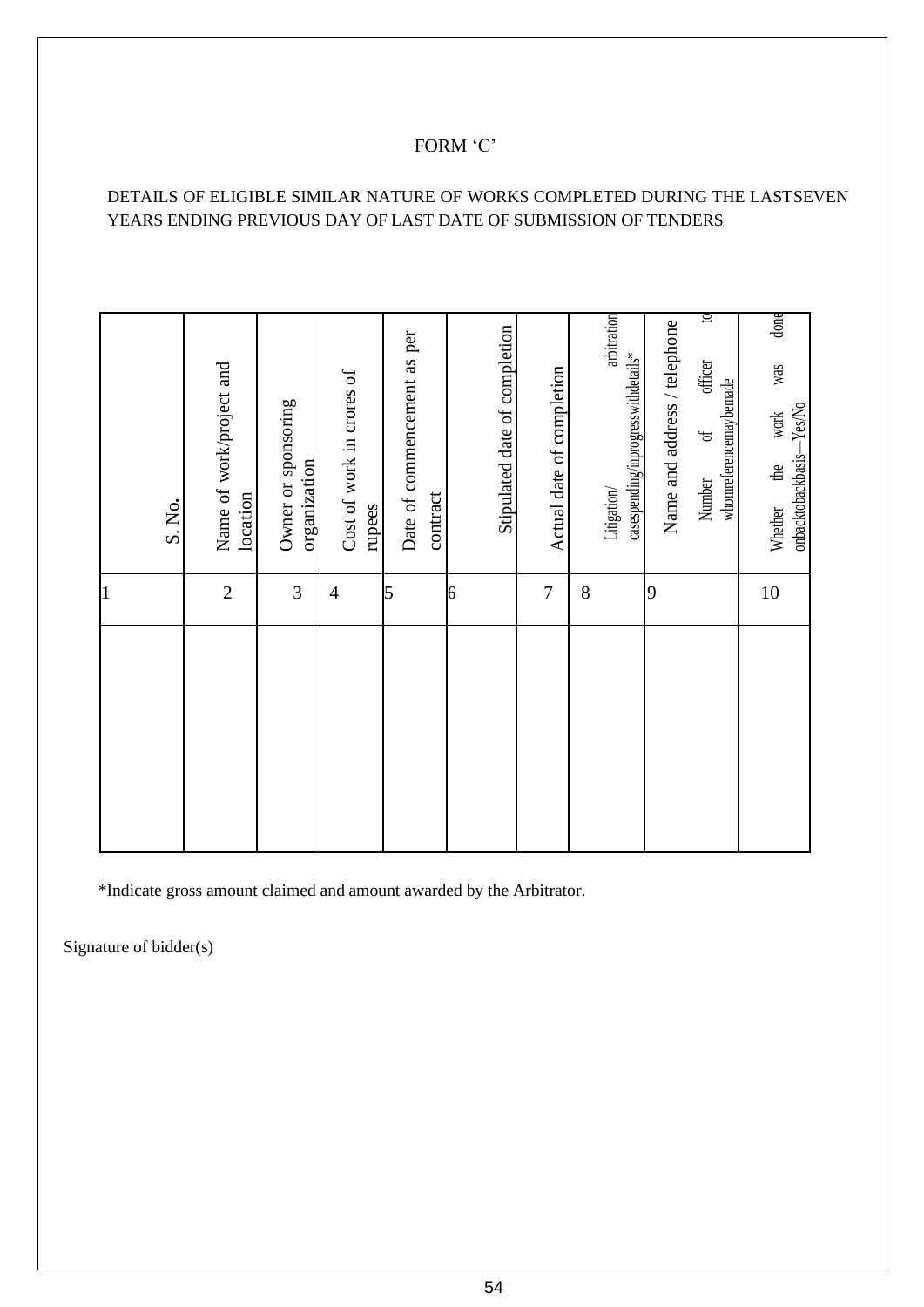# **FORM 'D'**

|     | UNMARCE NEI UNT UP                                                                                                                                                 | ONNO NEI ENNED TO IN FOI           |
|-----|--------------------------------------------------------------------------------------------------------------------------------------------------------------------|------------------------------------|
| 1.  | Name of work/project & location                                                                                                                                    |                                    |
| 2.  | Agreement no.                                                                                                                                                      |                                    |
| 3.  | <b>Estimated cost</b>                                                                                                                                              |                                    |
|     | 4. Tendered cost                                                                                                                                                   |                                    |
| 5.  | Date of start                                                                                                                                                      |                                    |
| 6.  | Date of completion                                                                                                                                                 |                                    |
|     | (i) Stipulated date of completion                                                                                                                                  |                                    |
|     | (ii) Actual date of completion                                                                                                                                     |                                    |
| 7.  | (a) Whether case of levy of compensation<br>for delay has been decided or not?<br>(b) If decided, amount of compensation levied<br>for delayed completion, if any. | Yes / No                           |
| 8.  | Performance Report                                                                                                                                                 |                                    |
| (1) | Quality of work                                                                                                                                                    | Outstanding/Very<br>Good/Good/Poor |
| (2) | Financial soundness                                                                                                                                                | Outstanding/Very<br>Good/Good/Poor |
| (3) | <b>Technical Proficiency</b>                                                                                                                                       | Outstanding/Very<br>Good/Good/Poor |
| (4) | Resourcefulness                                                                                                                                                    | Outstanding/Very<br>Good/Good/Poor |
| (5) | <b>General Behavior</b>                                                                                                                                            | Outstanding/Very<br>good/Good/Poor |

# **PERFORMANCE REPORT OF WORKS REFERRED TO IN FORMS "C"**

Dated: Executive Engineer or Equivalent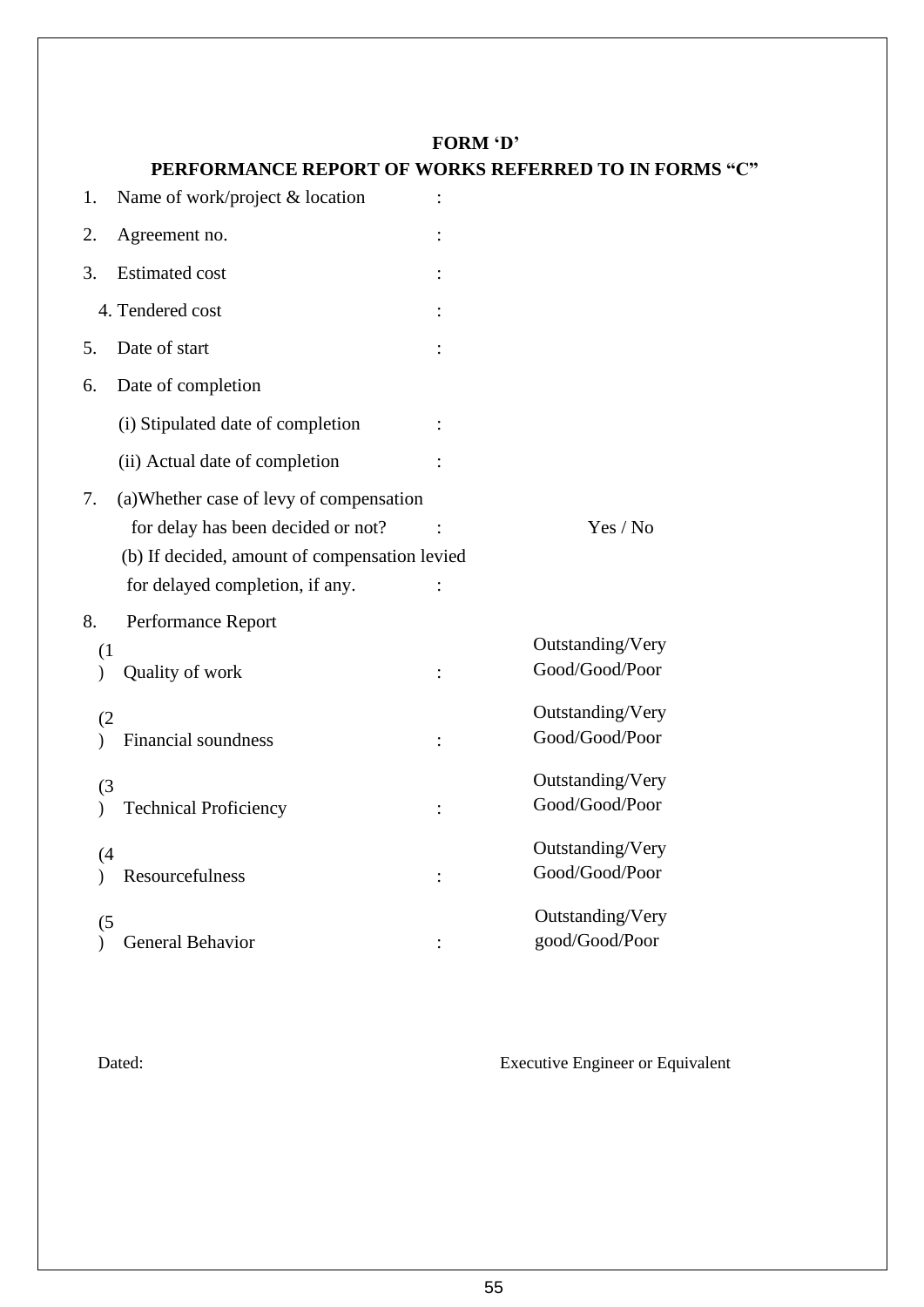# FORM'E' STRUCTURE & ORGANISATION

- 1 Name & address of the bidder
- 2 Telephone no./Telex no./Fax no.
- 3 Legal status of the bidder (attach copies of original document defining the legal status) :
	- i. An Individual
	- ii. A proprietary firm
	- iii. A firm in partnership
	- iv. A limited company or Corporation
- 4 Particulars of registration with various Government Bodies (attach attested photocopy)

Organization /Place of registration/Registration No.1. 2.

- 3.
- 5 Names and titles of Directors& Officers with designation to be concerned with this work.
- 6 Designation of individuals authorized to act for the organization
- 7 Has the bidder or any constituent partner in case of partnership firm, Limited Company /Joint Venture ever were convicted by thecourt of law? If so, give details.
- 8 In which field of E&M Engineering construction the tenderer has specialization and interest.
- 9 Any other information considered necessary but not included above.

Signature of bidder(s)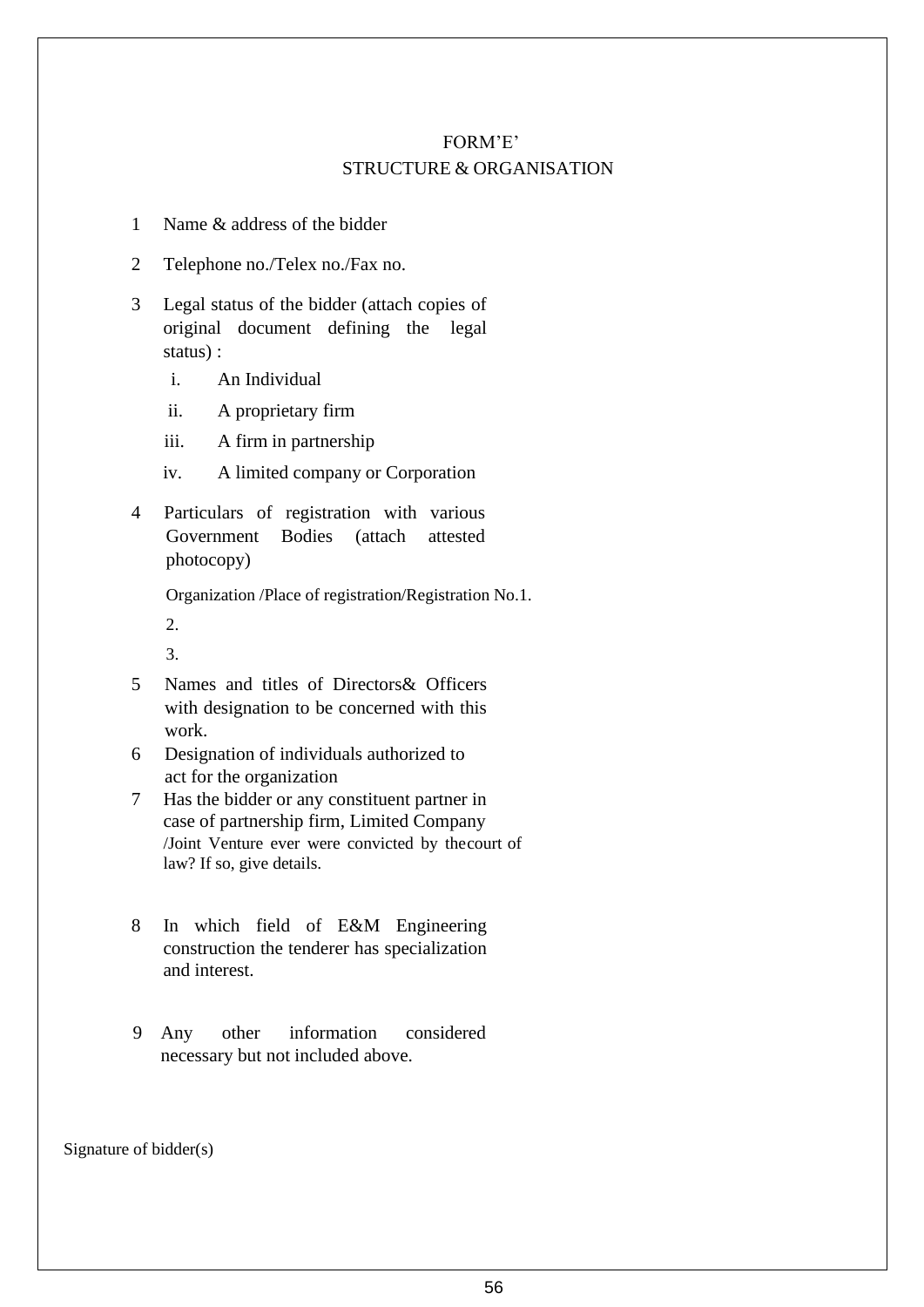#### FORM 'F'

| $\mathbf{1}$   | S. No.                                                                                             |
|----------------|----------------------------------------------------------------------------------------------------|
| $\overline{2}$ | Name of work/project and<br>location                                                               |
| 3              | Owner or sponsoring<br>organization                                                                |
| $\overline{4}$ | Cost of work in crores of<br>rupees                                                                |
| 5              | Date of commencement as percontract                                                                |
| 6              | Stipulated date of completion                                                                      |
| $\overline{7}$ | Upto date percentage progressofwork                                                                |
| 8              | Slow progress if any andreasonsthereof.                                                            |
| 9              | $\circ$<br>Name and address / telephone<br>officer<br>whomreferencemaybemade<br>$\sigma$<br>Number |
| 10             | Remarks                                                                                            |

# **List of the projects under execution or awarded**

Certified that the above list of works is complete and no work has been left out and that the information given is correct to my knowledge and belief.

Signature of bidder(s)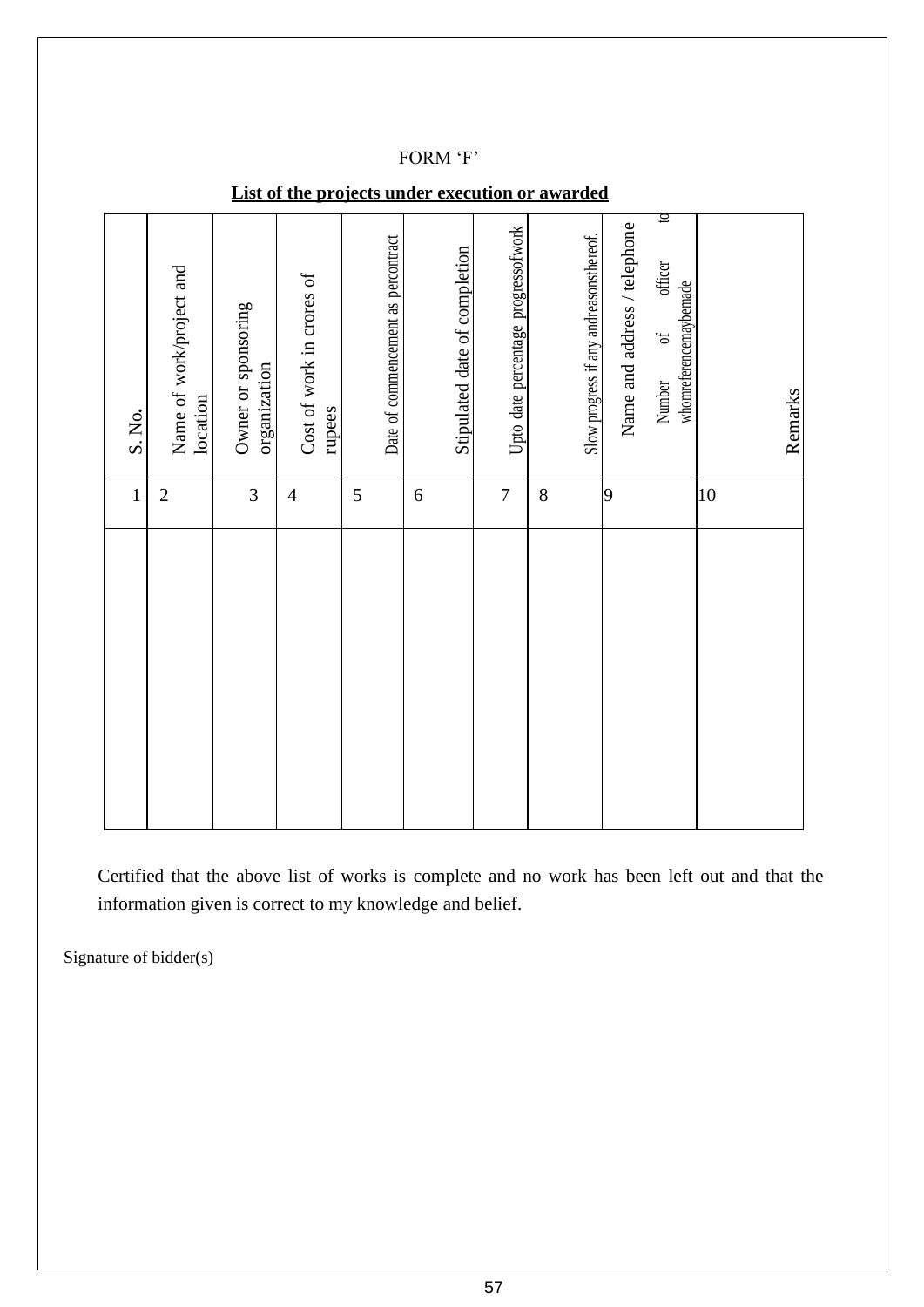# **FORM 'H'**

| Sr.<br>No.     | Description                                                                                | Compliance    | <b>Remarks</b> |
|----------------|--------------------------------------------------------------------------------------------|---------------|----------------|
| 1              | Name of the Contractor/Agency                                                              |               |                |
| $\overline{2}$ | Address & Contact number                                                                   |               |                |
| 3              | Name of person, who has signed the tender                                                  |               |                |
| $\overline{4}$ | <b>GST Registration number</b><br>(copy should be attached)                                | <b>YES/NO</b> |                |
| 5              | EMD<br>payment receipt<br>(copy should be attached)                                        | <b>YES/NO</b> |                |
| 6              | EPF registration number<br>(copy should be attached)                                       | <b>YES/NO</b> |                |
| $\overline{7}$ | <b>ESIC</b> registration number<br>(copy should be attached)                               | <b>YES/NO</b> |                |
| 8              | <b>Permanent Account Number</b><br>(copy should be attached)                               | <b>YES/NO</b> |                |
| 9              | <b>Company/Firm Registration Number</b><br>(copy should be attached)                       | <b>YES/NO</b> |                |
| 10             | Labour License Registration<br>(copy should be attached)                                   | <b>YES/NO</b> |                |
| 11             | Valid "A" Class Electrical Contractor license. (copy<br>should be attached)                | <b>YES/NO</b> |                |
| 13             | Duly signed & stamped of complete downloaded tender<br>document. (copy should be attached) | <b>YES/NO</b> |                |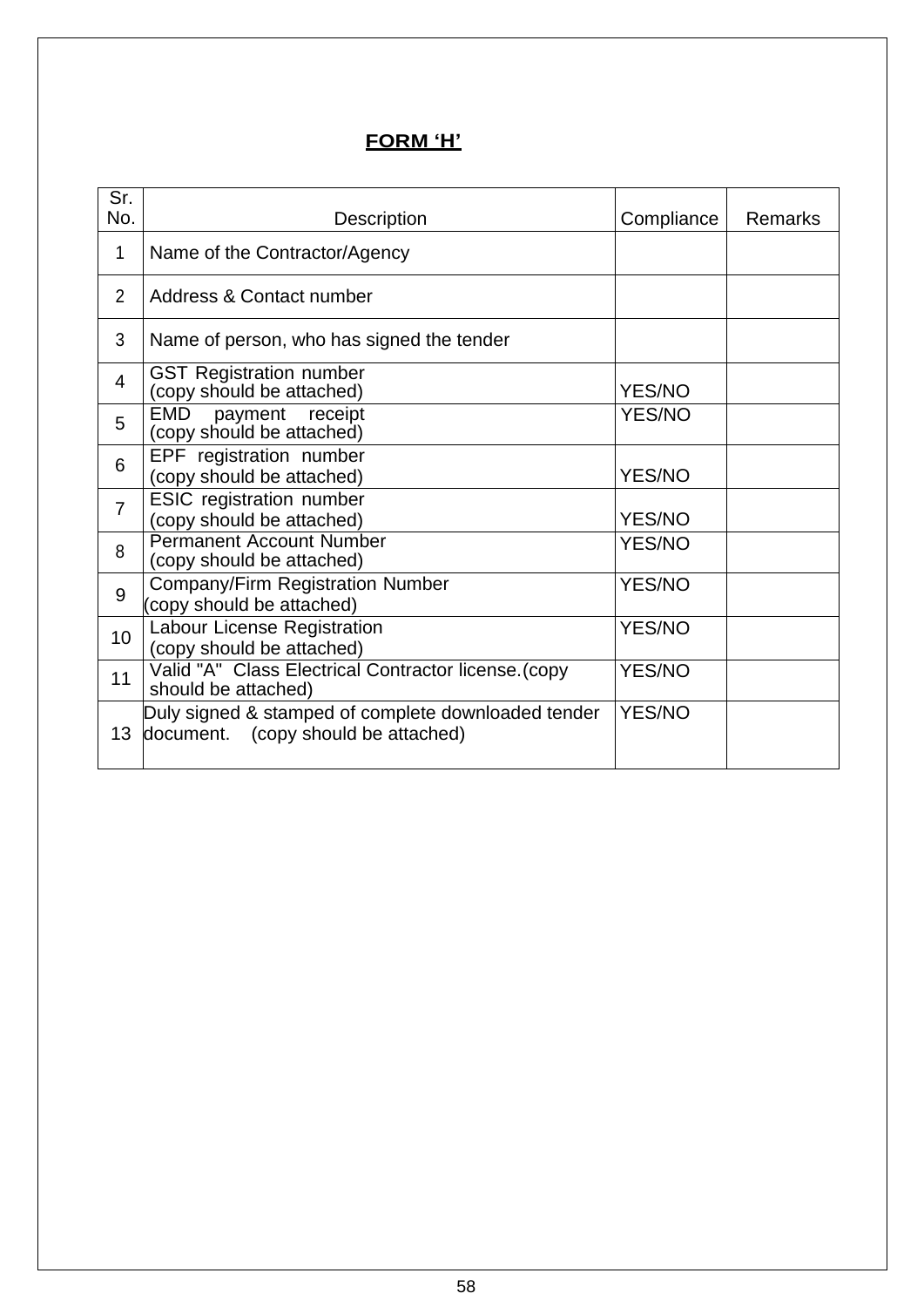# **Appendix:A**

- **1. The bidder is bidding of following lift:**
	- **A. OEM and its authorized agency.**
- **2. The contract will be applicable after expiry of DLP of lifts.**
- **3. The commencement of contract shall start as per expiry date of running DLP ofEach lifts.**